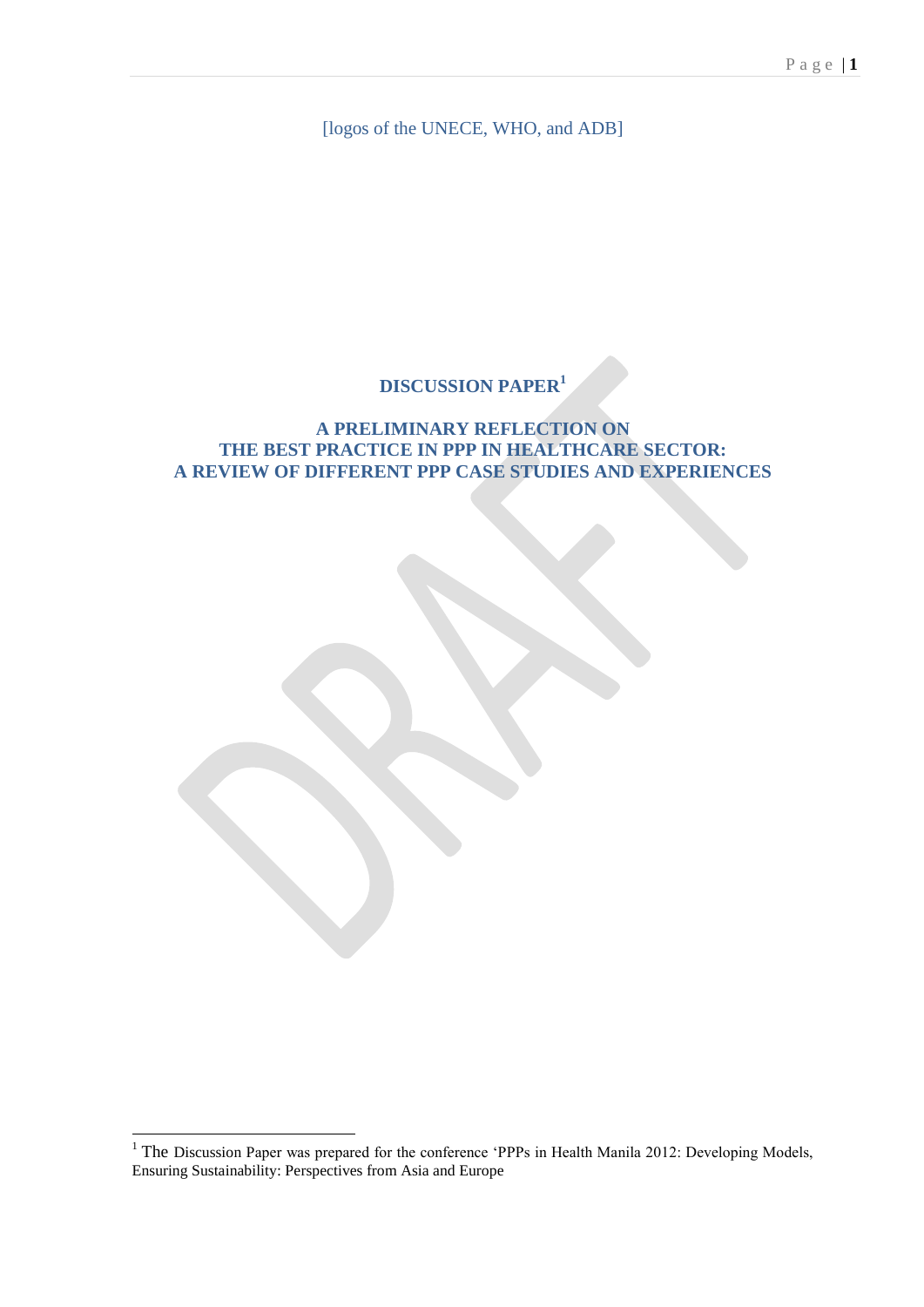#### **ACKNOWLEDGEMENTS**

The Discussion paper on "*A Preliminary Reflection on the Best Practice in PPP in Healthcare Sector: A Review of Different PPP Case Studies and Experiences*" was prepared by Geoffrey Hamilton, Chief, Cooperation and Partnerships Section, and Meerim Kachkynbaeva, Consultant, Cooperation and Partnerships Section representing the the Public-Private Partnership Team of the United Nations Economic Commission for Europe (UNECE); Isabelle Wachsmuth, the World Health Organization (WHO)and adviser for the Cooperation and Partnerships and Sustainable Energy Divisions, the UNECE; and Emi Masaki, Social Sector Economist, Southeast Asia Department of the Asian Development Bank (ADB).

The UNECE, WHO and ADB would like to express its appreciation to Jill Jamieson, Deloitte Consulting LLP, Alberto Germani, former Member of the PPP Task Force in Italy, Leo McKenna, Chair of the Team of Specialists on PPPs of the UNECE and Kim Jungwook, Director of PPP Division, Public and Private Infrastructure Investment Management Centre (PIMAC) for contributing to some of the chapters and providing excellent advice and comments to the overall document.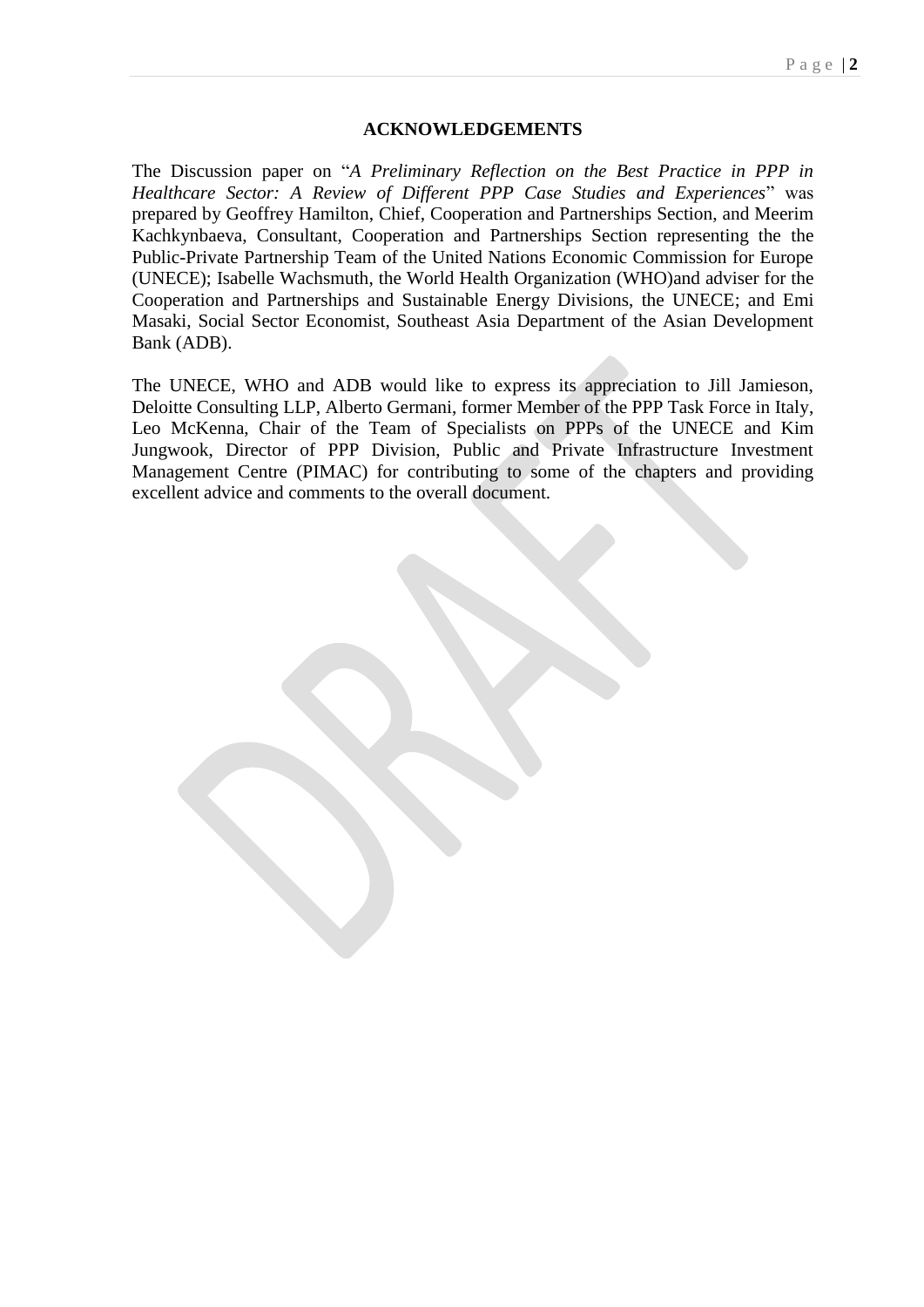# **TABLE OF CONTENTS**

# INTRODUCTION

|                                         | 1. WHAT ARE PPPS AND HOW ARE THEY BEING DEVELOPED IN                                                                                                                                                                                                                                         |  |
|-----------------------------------------|----------------------------------------------------------------------------------------------------------------------------------------------------------------------------------------------------------------------------------------------------------------------------------------------|--|
|                                         |                                                                                                                                                                                                                                                                                              |  |
| A.<br><b>B.</b><br>C.<br>D.<br>E.<br>F. |                                                                                                                                                                                                                                                                                              |  |
|                                         | 3. TO WHAT EXTENT ARE SPECIFIC PPP CASE STUDIES ACHIEVING                                                                                                                                                                                                                                    |  |
|                                         |                                                                                                                                                                                                                                                                                              |  |
| A.                                      | (i) University College London Hospital (UCLH), London, UK                                                                                                                                                                                                                                    |  |
| A.                                      | <b>INTEGRATED PPPS</b><br>(i) TheAlziraModel: Hospital De La Ribera, Valenci, Spain<br>(ii) The Queen Mamohato Memorial Hospital PPP, Maseru, Lesotho<br>(iii) Latrobe Regional Hospital, Victoria, Australia                                                                                |  |
| <b>B.</b>                               | <b>FACILITY-BASED HOSPITAL PPPS</b><br>(i) B. Braun Dialysis Centres, Andhra Pradesh, India<br>(ii) Contracting-out Dialysis, Romania                                                                                                                                                        |  |
| $\mathcal{C}$ .                         | PPPS BASED ON LEASE CONTRACTS<br>(i) National Kidney Transplant Institute (NKTI) HemodialysisCenter-<br>Fresenius Medical Care Lease Agreement                                                                                                                                               |  |
| 4.1                                     | <b>HEALTH PPP PROGRAMMES</b>                                                                                                                                                                                                                                                                 |  |
| A.                                      | RESEARCH AND DEVELOPMENT<br>(i) Strategic technology programs to strengthen the UN's humanitarian<br>efforts worldwide<br>(ii) Enhancing the accessibility of health interventions, Nigeria<br>(iii) Improving delivery of essential reproductive and child health (RCH)<br>services - India |  |
| B.                                      | <b>IMPROVEMENT OF ACCESS TO HEALTH PRODUCTS</b><br>(i) Improving access to essential medicines in Sub-Saharan Africa region                                                                                                                                                                  |  |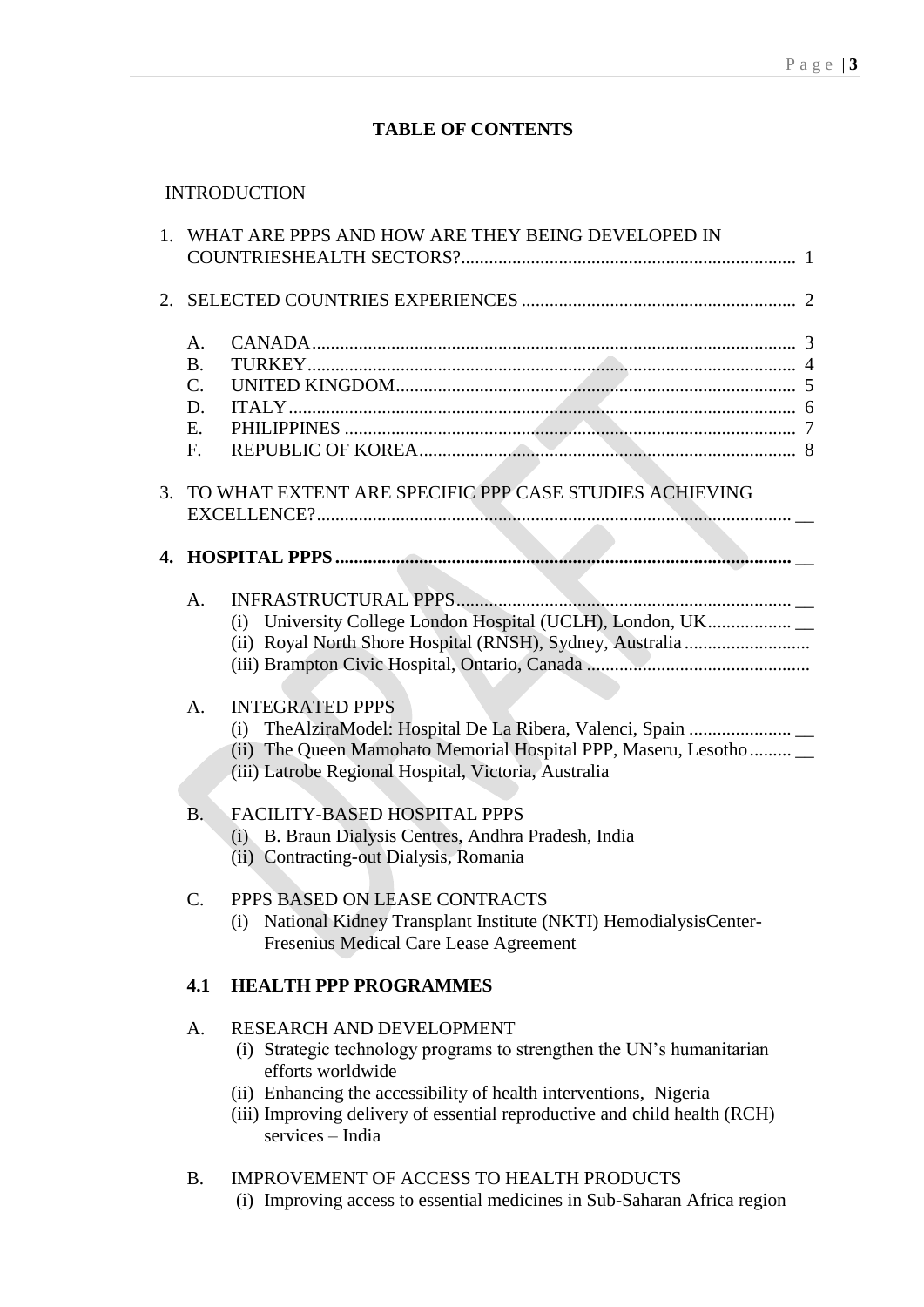(ii) [Fostering PPP to improve access to Family Planning in Rwanda](#page-30-0)

(iii[\)PPP for sustainable malaria prevention](#page-31-0)

- C. PUBLIC ADVOCACY AND INCREASING AWARENESS
	- (i) [PPP for Hand washing for Diarrheal Disease Prevention programme](#page-33-0)  [in Central America](#page-33-0)
	- (ii) [PPP for Health Marketing Initiative or health promotion programme](#page-34-0)  [in Uganda](#page-34-0)

#### D. REGULATION AND QUALITY ASSURANCE

- (i) [PPP for quality assurance for Emergency Obstetric Care \(EmOC\) in](#page-35-0)  [India and improve the use of high standard of care and regulation of](#page-35-0)  [private sector](#page-35-0)
- (ii) [PPP for quality assurance for emergency medical services \(EMS\),](#page-36-0)  [Pakistan](#page-36-0)
- E. TRAINING AND EDUCATION (i) [PPP for Residency programs and continuing medical education in Eritrea](#page-39-0)
	- (ii) PPP for Community Health workers institutionalize referral network from remote village to hospital - Bangladesh
- 5. EVALUATION: ADVANCING EXCELLENCE IN HEALTH THROUGH PPP
- 6. CONCLUSIONS AND NEXT STEPS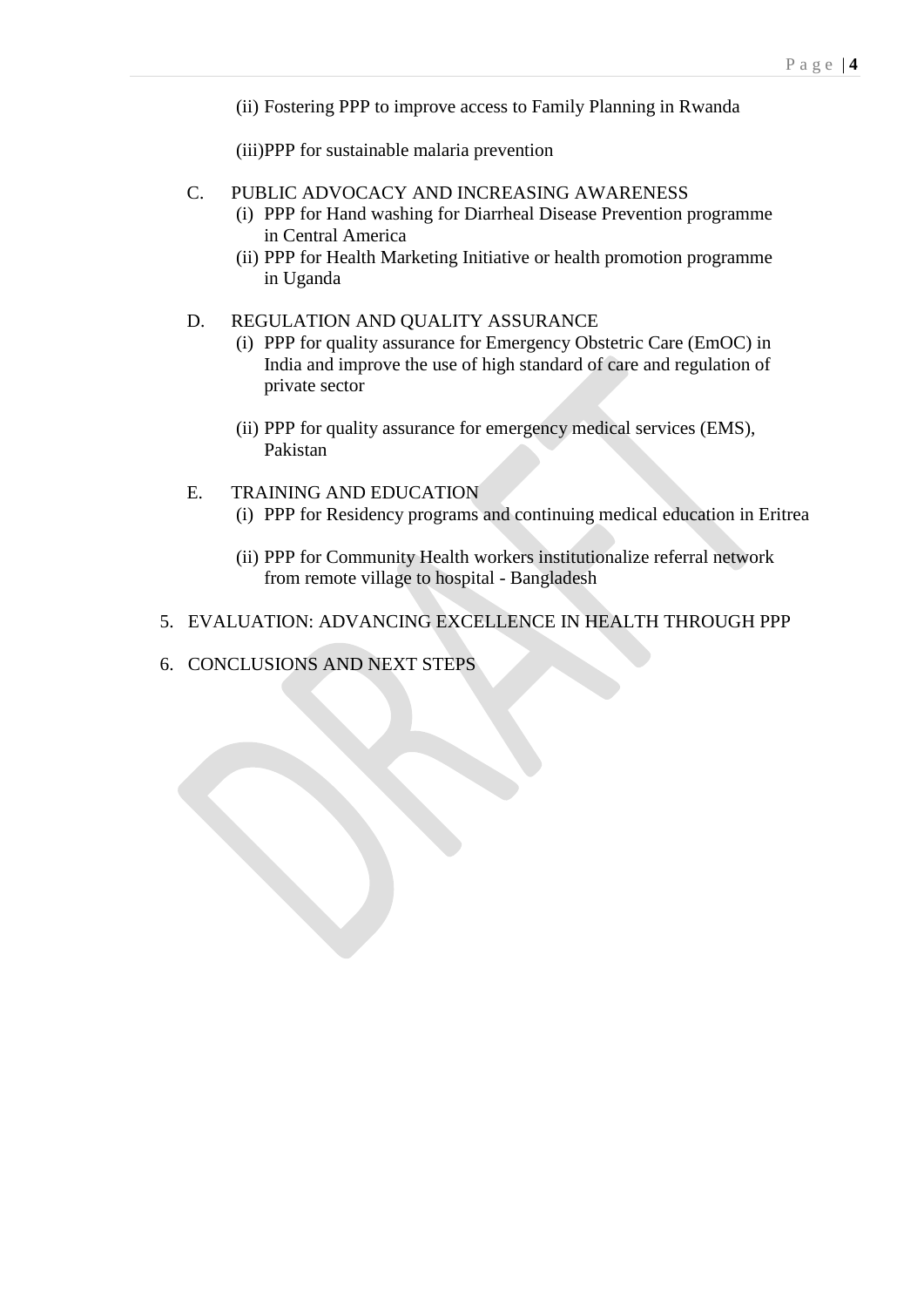#### **INTRODUCTION**

The cost of delivering health care in developed and developing countries has been rising exponentially due to ageing populations, increases in chronic diseases, and rapidly changing and advancing medical technologies. With restricted budgets, governments are looking to PPP to contain costs and improve health outcomes and thereby achieve some of the critical goals in their health policies.

The **purpose of this discussion paper** is to define PPPs in the health sector, identify best practice/ excellence in PPP and then test from some case studies the extent to which PPPs are achieving this, concluding with some recommendations for their wider use.

PPPs are occurring all over the world and across many sectors like transport and energy with now a considerable history and track record of experiences – both good and bad. In the road sector for example, government policy makers can make use of case studies, toolkits and banks of knowledge on 'best practice' to design their programmes.

By contrast, in social sectors, such as in health, where experiences are rather more recent, there is no knowledge on 'best practice in PPP for policy makers to draw on. PPPs in health have thus tended to grow 'organically' and as a result, anecdotes of what has worked or not worked have tended to dominate discussion as opposed to a systematic analysis based on actual case studies and aggregated data. In addition, and as a consequence of this lacuna, there is often a confusion that runs very deep, as to what PPPs precisely mean when applied to the health sector.

As stated in the title, this is a preliminary analysis of PPP in selected countries and in actual case studies. It constitutes a first attempt – which requires to be followed up - to define best practice/ excellence in the context of PPP in health. Of course some argue that trying to define excellence in PPP is something like an oxymoron. You cannot define 'excellence' in PPP because health services should only be delivered by the state<sup>2</sup>. In the developed world and especially in Europe, national, comprehensive, state run and financed health services have been a force for good and one which has been a subject of great national pride (opening ceremony of the Olympics)<sup>3</sup>.

Accordingly, the use of PPP in the health sector today is a matter of some debate - and rightly so - in many countries in the world. Some key issues undoubtedly need to be resolved if their use in the sector is to be advanced and some of these issues will be raised in the cases studies. This being said, the premise of this discussion paper, is that PPPs are the only way to meet the enormous challenges facing the health sector in the  $21<sup>st</sup>$  century (the only 'show in town' Alan Milburn Health Minister UK).

The Paper is organised as follows:

-

 $2$ There is a widespread confusion between PPP in the public health and private healthcare network, which inevitably lead to incorrect debates. In many (exp. developed) states both coexists, but never overlap. Public healthcare provision is a ground principle in many countries worldwide, often constitutionally guaranteed as fundamental right to citizens, whereas private healthcare is a business-like activity. PPP in the healthcare thus relates only to the public service area, and doesnot have anything to do with private care.Concluding, in many countries' view PPP is a way to improve cost-effective public service provision in health, nothing to do with privatization of services that always, and rightly, scares both politicians and citizens.There is of course the case of countries (exp. in world developing areas) in which the public healthcare provision is yet lacking and process is ongoing. In such cases one should adopt tailored-based PPP schemes, without deviating from the general objective to create the grounds for fostering a public dispensed basic assistance. In achieving this - PPP can be very helpful. (Alberto Germani)

<sup>&</sup>lt;sup>3</sup>The opening ceremony in London featured attribute to the National Health Service (NHS) which is held in great affection by all UK citizens.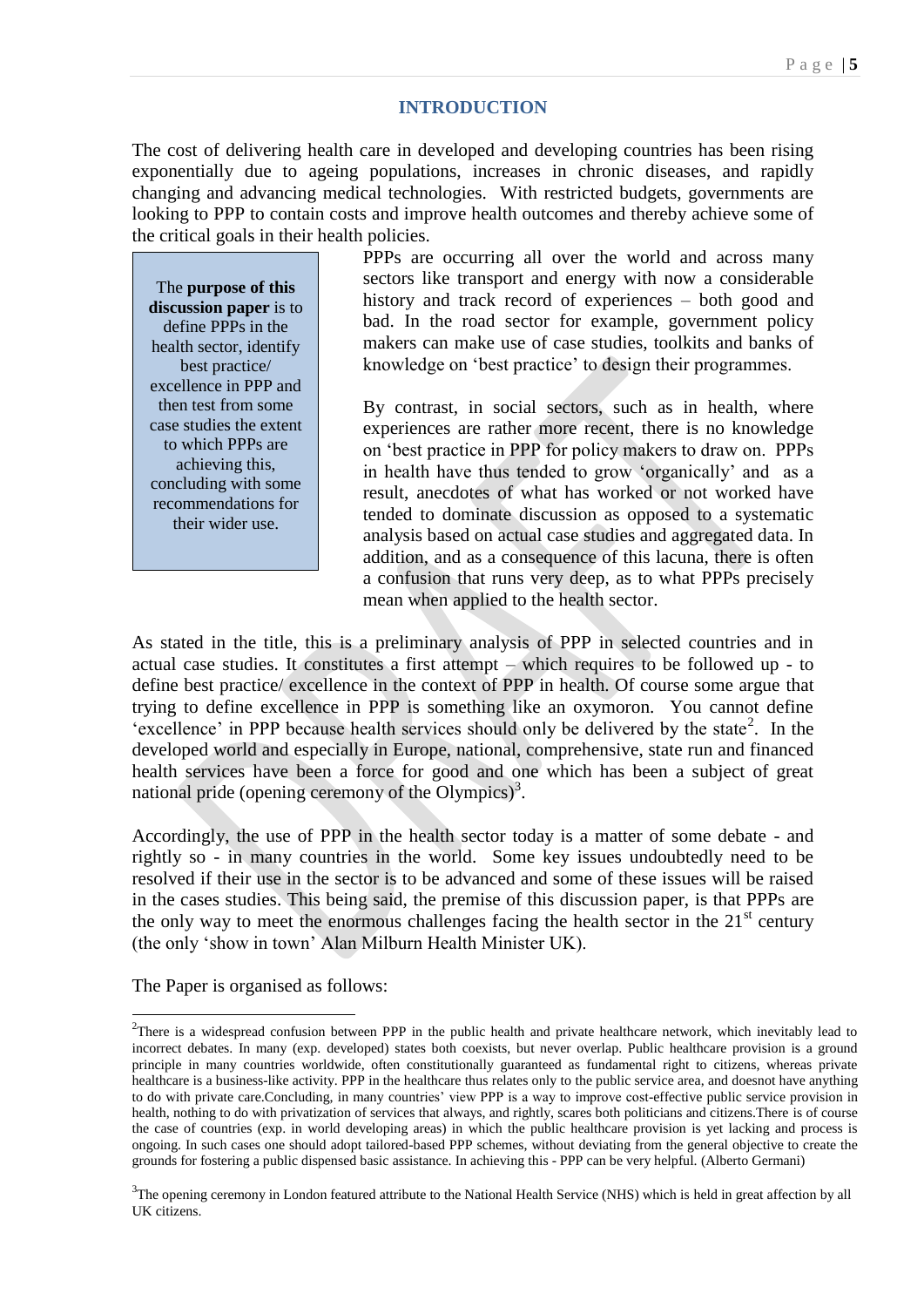- 1. Description of PPPs, their use in the health sector and search for excellence in PPPs;
- 2. Overview of the use of PPPs in the health sector in selected countries;
- 3. Experiences from case studies in hospital PPPs and healthcare related programmes;
- 4. Recommendations for advancing the PPP model.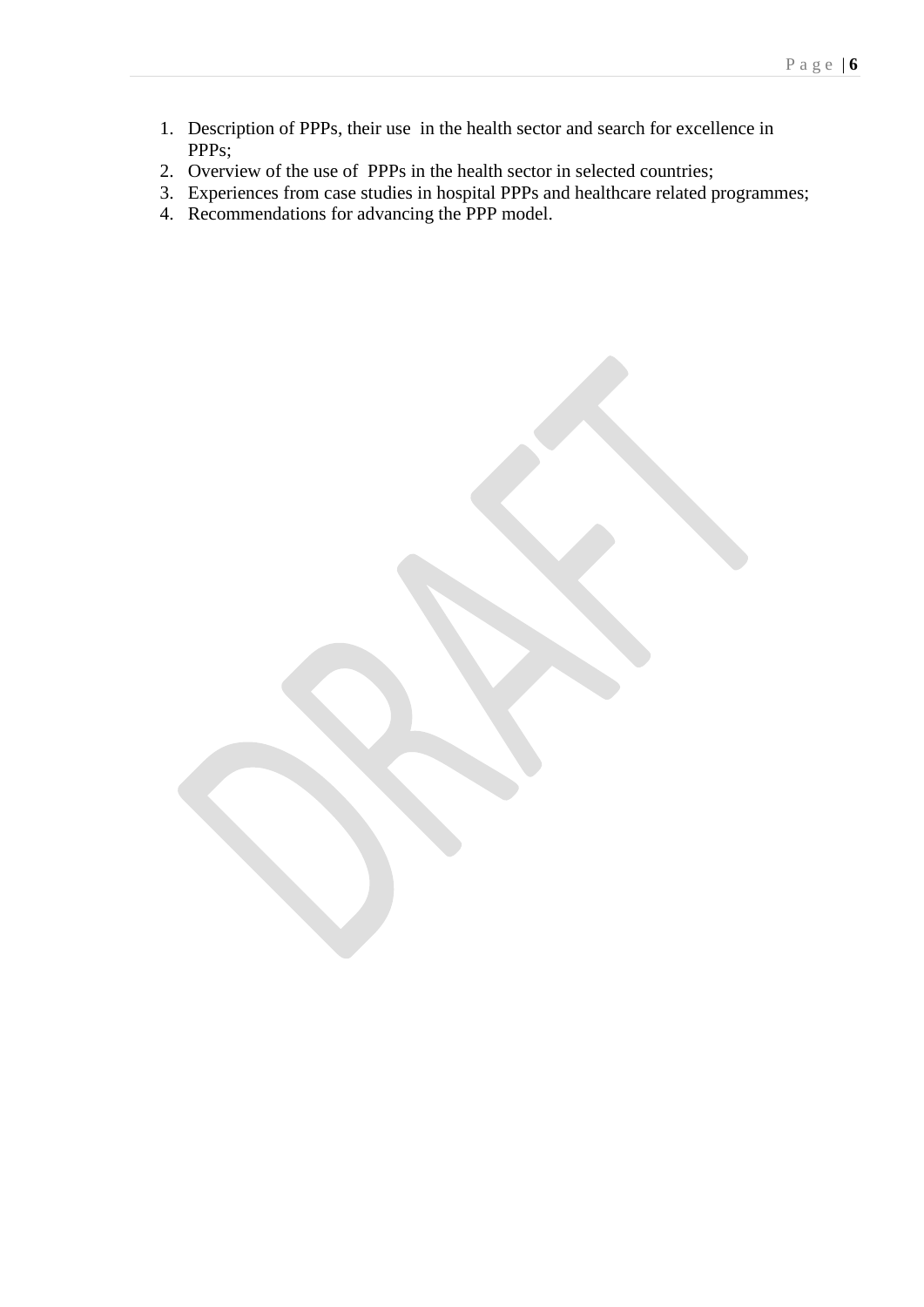### **CHAPTER 1 WHAT ARE PPPS AND HOW ARE THEY BEING DEVELOPED IN HEALTH SECTOR?**

## **Categories of PPPs in health**

For the purposes of this paper we have divided PPPs in health into two broad categories:

*The first category* refers to hospital-based PPPs which can be tailored to meet specific needs, with the private sector's role ranging from facility management and non-clinical services, to specialized clinical services, and to full hospital management including all clinical services. These are based on generally but not exclusively long term contracts and project finance where the private sector takes over the running of certain functions that had previously been reserved for the public sector like design,finance, and maintain some services and where the public sector can shift certain risks onto the private sector to manage. The four sub-categories identified are:

- (i) Infrastructural PPPs
- (ii) Integrated PPPs
- (iii) Facility-based hospital PPPs
- (iv) Lease contracts

*The second category*refers to the use of PPPs in delivering health programmes and we define these into five broad sub-categories:

- (i) Research and development
- (ii) Improvement of access to health products
- (iii) Public advocacy and increasing awareness
- (iv) Regulation and quality assurance
- (v) Training and education

## **Key drivers in the use of PPPs**

There are multiple drivers for the use of PPPs in both developed and developing countries context; generally the main ones are the following:

- Using the expertise and skills of the private sector: In modern technology intensive health care systems PPPs allow governments to leverage the expertise and skills of the private sector and thereby improve the quality and accessibility of public health care systems. "PPPs shift the capability burden of the public sector and into the private sector, where – arguably – there is much greater capacity to deliver infrastructure. Simply put, the private sector has a wealth of experience in structuring, procuring and managing the delivery of massive projects and has access to a wide range of resources and skills." (*James Stewart, KPMG*);
- Value for money: Governments want PPPs to provide more Value for Money (VFM) compared to traditional forms of procurement which do not transfer risks to the private sector. VFM is defined as the optimum combination of whole life cost and quality to meet the user's requirement. Value for money depends on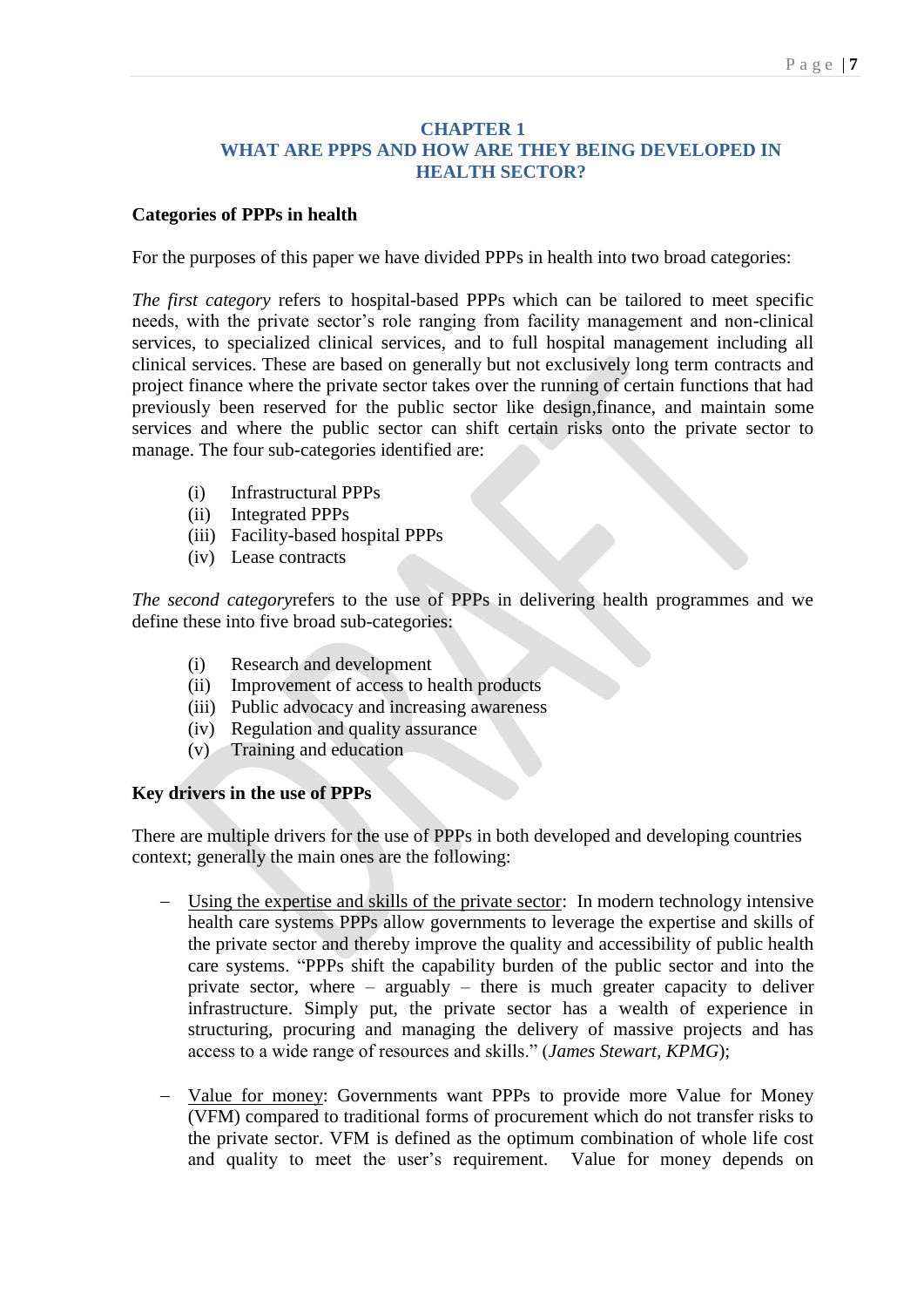appropriate risk transfer between the public and private sectors<sup>4</sup>. Financially, private financing is a way to provide infrastructure without increasing the public  $\frac{1}{\sqrt{2}}$  sector borrowing and reduce pressure on public finance constraints<sup>5</sup> and is driven by pressures for governments to reduce public spending to meet political, legislated and/or treaty-mandated fiscal targets (i.e. Maastricht criteria).<sup>6</sup>

 Increased funding being spent of GDP on health: According to PwC estimates, the BRIC nations (Brazil, Russia, India and China) are expected to experience even stronger growth in health spending, which as a percent of GDP is expected to grow from 5.4% in 2010 to 6.2% in 2020. This amounts to a 117% increase in actual spending over the decade, where China is leading the way<sup>7</sup>.

#### **What is excellence in PPPs in health?**

-

Excellence 'in health care delivery' in PPPs is difficult. There is also a huge literature on the topic although much less as it concerns PPP.For the purposes of this paper, we have defined the term according to four criteria: equity, access<sup>8</sup>, efficiency and replicability.

*Equity* means social justice or fairness. Health equity is the absence of systematic disparities in health between more or less disadvantaged social groups. Promoting equity in health can be defined as improving health outcomes amongst the socially and economically disadvantaged.

*Access* in health care is defined in terms of increasing access to services. One issue raised by critics of PPP is that PPP is so expensive relative to conventional procurement that there is less to spend on care, new wards, beds, etc. and thus decreases access to care.

*Efficiency* is the ratio of the output to the impacts of any system. Any efficient system is one which achieves higher levels of performance (output) relative to the inputs (resources, time, and money) consumed<sup>9</sup>.

*Replicability* is defined as property of a project that allows it to be duplicated at another locationand can be easily adapted to another context. It is a major challenge to transfer PPP projects across borders: projects typically products of culture, institutions, legal framework and financial system unique to its own national environment.

<sup>&</sup>lt;sup>4</sup>IFS Support to Health Public-Private Partnerships. International Fianance Corporation, 2010.

<sup>5</sup> Somanathan, John C. Langenbrunner and Aparnaa.Financing Health Care in East Asia and the Pacific: Best Practices and Remaining Challenges.The World Bank, 2011.

<sup>6</sup> A bad practice is that governments use private finance to disguise public expenditure and to push it 'off-budget', without any real risk transfer, innovation, or efficiency gain. The consequences of pushing commitments 'off-budget' are reduced incentives and ability to control costs and the risk that the government will accumulate more liabilities than it can manage. A good practice is to integrate PPPs into overall fiscal accounting and risk management framework, thus 'onbalance' (World Bank & PPIAF 2007)**.**

<sup>&</sup>lt;sup>7</sup>Build and Beyond: The (r)evolution of healthcare PPPs.PwC, Health Research Insitute, December 2010.

<sup>&</sup>lt;sup>8</sup>Acces to care is a key measure of performance. Equitable access to hospital services is critical to the perception of performance in the country's health care system.

<sup>&</sup>lt;sup>9</sup>One metric used by the healthcare industry to measure efficiency is average length of stay (ALOS) in a hospital.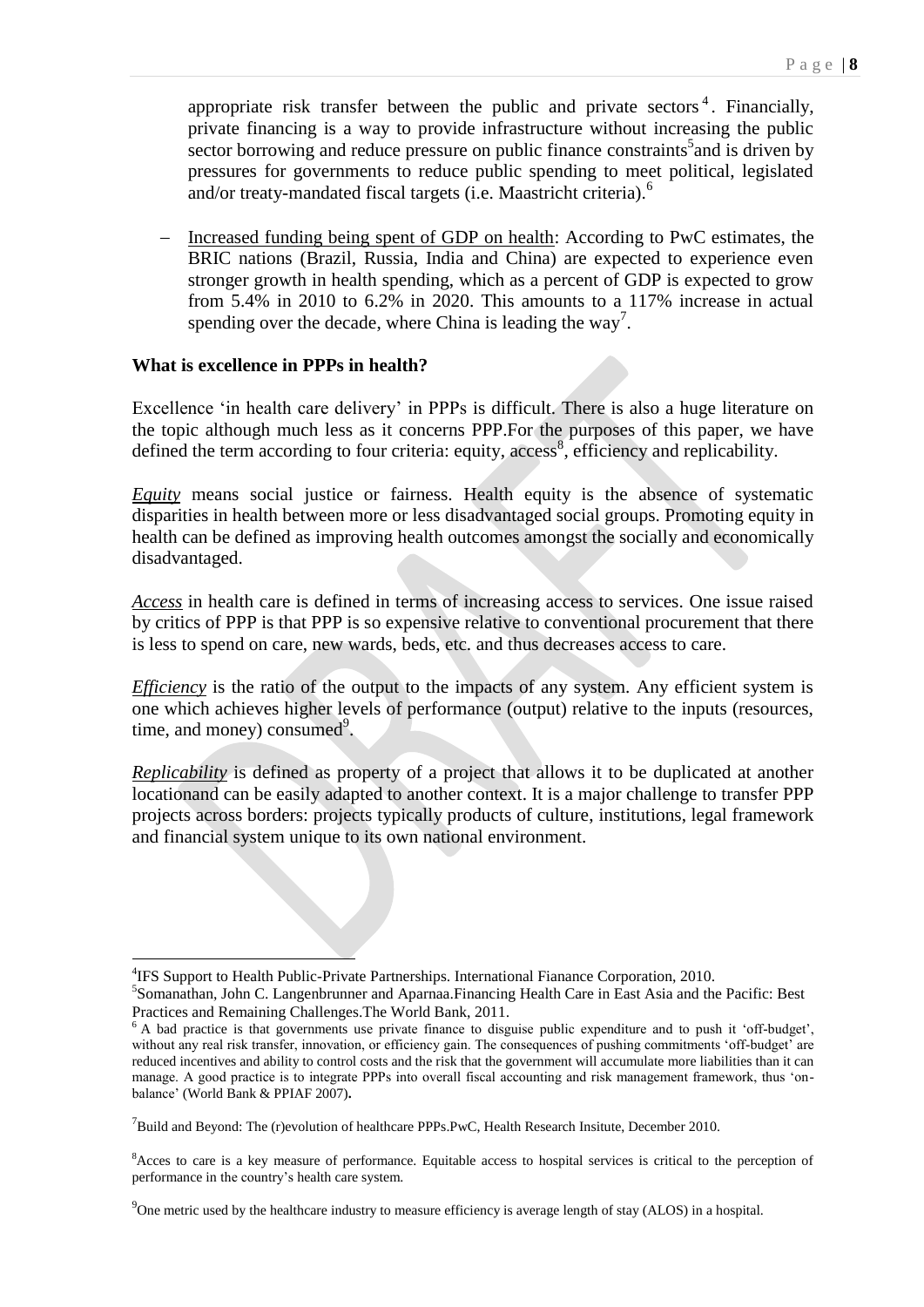#### **CHAPTER 2 SELECTED COUNTRIES EXPERIENCES**

## **CANADA**

#### **Scope**

The public – private partnership ( PPP) model of hospital delivery – the procurement of hospital facilities through design build-finance-maintain (DBFM) or similar contracts was introduced into Canada almost a decade ago, with the Brampton Civic Hospital project in Ontario and the Abbotsford Regional Hospital project in British Columbia.

Since 2003 more than 50 hospitals PPPs valued at over CAD 18 billion have proceeded, and are either in procurement, construction or already in operation. Most of these have been in Ontario with others in British Columbia, Quebec, and very recently, New Brunswick. Canada's healthcare infrastructure renewal goals are progressively being realised through the PPP model. $^{10}$ 

Under the PPP hospital model, the private company constructs and owns the physical hospital building and lease to hospital board. Hospital board takes the responsibility of running the hospital. Based on performance, the provincial government adjusts the annual budget for the hospital for the next year**.**Other PPP models exist outside the hospital eg.for the care of the elderly. Another example comes from for-profit MRI (magnetic resonance imaging) clinic which speed up the access to MRI scan by payment to the private sector. In health sector PPPs in Canada, especially in hospitals, clinical services are provided exclusively by the public sector.

#### **Rationale**

Canada primarily uses PPPs in the health sector to generate savings to the public sector. Every PPP in Canada must be supported by a detailed economic case which demonstrates that the PPP approach represents better value for money to the Canadian taxpayer than a traditional procurement approach.

*[Need to add a quote from Mark Romoff, NCCPPP, Canada]*

#### **Impact**

-

Generally, the impact of using PPP has been positive:

- Value for money: PPPs are estimated to have saved hundreds of millions of dollars in costs to the taxpayer. Hospital PPPs in Canada were assessed for their ability to generate risk-adjusted costs savings against non PPP delivery options. Savings arise because PPPs better integrate construction and maintenance considerations into design, and transfer risks to the private sector that it can manage better and more cost effectively
- On time –on budget delivery: the private sector has delivered in most cases hospitals on time and on budget, driven by contract structures strong project

<sup>&</sup>lt;sup>10</sup> Based on database of CCPPP, until Nov 2011, 59 out of 159 PPP projects all over the country are related to hospital & healthcare. Among 59 projects, 23 of them are using DBFM model, all of them are with cooperation of provincial/territorial governments, 25 are at operation stage, 26 are under construction, 40 located in Ontario, 10 in British Columbia, 6 in Quebec.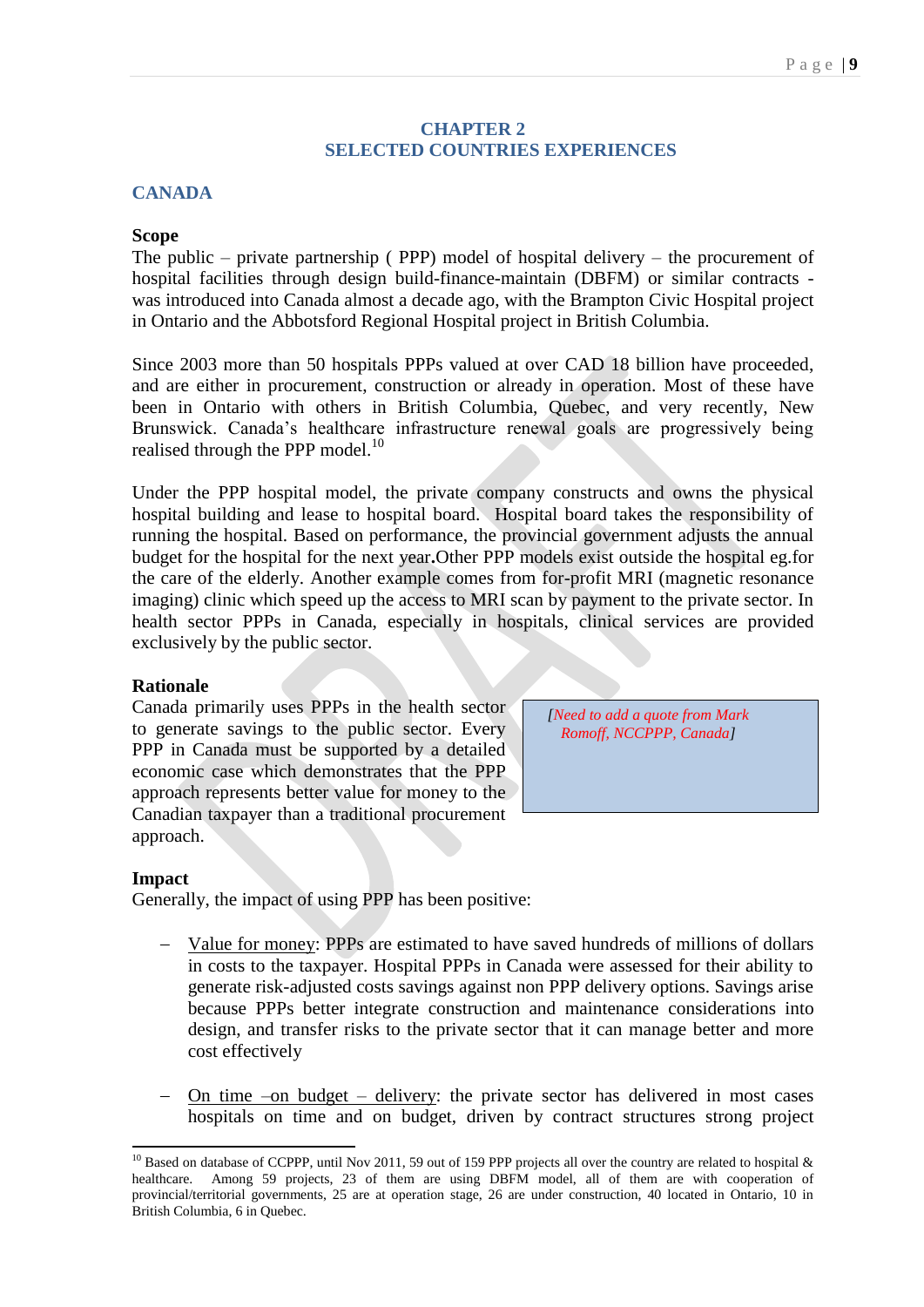management. The reduction in cost and schedule for hospital PPPs is a key driver of value for money.

Innovation. Many PPP hospitals have output-based specifications – which articulate functional requirements, not specific design solutions. PPP competitive procurements trigger design and facility management ingenuity. Better more efficient solutions have tended to win, leading to more efficient use of space and better environment for patients, visitors and staff.

However, PPPs in Canada's health sector also have encountered problems with:

- $\overline{-}$  Communications / misperceptions of the public
- Opposition by the trade unions /Canadian Union of Public Employees
- Long term nature of PPP contracts gives rise to uncertainty
- Complexity of transactions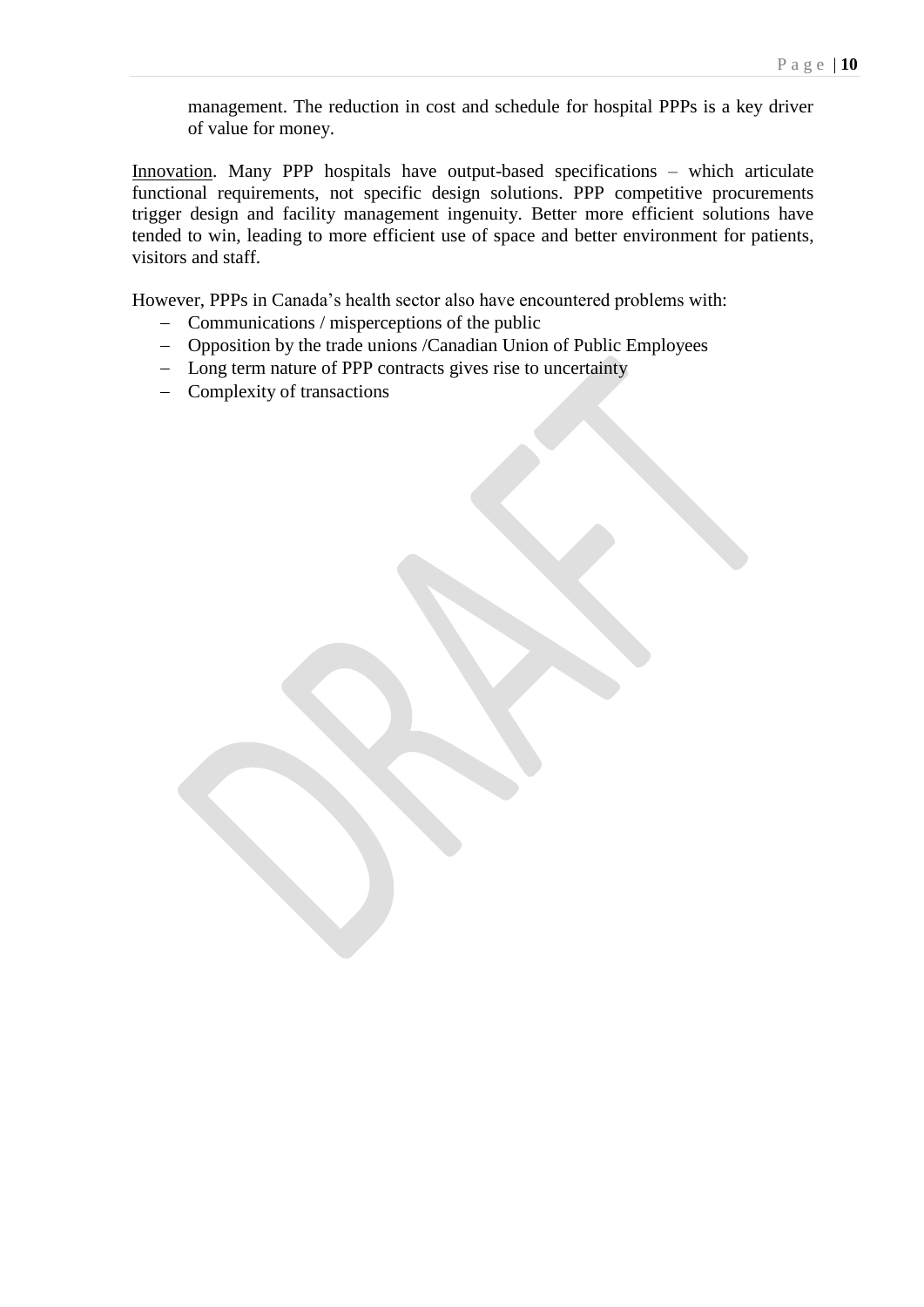## **TURKEY**

## **Scope**

Reform of Turkey's public healthcare system is a top priority of the Turkish government and has chosen to do this through PPP. Aware that very substantial capital investment in new hospital facilities is needed to achieve its goals, the government has launched an ambitious PPP scheme for the healthcare sector with the promulgation of a healthcare PPP regulation in 2006 and tenders for 15 integrated hospital projects throughout Turkey<sup>1</sup>. These 15 projects represent more than 25,000 beds and total capital investment costs of more than \$5 billion; each will replace an existing hospital with a new healthcare complex. The PPP scheme is inspired by close study of European counterparts, in particular the UK PFI scheme $2$ 

Under the Turkish scheme, investors will finance, construct (or renovate, as the case may be), furnish, supply, operate and maintain the hospitals. The Ministry of Health will remain responsible for providing medical services but the project company will provide certain clinical support and other support services in these new hospitals. Clinical support services could include imaging, laboratory, sterilization and rehabilitation and other support services would include building maintenance, cleaning, utilities management, information management, grounds maintenance, reception, car park, waste management, laundry and catering. The project company is also entitled to offer commercial services if the proposed services are compatible with a hospital environment.

The model consolidates hospitals under one single medical campus in order to benefit from economy of scales and greater management efficiencies. It concerns mostly large hospital infrastructural projects and is expected to increase the quality of care in cities, i.e. Istanbul, Ankara, Bursa, Konya, Kaysari, Elazig, Manisa, Mersim and Yozgat.

[need to add quote from AhmetKesli, Turkey]

#### **Rationale**

The Government is using PPP because it has only limited public resources to achieve its ambitious plan and close its health infrastructure gap. For example, per10, 000 inhabitants, it has just 29.9 hospital beds, compared with over 80 per 10,000 in Germany. The Ministry of Health estimates that 93,500 new beds are needed up to 2023.

## **Impact**

None of the proposed PPP hospital mega projects is operational. This being said the Kayseri Integrated Health Campus is the country's first real experience with PPP and is progressing well. The base case concession is for three years of construction and 25 years of operations.The second major hospital project has been awarded by the Ministry of Health for the Ankara Etlik Health Campus.

Amongst some of the critictsof this PPP approach are those who warn that, with already apparent health inequality between the urban and rural areas in Turkey, this planned invesment in the urban areas will merely accentuate such a division. Furthermore, with an increase in the number of PPP hospitals and a higher quality of care the impact could come to serve 'medical tourists' in public hospitals. Turkish citizens, it is further argued, eventually might not benefit from the innovations and quality brought by PPPs in health.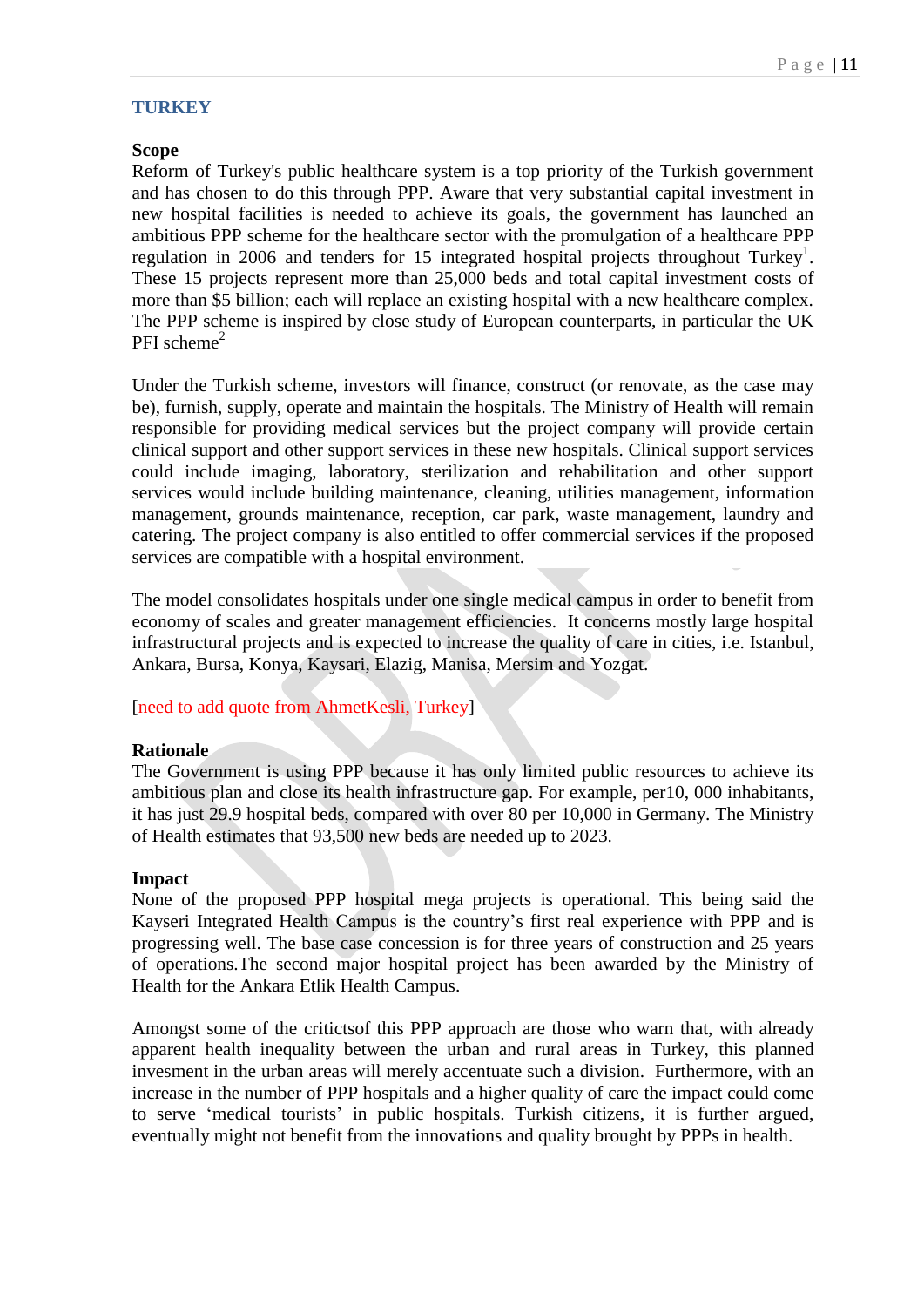## **UNITED KINGDOM**

## **Scope**

The United Kingdom had vastly underinvested in its National Health Service (NHS) hospitals, many of which were built in the Victorian era (during the late 1800s). Beginning in the 1990s through the Private Finance Initiative (PFI), the UK built approximately 100 new NHS hospital buildings in 12 years.

The typical UK PFI hospital contracts are awarded and managed by local bodies, namely NHS Trusts and local authorities <sup>11</sup>. These projects usually involve private funding to design, build and operate the hospital buildings, including ancillary (non-clinical services), such a cleaning, catering, pottering, etc<sup>12</sup>. However, the core services such as the clinical, medical and nursing services, including doctors and nurses continue to be provided by the NHS.The Trust pays an annual fee or 'unitary charge' for the contracted period, which has two components: (i) *availability charge*, a payment for provision and management of the buildings and equipment; (ii) *service charge*, a payment for the provision of facilities management and ancillary services<sup>13</sup>.

## **Rationale**

The rationale for using PFIs in the UK health sector has been the following:

- an extensive risk transfer to the private sector and accordingly greater cost certainty for the government ;
- achieving better value for money (VfM);
- PFI delivered on time and on budget relative to other options.

## **Impact**

The PFI hospital scheme was a huge success, since without private financing it would have been impossible for the UK Government to build such an impressive number of new hospitals. It is not without its critics, however. According to the Treasury select committee report PFI was no more efficient than other forms of borrowing and it was illusory that it shielded the taxpayer from risk. In the same vein,The House of Commons Committee of Public Accounts in its report of 2011 concluded PFI was not a totally satisfactory option in financing hospitals. As it was stated 'in many cases local authorities and Trusts chose the PFI route because the Departments offered no realistic funding alternative'.

-

<sup>&</sup>lt;sup>11</sup>39% are managed by Foundation Trusts, 49% by National Health Service Trusts, 12% by Primary Care Trusts (National Audit Office 2010)

<sup>&</sup>lt;sup>12</sup>National Audit Office, 2010

<sup>&</sup>lt;sup>13</sup>Hellowell and Pollock 2010, p.28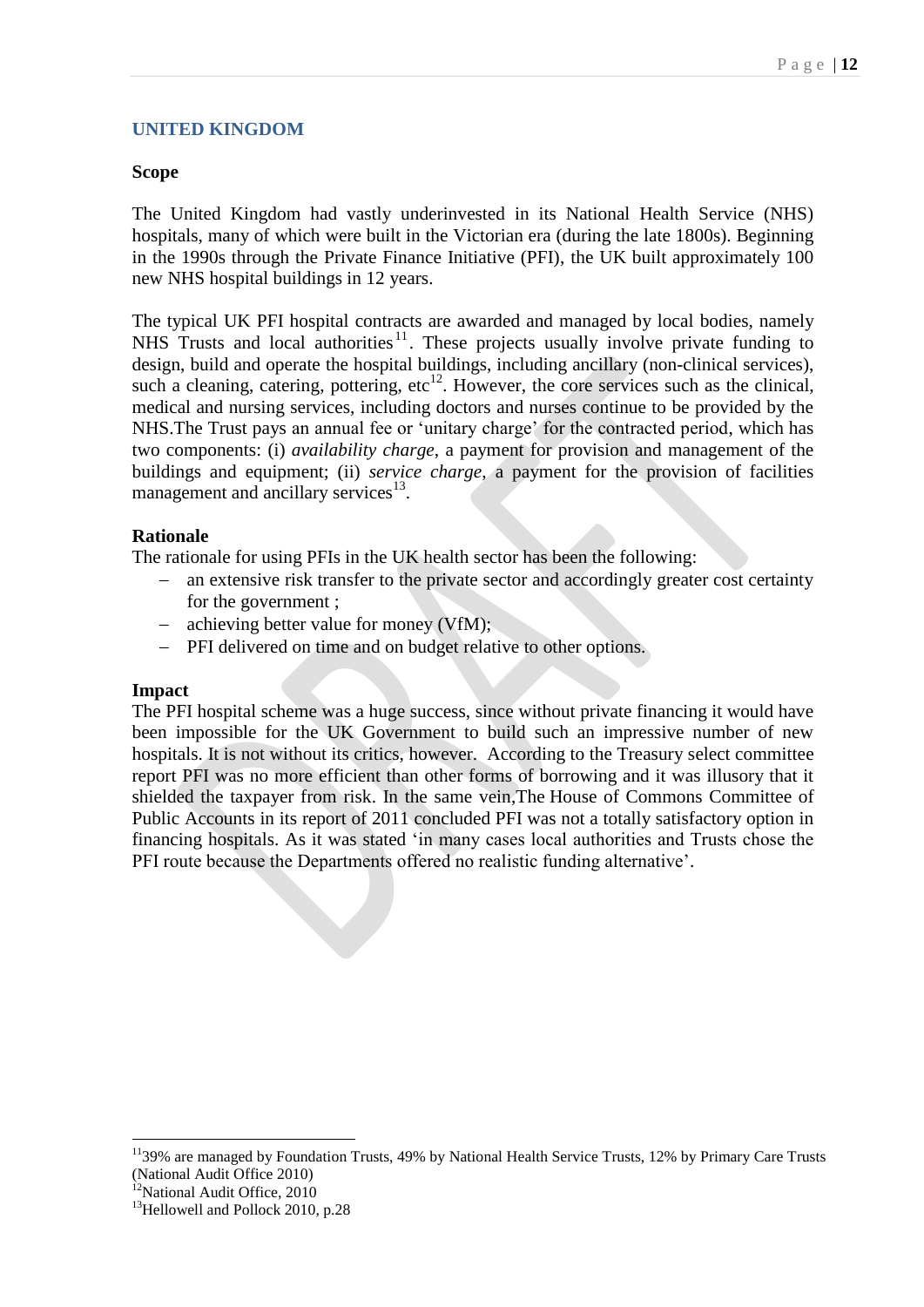# **ITALY**

## **Scope**

Italy carries an old tradition of private partnerships for public services delivery.

PPP contractual arrangements for sectors such transport and energy are dated back in the years, the first concession law being enacted in 1923. As an example, the national highway network was funded and developed between 1950 and 1970 widely through concessions, thanks to favourable legislative framework available at that time.

Lately, the legislative reform enacted in 1998 and subsequent amendments occurred afterwards made generally possible the involvement of private initiative virtually in any field of public services, widening opportunities of private funding to practically every sector of public provision.

One of the sectors that most benefited of this new legislative opening was doubtless the public healthcare, soon becoming the most promising and fast-growing one, ranking second only after transport in volume of private capital invested.

Since its onset on 1999, numerous initiatives in the healthcare have been called for bidding in the market through PPPs, worth approximately **6 billion euros** of capital expenditure overall. This made Italy ranking third in worldwide PPP healthcare by capital investment in 2011, trailing Canada and UK only.

To date, nearly 50 major projects of hospitals or elderly care facilities have been successfully awarded or are currently at procurement stage. Of them, 30 projects relate general hospitals of 600 beds and more, totalling **3,5 billion euros** of overall capital expenditure. All of them are either in construction phase or operational, setting up best practises for the upcoming bids in the pipeline. Specific cases regard provision of highly specialised services, such as the Proton Therapy facility in Venice, recently awarded to privates.

According to the Italian procurement law, fully consistent with EU procedures, PPPs are awarded mainly in the three following ways:

- 1) *Concessions under public initiative*, where project documentation, including preliminary or detailed design, outline business case and concession scheme is prepared by the Public Health Authority and then called for tender in the private market;
- 2) *Concessions under private initiative*, when privates submit proposals to Public Healthcare Authority calling for interest, consisting of detailed technical, business and contractual project documentation. Upon acceptance of such proposal by public side, a formal bid will be called upon, open to other participants.
- 3) *Concessions of service contracts*, where no major facility construction is foreseen and arrangements relate instead mainly to service provisions in the health.

According to EU rules, contract awarding is done in such cases on the basis of the most advantageous offer received, aimed at maximizing value for money for bidding Authority.

PPPs are mostly delivered through DBFO or DBFM *(Design, Build, Finance and Operate or Maintain*) arrangements, whereby private takes full accountability in designing, building, maintaining the facility and no-core services provision for a number of years (25-30 on average). In some cases concessionaires are ask to provide initial full medical equipment set, or to perform some clinical services such as imaging, radiology, diagnostic, laboratory analysis. During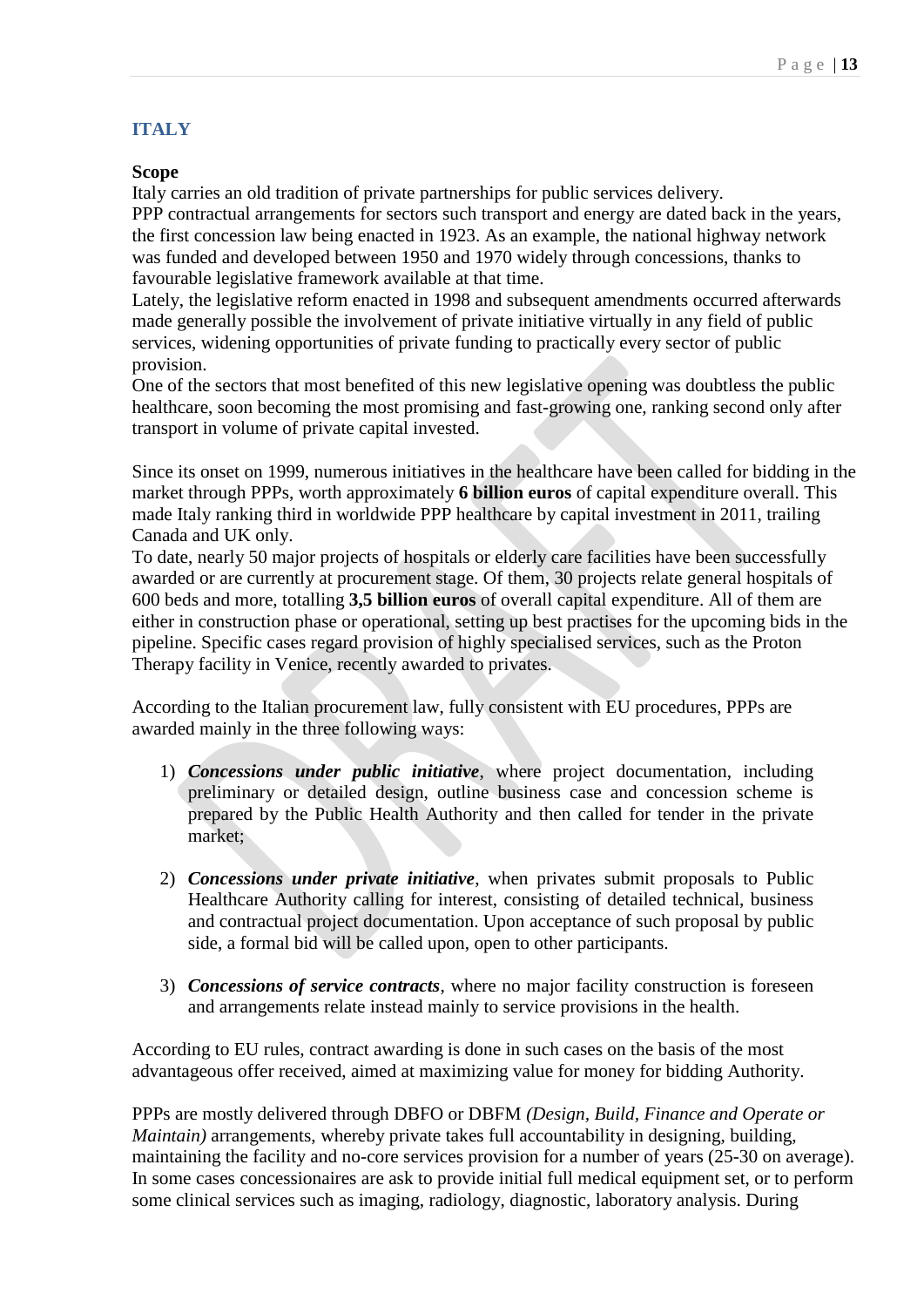concession period, although privately operated, public side retains ownership of the estate. At the end of concession period, both estate and management will be handed back in full to conceding Authority.

According to the national healthcare law, privates can operate no-core services only, being prevented from taking on accountability over hospital medical ruling, including hiring sanitary personnel. Public Health Authority alone will take care of medical ruling, as well as of any core medical service associated to it.

In PPP healthcare arrangements privates are customarily being paid twofold:

- Through a **availability-based fees** for estate provision, housekeeping and maintenance , including medical equipment whenever foreseen. Payments are measured against KPIs and subject to deductions in case of underperformance;
- Through **volume-based fees** for on-demand services like catering, hotelling, parking and, where foreseen, clinical (mainly diagnostic and laboratory analysis) ones.

Furthermore, privates are normally allowed to run inside the hospitals a wide range of usercharged, commercial services, bearing their own full risk, thus increasing project profitability.

#### **Rationale**

Public healthcare provision is a fundamental right, constitutionally guaranteed to all citizens living in the Country regardless of their social status or affordability. Public health assistance is covered in full through the National Health System, which is funded on its own by taxpayers.

Public and private healthcare in Italy are both run separately and completely apart, with virtually no overlapping. PPP in the healthcare relates only the public service area and shares same public interest principles, whereas private care, which coexists for those who still prefer to be cured in a more client-comfortable environment, is as business-like initiative.

Italy experience in PPPs is primarily aimed at improving cost effectiveness in public spending. The expense for public health in Italy accounts nearly to 50% of the expenditure at regional level, 110 billion euros nationwide, with large room for improvement. Through PPPs public entities could thus achieve better value for money, either by shortening delivery times, getting well balanced risk allocation and setting up a fully fledged performance-based payment system, ultimately reducing disbursements.

#### **Impact**

PPP in the healthcare provision has been so far beneficial in the following areas:

- *Greater involvement of private risk capital*, whereby 60% of capital expenditure for facility construction and equipment provision was provided through private funding;
- *On time, on budget project delivery*, with time for approval and construction completion dramatically shortened comparing to traditional procurement;
- *Effective transfer to private of construction and O&M risks*, thus achieving a substantial rebalance of risks towards concessionaires. By virtue of this, Italian PPP hospitals have been placed, save for few exceptions, off public balance;
- *Reduction of claims and disputes* during construction, with few or no cost overrun associated to it;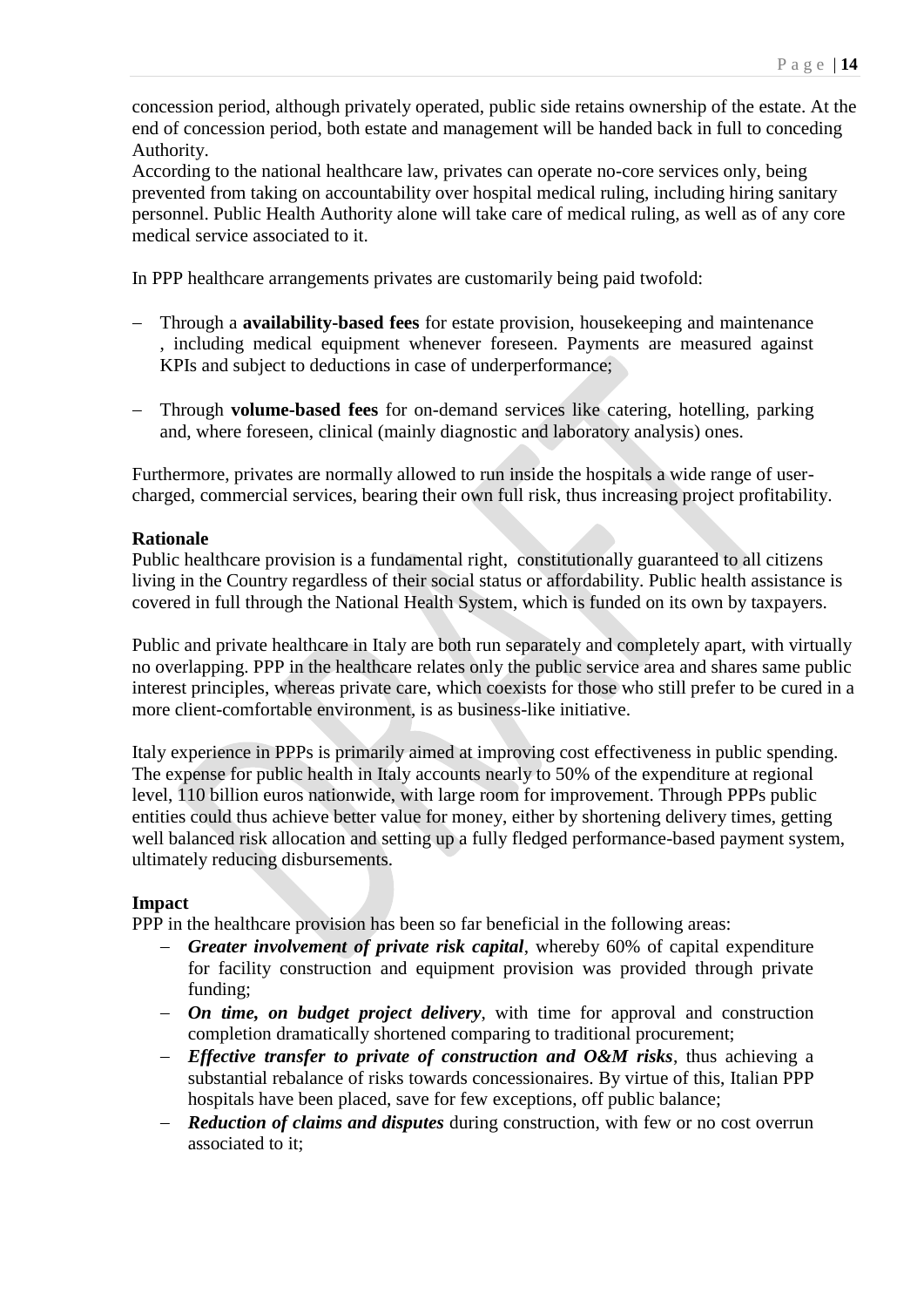*Enhanced design and constructive solutions,* thanks to bidding procedure by private initiative that, albeit longer than a simple concession tender, granted workable, cost-effective, cutting edge innovative solutions to bidding Authorities.

Furthermore, in order to curb excessive profits matured by concessionaires, PPP contracts often foresee **profit-sharing clauses** in case of soaring IRR achieved by privates. Thus, remarkable cases of compensation paid back to Public Authorities have been so far recorded in some Italian PPP hospitals.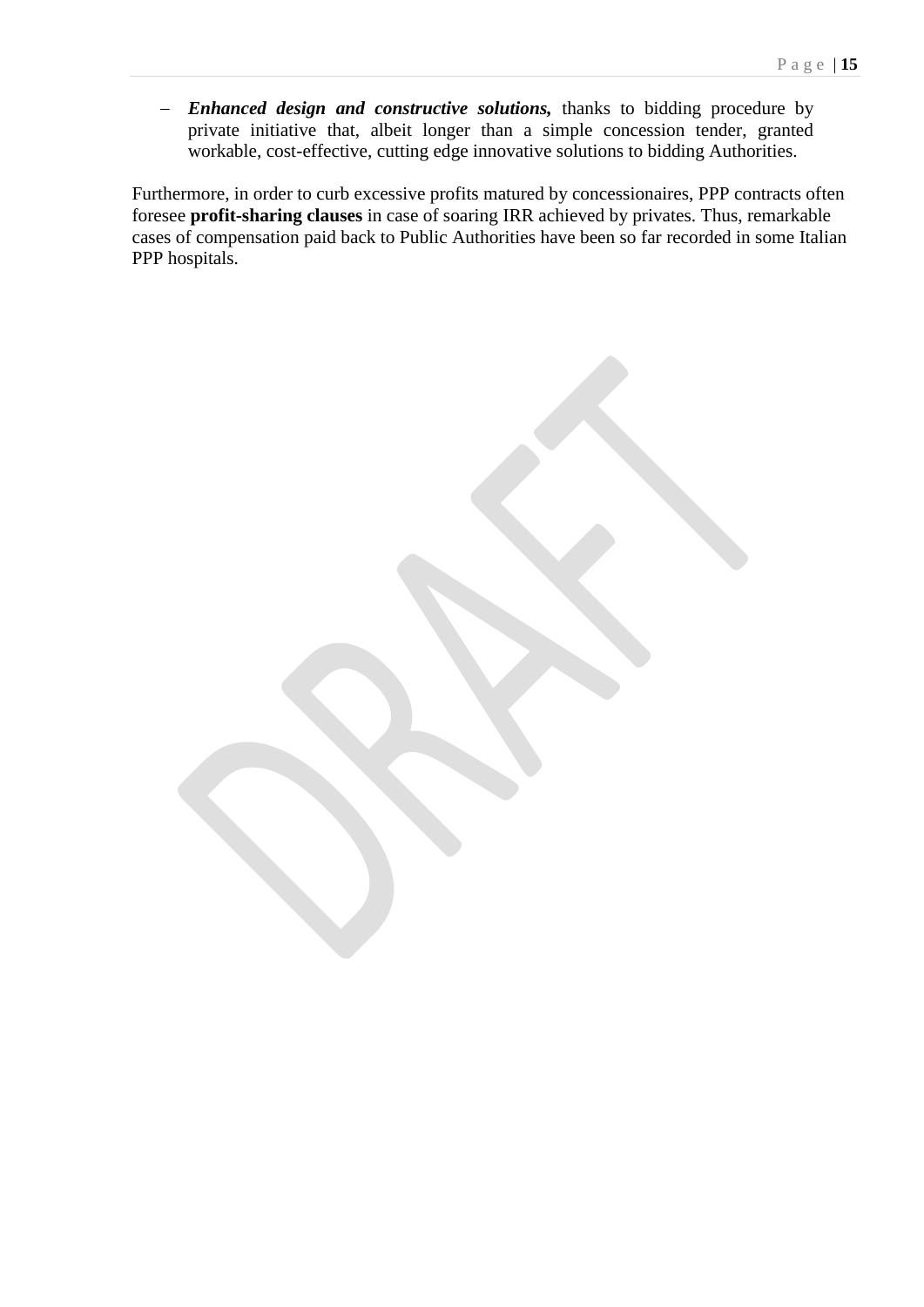## **THE PHILIPPINES Scope**

The Philippine Government's recognition of the private sector as a partner in development particularly infrastructure development is embodied in the 1987 Constitution declaring the "indispensable role of the private sector in pursuing development objectives." With this recognition and the enactment of Republic Act 6957 or the Philippine Build-Operate-and Transfer (BOT) Law and its Implementing Rules and Regulations (IRR) further amended by Republic Act 7718, private sector participation is very evident in key infrastructure sectors. The amended law provided new BOT contractual arrangements and expanded infrastructure projects to be covered such as those in the social sector namely: information and communication technology, schools, hospitals and housing. As of September 2010, the BOT Program of the Philippines has an approximate capital investment of more than US\$ 21 Billion in different infrastructure sectors.

With the amended BOT Law, the former President Fidel V. Ramos directed the establishment of the BOT Center which institutionalized its role as the main coordinating and monitoring body for the Philippines BOT Program. The main responsibility of the BOT Center is to provide technical assistance support to implementing agencies and local government units in their BOT projects and also capacity building activities. With the new administration of HE President Benigno Aquino III, the BOT Center is now renamed the PPP Center of the Philippines.

At present, the expanded BOT/PPP policy framework covers the whole PPP agenda in response to the increasing need for infrastructure development in the Philippines.

## **Rationale**

In healthcare, through the years, despite the increasing budget for the Department of Health (DOH), financial resources for health in the Philippines remain inadequate. The share of the gross national product (GNP) spent for health from 1993 to 2007 hovered between 2.75- 3.5%, which is below the 5% recommended by the "The Global Strategy for Health for All in the Year 2000" of the World Health Organization. The 2007 Philippine National Health Accounts reveals a total health expenditure of P 234.3 billion (US\$ 5.6 billion), which is 3.2% of the gross domestic product of the Philippines. With the Government's pursuit to achieve universal health care for all Filipinos, especially the poor, the DOH determined the 5-year financial requirements of the Health Agenda. From 2011-2016, the Philippine government will need a total of P 707.6 billion (US\$ 16.35 billion) for implementing the needed health reforms. Government will enroll to the national health insurance program the poorest 20% of the Philippine population using national government funds, and the next poorest 20% through the resources of the local governments. Defined entitlements for consultation and diagnostics, medicines, emergency and chronic care and inpatient services shall be available to all Filipinos. Government will be making investments for health facilities upgrading, human resources for health, information technology, and strengthening existing public health programs.

Through PPPs, the proposed upgrading of hospitals and other health facilities will require to the tune of at least P 37.5 billion (US\$ 866 million). To date, Government embarked on numerous healthcare projects to name a few: the Modernization of the Philippine Orthopedic Center, the Vaccine Self-Sufficiency Project II, Upgrading and Modernization of 24 DOH-retained hospitals including Cancer Center Projects, etc.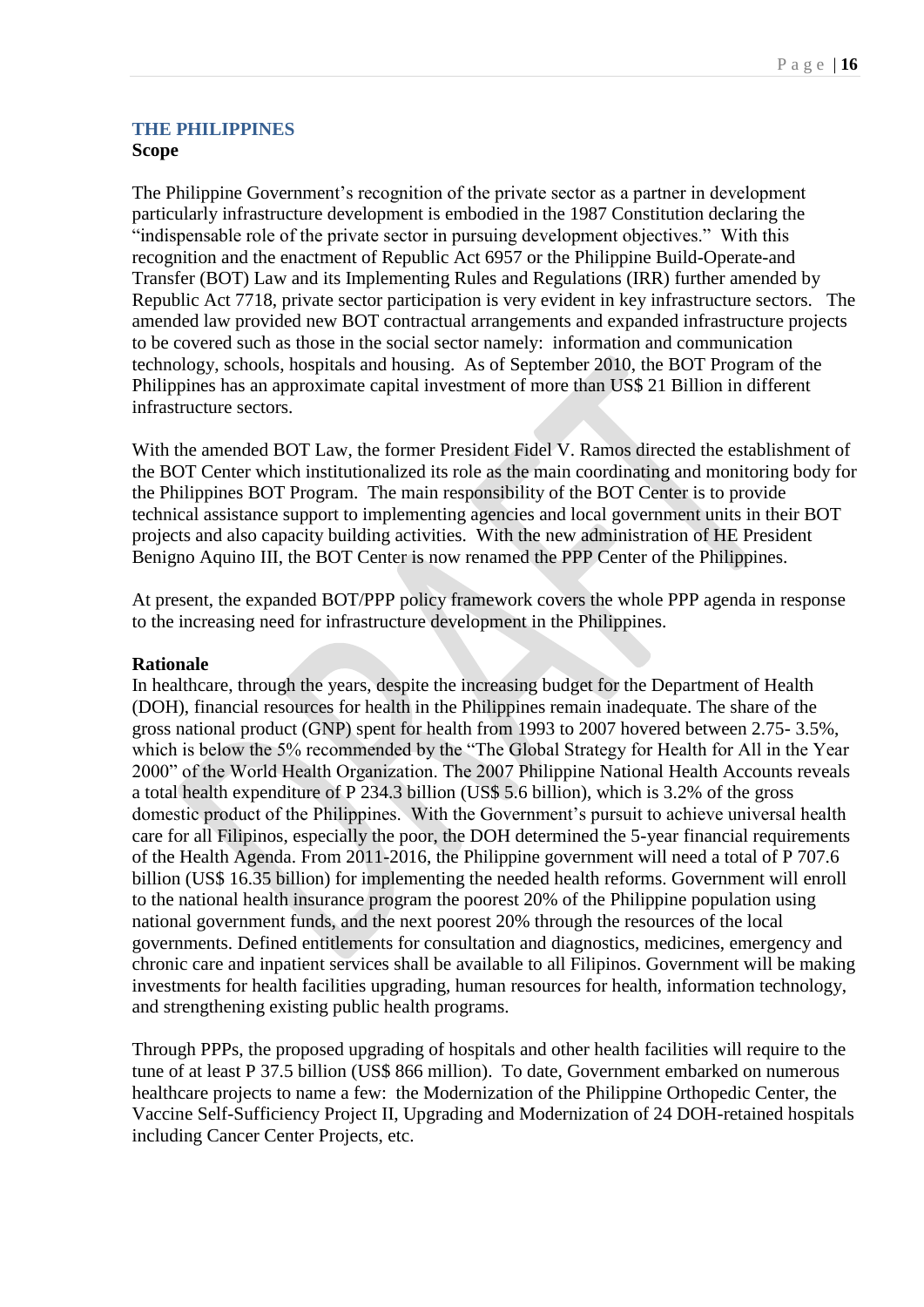## Impact<sup>14</sup>

"In the health sector, a number of PPP initiatives have been implemented in the country, for a variety of purposes and under different models and approaches. This provides a diverse and rich basis for future investment in PPPs, and a potentially important source for learning the lessons about what works and what doesn't. However, current or past experiences are little documented or evaluated, which prevents a proper identification of the factors affecting success or failure.

The review of the country´s experience performed for this study suggests mixed results from this variety and richness of initiatives. While some are still striving, many initiatives that where successful at some time presently face substantial challenges, and others have lost steam or were all but suspended. As just mentioned before, these stories of success or failure have not been systematically documented or assessed, and thus it is often difficult to pinpoint the key factor in the demise of the initiative. But in general, the main issue faced by PPPs in the country is one of sustainability, which in turn can be traced to the following weaknesses:

- A number of PPPs have been, and are still, fostered by international donors, NGOs and development agencies, with funding that lasts while the project is ongoing; no provisions or planning are made to ensure long term financing, and when the donor supported project ends, so does financing.
- Many PPPs are characterized by informality and personal leadership; while inspired or charismatic leadership can be useful at start up; most initiatives remain centered on the leader figure and are not "institutionalized" through long-term mechanisms.
- PPP initiatives are usually based on "volunteerism" and willfulness, created and driven by donors or non-profit organizations, with insufficient concern for "professionalizing" management.
- Government has often a passive and weak role, and does not pick up the tab when international donors withdraw; changes in government seem to negatively affect the continuity of partnerships; further, government participation appears piecemeal, without any overall framework or long-term strategy to decide why and when it should go into PPPs with private partners.
- Financial arrangements are generally weak and loose, with no link to performance; even though most PPP managers state that monitoring and evaluation is a routine activity, it does not seem to strongly impact decision making.
- Lack of information on the private sector prevents government from systematically exploring and identifying opportunities and potential partners.

In the end, as shown by both international and national experience, the success of a PPP in achieving its objectives and producing good outcomes depends on the existence of favorable conditions (policy, regulation, market) a careful design of the contractual arrangement adapted to the particular conditions and type of services of interest in each case, and strong capacity in the government partner to monitor and evaluate the partnership."

<sup>1</sup> *<sup>14</sup> Heavily drawn from the main report entitled "PPP in Health in the Philippines: Assessment and Way Forward", TA No. 4647- PHI/Contract No. S17231, Support for Health Sector Reform, Mr. Bernard F. Couttolenc, Consultant, March 23, 2009.*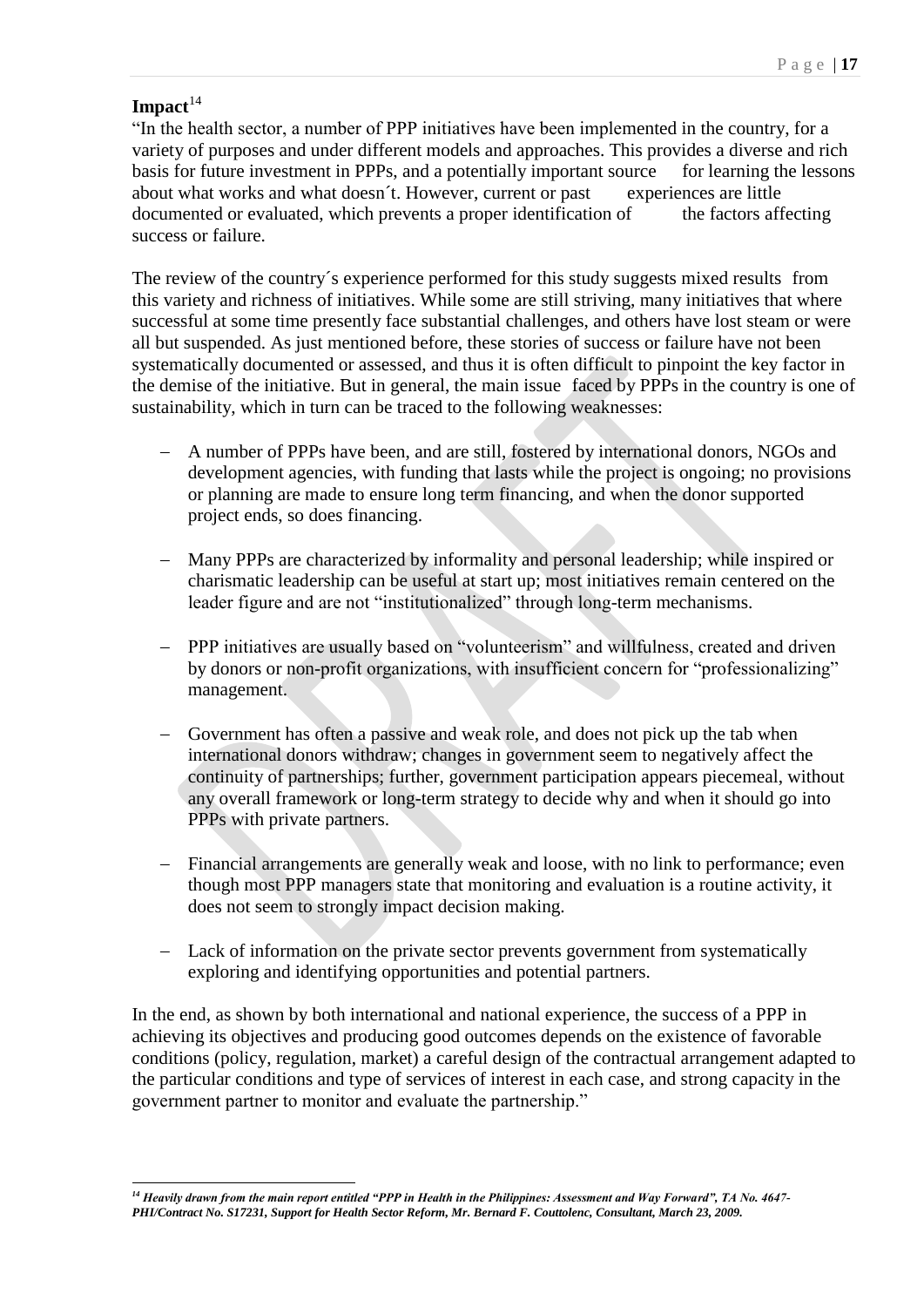#### **THE REPUBLIC OF KOREA** [to be added]

Scope Rationale Impact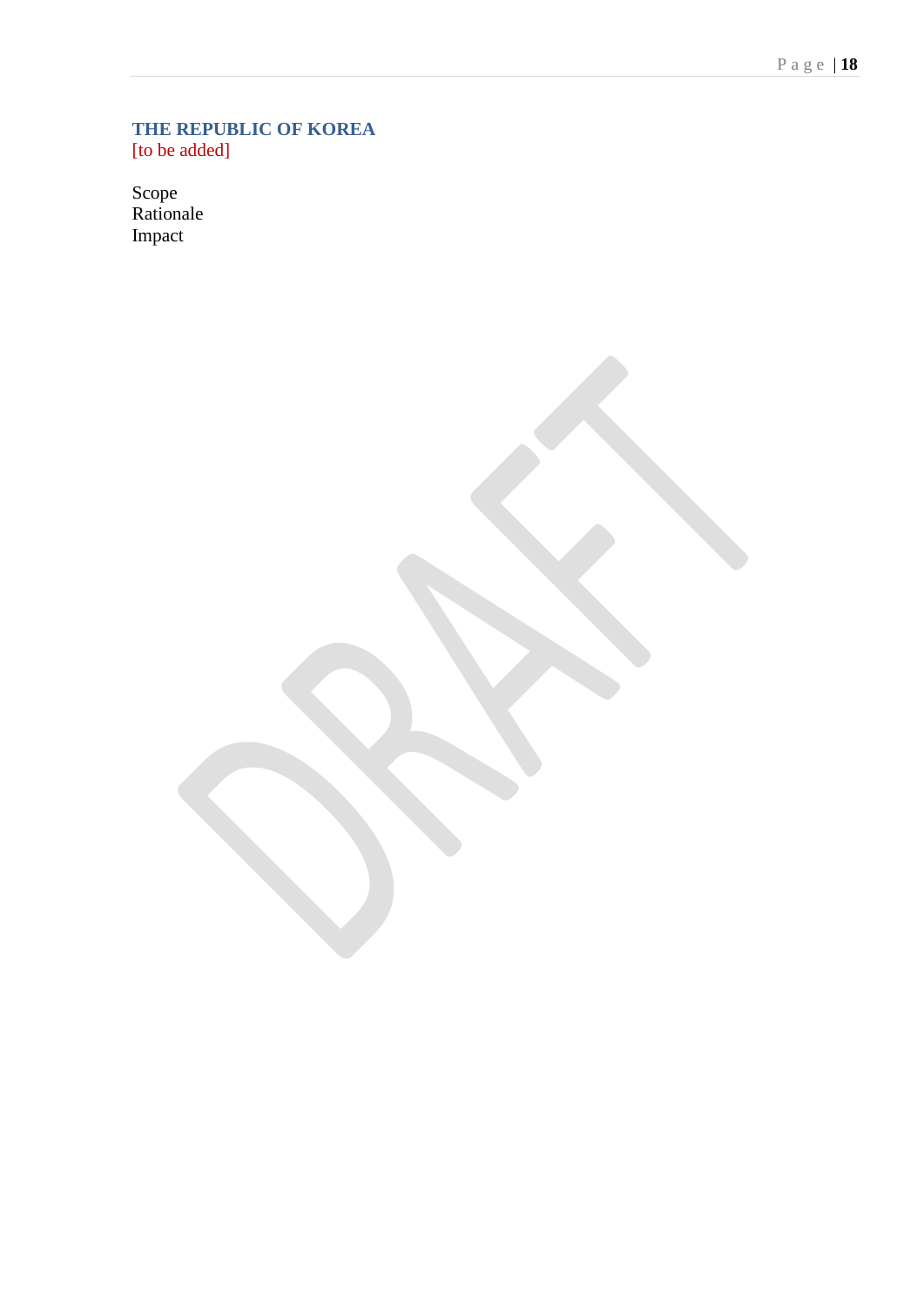### **CHAPTER3 TO WHAT EXTENT SPECIFIC PPP CASES ARE ACHIEVING EXCELLENCE**

Measuring the performance of hospital PPP projects is tremendously complex as there are numerous indicators that are used to gauge the performance of hospital facilities and the provision of clinical and non-clinical services. The criteria used in this discussion paper are intended to be 'big dot' indicators of performance and shall not be considered as definitive measures to gauge the hospital PPPs and PPP health programmes.

#### **HOSPITAL PPPS**

#### **INFRASTRUCTURAL PPPS**

The basic characteristic of this model is the absence of clinical services in the range of services to be provided by the private partner. This model has been followed in a number of countries, namely, UK, Australia, Italy and Canada. Most of the contracts based under the 'infrastructural model' are design-build-finance-maintain (DBFM) contracts, including the additional provision of several non-clinical services, such as cleansing, catering, security, parking, etc.



## **Case study 1.University College London Hospital (UCLH), London, UK**

Description.The UCLH National Health Service (NHS) Trust is one of the UK's largest providers of healthcare services, medical research and training. The Trust included eight hospitals spread across central London and were housed in antiquated, inflexible and cramped buildings.Aprivateconsortia, Health Management (UCLH) Plc., was selected as the private sector partner to

replacethe old building and construct new hospital under the DBFO (design, build, finance and operate) scheme (with Interserve providing the ongoing facilities services). It entered into a 40 yearagreement under which the building will be leased back to the Trust in the exchange for an annual fee of £32m. In addition to building the new hospital, Health Management (UCLH) Plcwas responsible for the provision of non-clinical support services (e.g. supplies, waste management, security,

#### **UCLH &Interserve Sustainability Case Study**

The NHS Trust and Interserve made significant sustainable improvements to change behaviours and introduce cuttingedge technologies. The result is a more energy efficient and improved environment for all.

[http://www.youtube.com/watch?v=fQZBiJ\\_6NWk](http://www.youtube.com/watch?v=fQZBiJ_6NWk)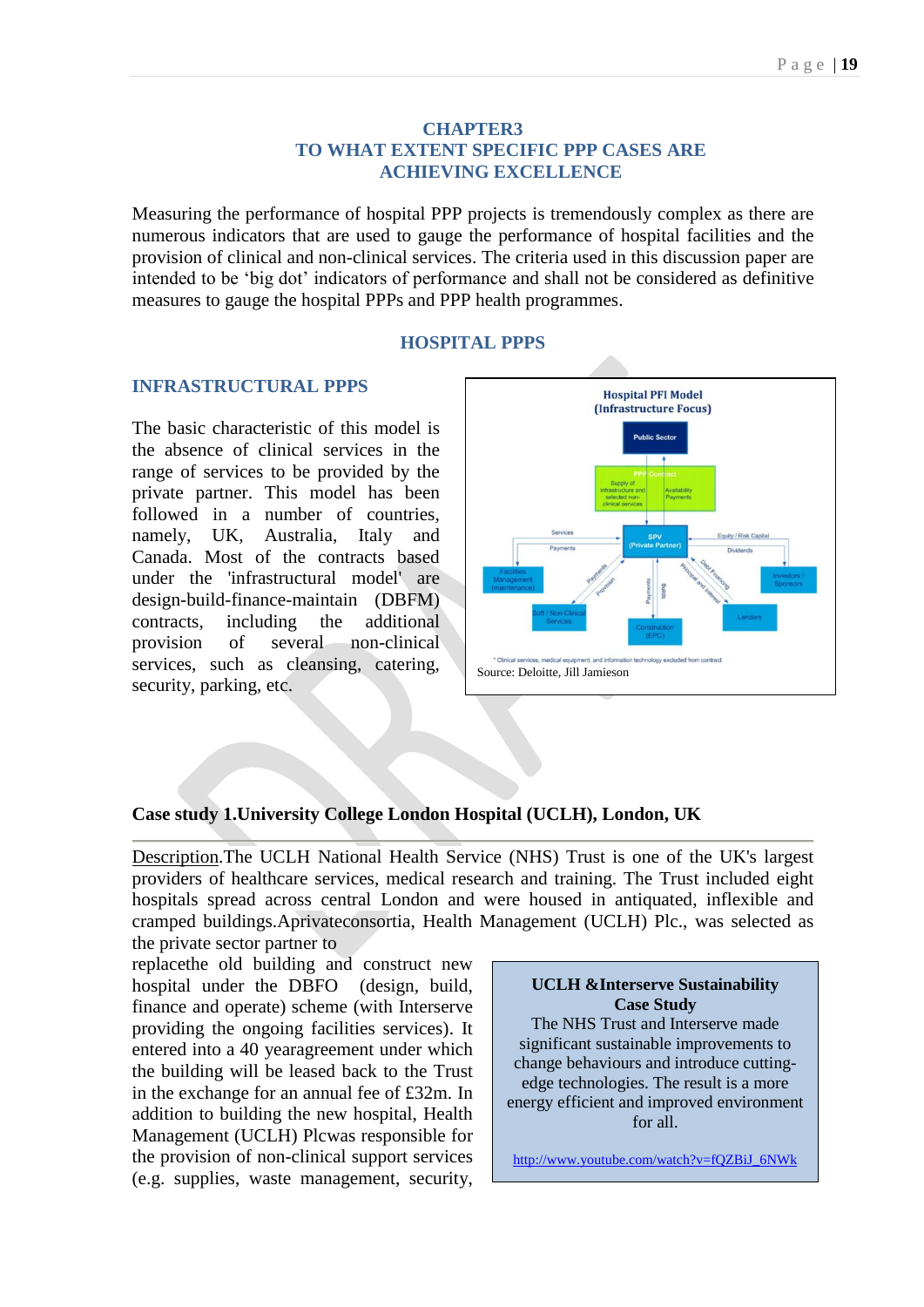car parking, laundry and linen, estate management and building services).

Access.**Yes.**The services that used to be provided at three of eight scattered sites became centralized into a new 669 bed acute hospital in central London.As a result of the new building it became possible to treat 54,000 patients, 10% more patients than used to be treated.

Equity.**Not applicable.** This criteria is not applicable due to the fact, that services at the new hospital are provided for free (subsidized by the government).

Efficiency.**Yes.**Under the PPP arrangement it was envisaged that over the life of the project, i.e. 40 years, over £30m would be saved in comparison to the construction and operation of the hospital under the traditional procurement. Thus, the PPP option is 6.7% less costly than the traditional procurement.

Replicability.**No.**The UCLH has been one of the largest hospital redevelopment schemes under PFI, at £422 million, which led to the opening of over a hundred new hospital schemes across the country. This project is always referred as bravest and the best decision "ever made in this part of the NHS". However, due to the amount of public investment by UK taxpayers required for the project, it is considered as hardly replicable in its whole scale not only in developing countries, but also in other developed countries.

#### **Overall Challenges Facing PFI hospital in the UK**

Delivering better value for money has been the underlying premise for choosing PFIs against the traditional public procurement. However, according to the Public Accounts Committee '*the use of PFI has been based on inadequate comparisons with conventional procurement which have not been sufficiently challenged*', whereas the UK House of Commons Select Committee concluded that PFIs are '*an extremely inefficient method of financing*'.

## **Case study 2.Royal North Shore Hospital (RNSH) and Community Health Facility, Sydney, Australia**

Description.The Royal North Shore Hospital (RNSH) was opened as a cottage hospital in 1885, today it is a major public teaching hospital in Sydney, Australia and provides a comprehensive range of medical services. Its primary referral area accommodates 5.7% of the Australian population. In 2008 a PPP contract for\$950 million was awarded to the InfraShore Consortium. The contract involved the financing, design, construction, operation (with the exception of the provision of clinical services) and maintenance of the facility for a period of 28 years. The consortium redeveloped and consolidated 53 outdated buildings on the RNSH campus into two purpose-built, patient-centered facilities,constructed a new multi-storey car park facilityand providedsome facilities management and non-clinical support services (e.g. cleaning, security, waste management, etc.).The move into the Acute Services Building is already scheduled to begin on Monday, 15 October 2012 and the building will be fully operational by Friday, 7 December 2012.

Access.**Yes.**At the time of tendering, the hospital provided fewer than 600 beds; however, since then, the hospital has increased the number of beds by over 20%. In addition, on completion, the redeveloped RNSH will be able to offer additional chemotherapy and renal dialysis chairs;enhanced diagnostic services and ambulatory care services; and a total of 29 procedure and operating rooms.In addition a new Clinical Services Building is scheduled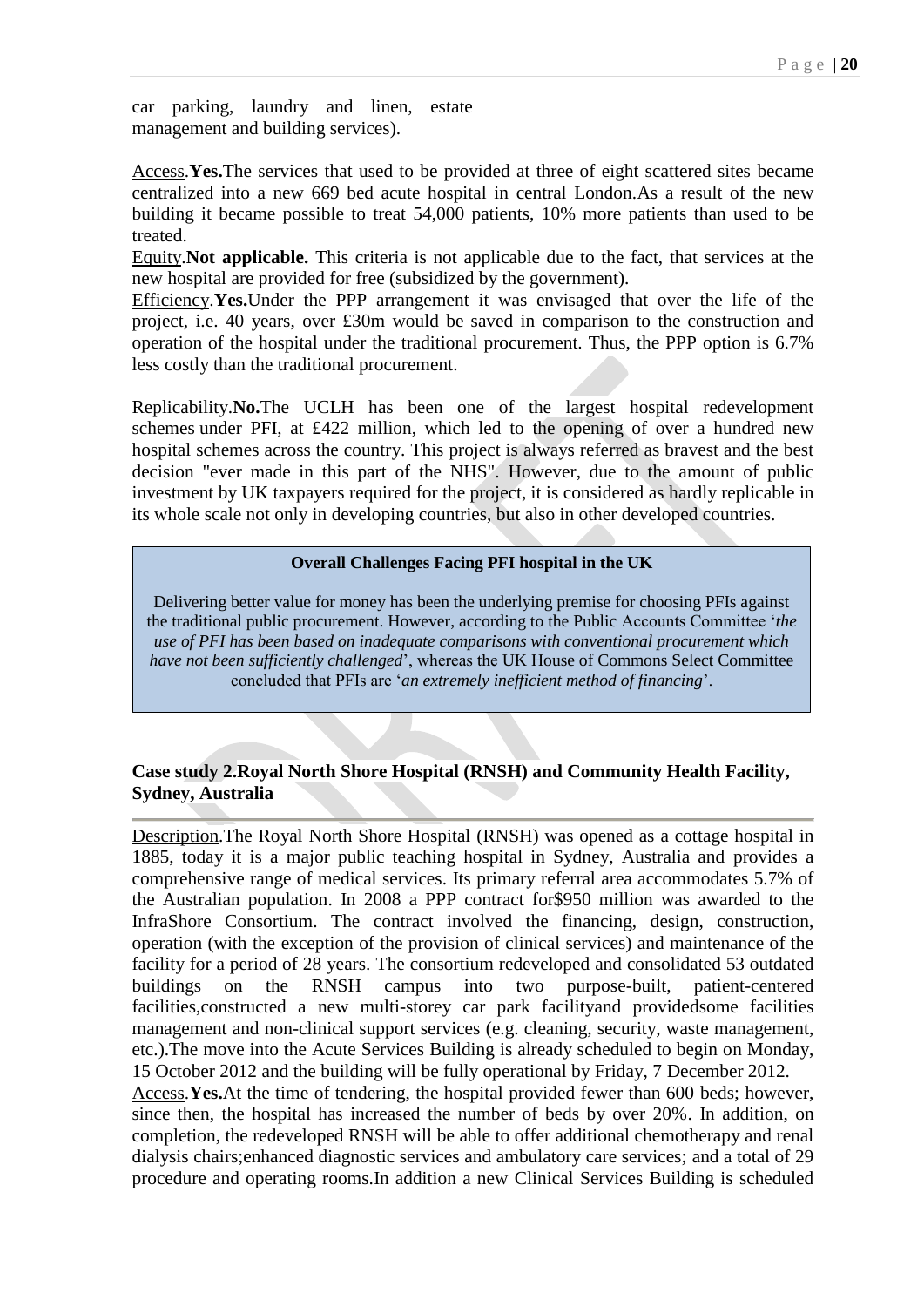for completion in 2014, which will contain a new burns unit, women's and children's health and mental health units.

Equity.**Not applicable.** This criterion is not applicable due to the fact that services at the new hospital are provided for free (subsidized by the government).

Efficiency.**Yes.**The cost benefit analysis of the private sector delivery of the RNSH PPP was conducted by applying the value for money assessment. The net benefit was reflected in the estimated cost savings of \$13.4 million. Besides, it has been delivered on time and on budget for Northern Sydney Local Health District (NSLHD).

Replicability.**No.**Although it is too early to judge whether new hospitals will be redeveloped following the RNSH model, it surely establishes an excellent precedent not only in Australia, but also in other parts of the world.However, due to the amount of investments required for the project, it is considered as hardly replicable in its whole scale not only in developing countries, but also in other developed countries.

#### **Case study 3.Brampton Civic Hospital, Ontario, Canada**

Description. In 2003 the William Osler Health Centre (WOHC), one of Ontario's largest hospital corporation, reached an agreement to build a new Brampton Civic Hospital under a PPP mechanism with a private consortium. According to the agreement the consortium designed, built, and financed a new 608-bed hospital, and provided certain non-clinical services and planned to operate the facility over a 25-year period. In return the WOHC agreed to a monthly payment over 25-year period, beginning on the completion date of the hospital.

Access.**Not applicable**. With the opening of a new Brampton Civic Hospital in 2007, another William Osler Health Centre (WOHC) facility, Peel Memorial Hospital, was closed. This led to moving 234 patients, staff, records and equipment from the Peel Memorial Hospital to the new Brampton Civic campus due to limited human and financial resources to operate two hospitals. Accordingly the PPP transaction resulted in fewer net new beds for the community than originally anticipated.

Equity.**Not applicable**. The decision to build a new hospital in Brampton was taken to fulfill the needs of the growing population in Brampton, primarily through immigration, which was already stressing the system's ability to provide necessary health services to the region. However, with the closure of other hospital in the region, the number of new 'available' beds was not sufficient not only to immigrants but also to the local people.

Efficiency.**No**. According to the Auditor General 'the value for money assessment conducted for the Brampton Civic Hospital project was not based on a full analysis of all relevant factors'. Accordingly the cost of the project could well have been lower had the Brampton Civic Hospital and the related non-clinical services been procured under the traditional approach<sup>15</sup>. Besides not long after the opening of the hospital two patients died. The

families of these patients as well as the media argued that the long waiting time and lack of sufficient staff

-

<sup>&</sup>lt;sup>15</sup>Legislative Asembly of Ontario.Standing Committee on Public Accounts. Brampton Civic Hospital Public-Private Partnership Projects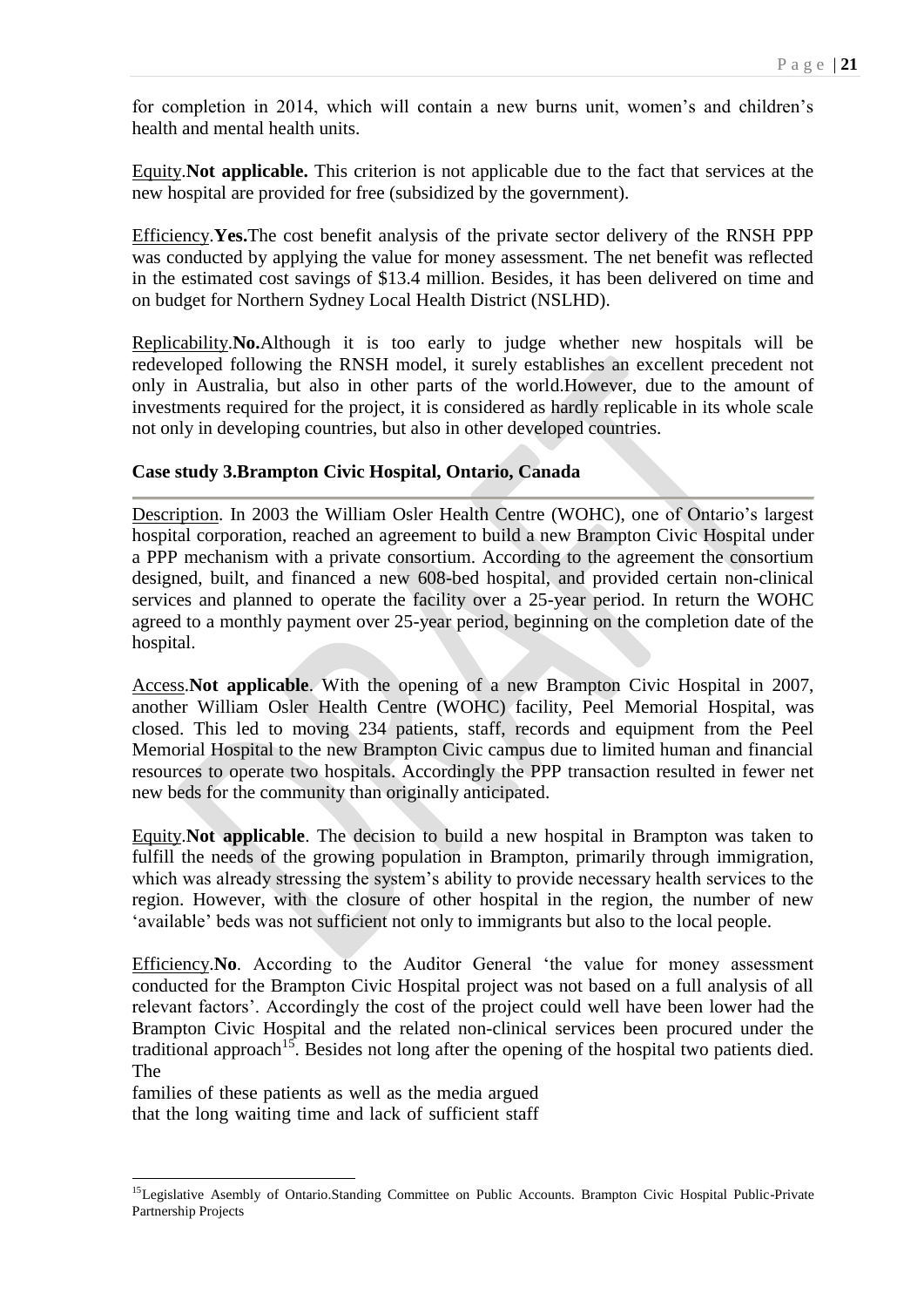in the emergency room had led to medical errors, which led to the death of the patients.

Replicability.**No**. The opening of the Brampton Civic Hospital led to several issues that created political tension. One of the main issues became the closure of the Peel Memorial Hospital. This created the perception that the area would be underserved and, thus undermining the whole idea of bringing the private sector investments into the healthcare. The Brampton case demonstrates failure in communication surrounding the PPP to the staff and the wider community.

#### **Poinst for Discussion**

 *Bearing in mind the challenges of rapid technological change, which radically alter treatments available for patients, is it viable to consider shorter contracts, say between 10-15 years for hospitals?* 

 *Would, for example, the private sector find such contracts worth bidding for?*

## **INTEGRATED PPPS**

1

This PPP model integrates all hospital services in a PPP contract, which includes supply of infrastructure and clinical services. There are two types of DBFM integrated PPP contracts: one based on the payment of availability and services, another based on per capita payments (and typically integrating also some non acute-hospital services, such as primary care). This scheme allows the governments to transfer risk to the private sector.



#### **Case study 1.The Alzira Model: Hospital De La Ribera, Valencia, Spain**

Description. Hospital de la Ribera is a Spanish pioneer of the PPP model. A private company *Union Temporal de Empresas-Ribera* (Temporary Union of Companies) (UTE-Ribera)<sup>16</sup> entered a 10-year contract in 1997 with Valencian government to build a public hospital and manage clinical and non-clinical facilities in the town of Alzira.The hospital was opened in 1999, however, UTE-Ribera was not generating enough income to cover the costs, since the company underestimated cost inflation and the pace and nature of change

<sup>&</sup>lt;sup>16</sup> The UTE-Ribera was established by Adeslas, a Spanish private health insurance company  $(51%)$ , the local building societies Bancaja and CAM (45%), and the construction company, Lubasa (4%).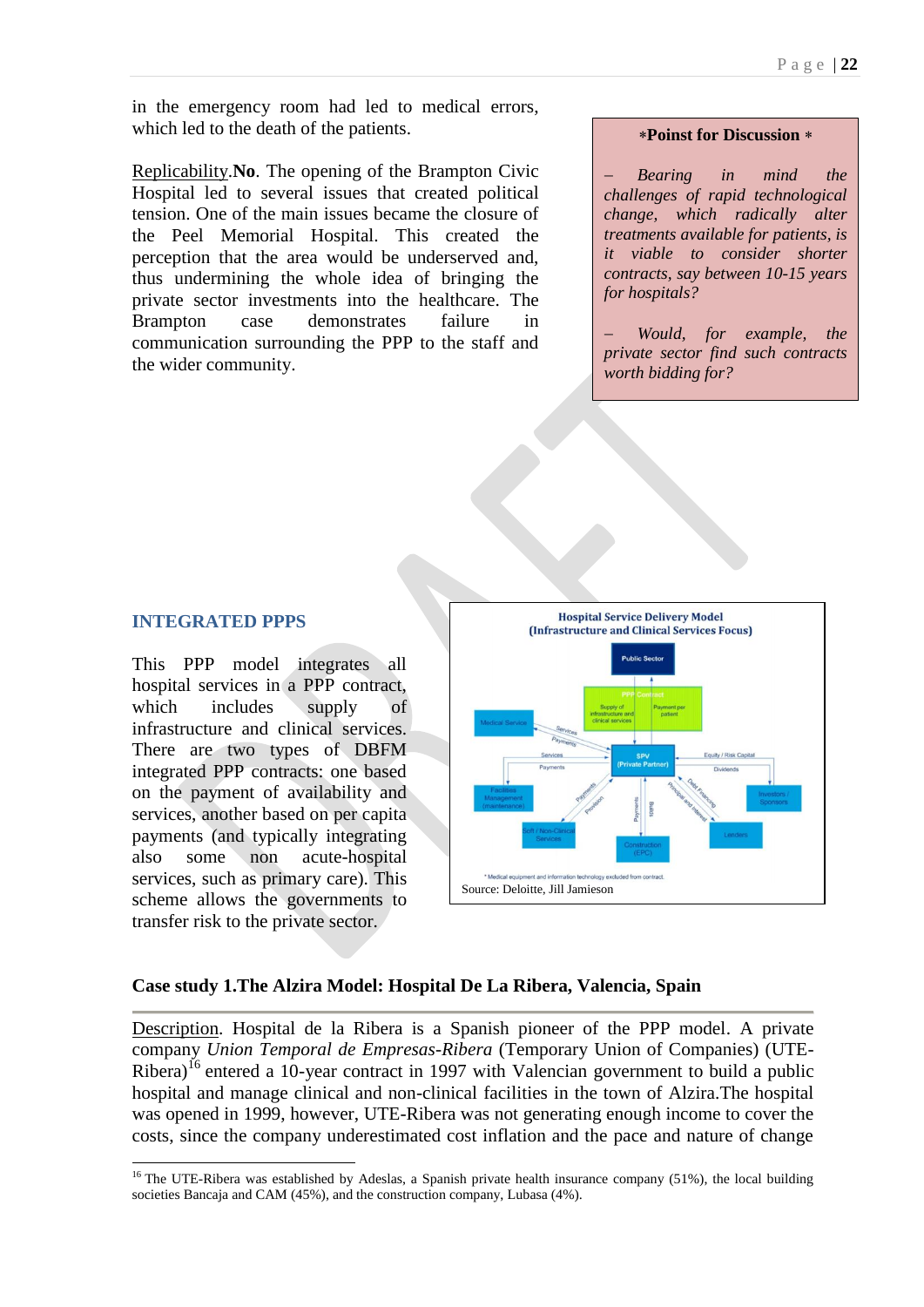in healthcare technologies and models of care. As a consequence, the private company was re-financed, and a second contract was awarded in 2003 for 15 years (extendable for 20 years). The unique feature is the fact that payment to the private entity is based on a perception basis not on the number of hospitalization. Also patients are free to go elsewhere for their tratement, which means that the private provider is incentivized to improve health outcomes of the population.

Access.**Yes**. The Hospital built new Health Centre, Haemodialysis Unit, Interventional Radiology Unit and a Medical Physics Gamma Camera as a part of the project, in addition invested into additional diagnostic tools in primary care and is providing of direct access to radiology, endoscopy, pathology tests, and so on, thus, providing access to high-quality health care services that previously were not provided or used to be provided in low quality.

Equity. **Not applicable.** This criterion is not applicable due to the fact that services at the new hospital are provided for free (subsidized by the government).

Efficiency.**No.**There are many controversial views regarding the effectiveness of the project. The Valencian government asserts that the Alzira modelkept the local governmentfrom spending the initial investment of  $E68$  million to build a new hospital, thus, avoided a significant increase in its local public debt. However, the same government paid the UTE-Ribera a sum of  $\epsilon$ 69.3m on termination of the first contract, which consisted of €43.3m for the purchase of the infrastructure assets, and €26m compensation for lost profit despite the fact that the company was making losses during that period. Shortly after the termination the company known as UTE-Ribera II, which has the same parent companies as the first one, paid the government a premium of  $\epsilon$ 72m for the new contract, which included taking over the infrastructure assets just bought back by the government.

Replicability.**Possible.**A study by the NHS European Office on whether the model could work in the UK concluded that while mmany aspects of the model look attractive from a UK perspective, there are some obstacles and issues that would need to be taken into  $account<sup>17</sup>$ . However, according to WHO's department of Health Systems Financing the developing countries would struggle with such complex projects. Besides there are some concerns that if Alzira model applied in a true commercial environment, it would fail to be affordable in the long term<sup>18</sup>.

#### **Case study 2.The Queen Mamohato Memorial Hospital PPP, Maseru, Lesotho**

Description.The Government of Lesotho facing an urgent need to replace the deteriorating 450-bed Queen Elizabeth II Hospital (the main public hospital in the country) contracted Tsepong (a consortium headed up by South African healthcare providerNetcare) in 2008(i) to constructa new 425-bed Queen Mamohato Memorial Hospital (390 public + 35 private beds); (ii) renovate 3 strategic primary health care clinics in the greater Maseru area; (iii) manage facilities and equipment; and (iv) deliver all clinical care services for 18 years

1

 $17$ For example in the Alzira model the contract relates principally to outocome measures and only a small number of process measures. In the NHS in UK the practice is to use the contract to direct private providers on not just what to do, but also how to do it.

 $18$  It is known that there was a political involvement in the Alzira model through local banks, where regional politicians sit on their governing bodies. These banks not only provided sufficient funding for the project despite the lack of viability of the investment, but also lent the project company loans at a favourable interest rate, at times below the average for an equivalent Spanish public debt bond.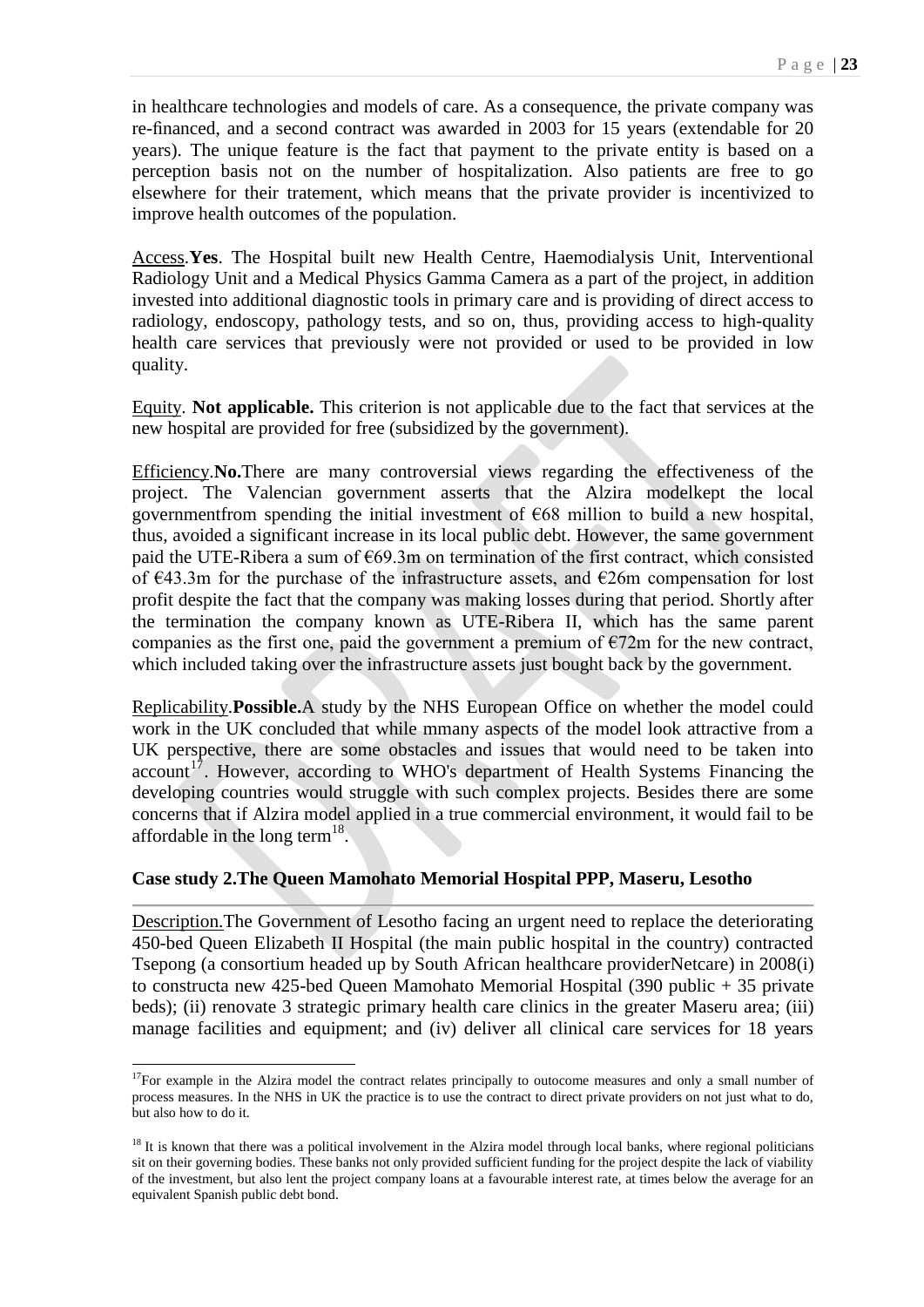(including 3-year construction period). In return, the Lesotho government agreed to pay Tsepong an annual fixed service payment (USD 32.6 million unitary charge) for delivery of all services, escalated only by inflation annually. In addition the private sector will be receiving profit from running a deluxe 35-bed private patient unit within the hospital. USD 120 million (85% debt + 15% equity) was raised to undertake the project. The construction of the hospital began on March, 2009 and was successfully completed and commenced operations in October 2011.

Access.**Yes**.According to the official data the national hospitalization rate was 3.2% of the population each year, which means that previously the hospital could treat only 64000 patients on annual basis. However, the new hospital is expected to treat all patients who present at the hospital and filter clinics, which is up to a maximum of 20,000 in-patient admissions and 310,000 outpatient attendances annually. In addition the private operator as a part of its community development programme set up the Women and Rape Crisis Management centre at the hospital at its own cost and coordinating it with the Lesotho Government.

Equity.**No**.On the one hand the management has targeted women as a specific beneficiary group in the allocation of attention/resources. On the debit side, the above-mentioned deluxe unit will be run separately by Netcare, who will, it is argued, 'keep all the profits'.Global health check has contrarily argued that the USD 32.6 million unitary charge to Netcare for the hospital and services represents a 100 per cent increase in costs given that the annual budget for the Queen Elizabeth Hospital and the filter clinics in 2007/2008 was less than USD 17 million.

Efficiency.**Yes**. According to IFC report, the Lesotho project was affordable for the government, on an operational cost comparison; the government does not pay much more for the PPP than it used to spend on the operation of the Queen Elizabeth II. Yet it is receiving vastly improved facilities, medical services and patient care. The project has also ensured maximum risk transfer to the private operator, protecting the government from most of the financial, operational, and legal risks inherent in a project of this nature.

#### **Poinst for Discussion**

- *How to incentivize the private sector to deliver high performing hospitals that deliver better care?*
- *One of the challenges is to identify the right Key Performance Indicators. Performances have to be measured and public payments need to be subject to deductions (even heavily ones) if private operator is underperforming.*

Replicability.**Yes**. The Lesotho PPP structure is the first 'integrated' PPP hospital project in Africa, and one of only a handful of similar projects worldwide. Besides it is still in its early stages and may lead to certain challenges in the long term period. Yet, this project demonstrated that it is possible in a low-income country (with deteriorated health facilities, lack of equipment, shortage of staff and inefficient management) to embark on a very ambitious project that is attractive to private investors and affordable for the government and patients, who can benefit from high-quality health services.

**Case study 3.Latrobe Regional Hospital, Victoria, Australia** 

Description.The Government of the State of Victoria with an objective to deliver improved health services to public patients in the Latrobe Valley signed a contract in 1997 with the private company, Australian Hospital Care Ltd. (AHCL),to design, finance, build and operate the new Latrobe Regional Hospital, as well as to provide(free of charge) core clinical services to public patients to specified quality standards and deliver other nonclinical services required to operate and maintain the hospital for a term of 20 years (with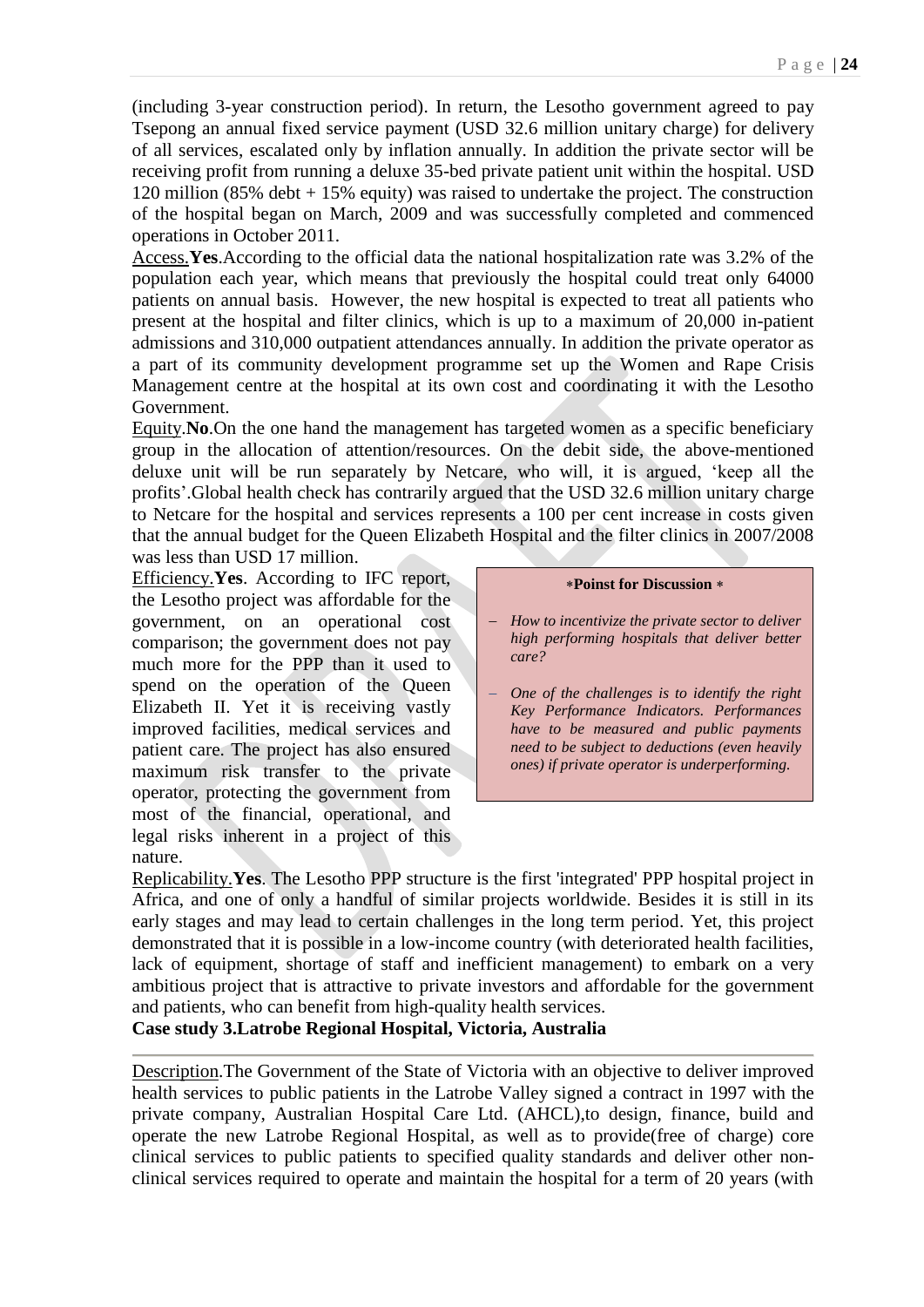the possibility to extend for additional 5 years)<sup>19</sup>. In return the government paid the private operator a service charge. The new hospital commenced operations in September 1998. In 1999 the hospital lost AUS\$ 6 million and was projecting ongoing losses. In 2000 the company was released from its contract in return for an agreement to drop legal action against the government. It sold the facility to the government for AUS\$ 6.6 million (about half of its estimated value) and made an additional payment of AUS\$ 1 million.

Access and Equity: **Not applicable**. It is hard to evaluate how this project was carried out in terms of these criteria, since the hospital was under the operation of the private company for only two years. Yet, if to refer to project documents, the private operator supposed to deliver high-quality health care services, which includes "*equitable access on the basis of clinical need regardless of financial or social circumstances; provision of effective linkages with other services providers for a smooth, integrated "seamless" transition between services for each episode of care; strategic targeting of services activity to maximise health outcomes in the context of demonstrated clinical needs of the region* ...*within the requirements of relevant funding frameworks* ".

Efficiency: **No**. According to the post-evaluation project reports the Value for Money was miscalculated:(1) the government used an old benchmark to calculate the cost of a traditional procurement of the project (which wasnot giving sufficient attention to the qualitative aspects of the performance), and (2)the privatecompany did not fully understand the revenue implication of financing model used by the government.

Replicability: **No**. This project is certainly a good example of what parties need to avoid in any country. One of the contributing factors in the Latrobe's failure is that both parties mistakenly believed in the superiority of private sector management and innovation, where the government accepted an unsustainable bid price from the private sector. Therefore, it is important to note that (1) risks shall be borne by the party better able to manage them; and (2) accepting tenders at lowest cost is not necessarily in the best interests of governments.

#### **FACILITY-BASED HOSPITAL PPPS**

*Description of the model [to be added]*

-

#### **Case study 1. B. Braun Dialysis Centers, Andhra Pradesh, India**

Description.The Government of Andhra Pradesh provides basic medical treatment to patients living below poverty line (BPL) through the Arogyasri health insurance scheme (at no cost to the patients). However, while a significant number of BPL patients needed dialysis services and many state-run hospitals had limited or no capacity to perform dialysis. To address this issue, B. Braun Medical (India) Pvt. Ltd., a subsidiary of B. Braun Melsungen AG, one of the world's leading healthcare suppliers headquartered in Germany, was selected to establish and operate dialysis centers in eleven tertiary care state-run hospitals on a Build Operate and Transfer (BOT) basis for a period of seven years. The project launched in 2010. In return the Government of Andhra Pradesh pays the private operator an agreed price for each performed dialysis.

Access.**Yes**. 11 hemodialysis centers established and run by B. Braun together host 111 hemodialysis machines in medical colleges and hospitals across the state.Thus, providing services to more patients in comparison to the past.

 $19$  Despite this fact, there was not a contractual requirement to transfer the hospital back to the government at the end of the term.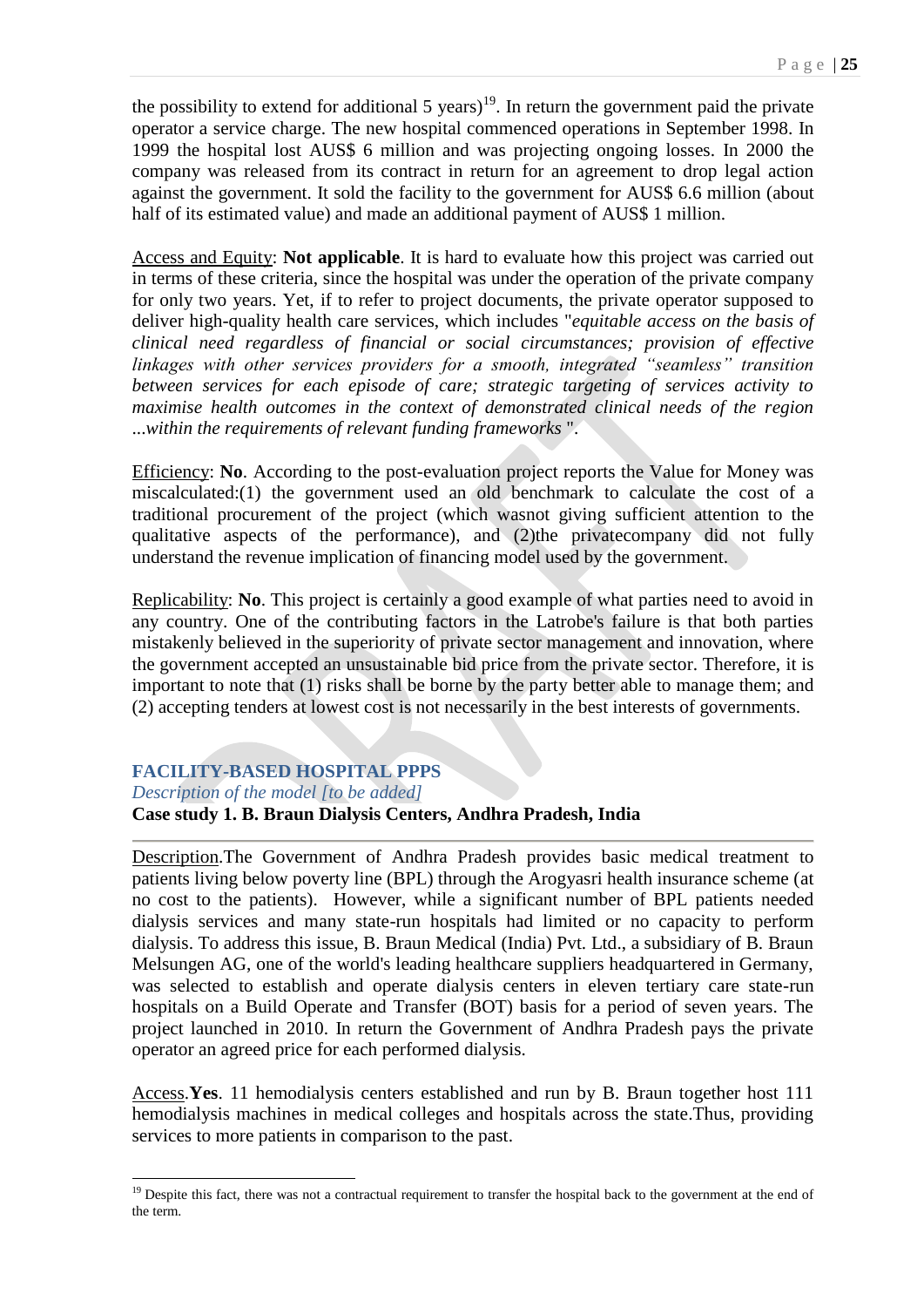Equity.**Not applicable**. The dialysis is provided free of cost to the patients, who are covered under the Arogyasri insurance Scheme.

Effectiveness.**Yes.**B. Braun set up the centreswith an investment of Rs.45 million (about 8,3 million USD). The Government of Andhra Pradesh pays Rs1200/- per each dialysis out of which Rs.1080/- (about USD 23) is paid to B. Braun and Rs.120 is paid to the respective hospital/medical college. Under the project the government also mobilizes patents, whereas the government hospitals provide space, uninterrupted power supply, water supply, clinical nephrologist, clinical responsibility for the patients, as 90% of staff are hired within the state-run hospitals. This project, therefore, considered as cost-effective.

Replicability.**Yes.**Although the projects was launched not long ago, it has already proved itself successful, thus, with high level of demand for dialysis treatment, this project can be implemented not only in other parts of India, but also in many other developing countries.

# **LEASE CONTRACTS**

# *Description of the model [to be added]*

## **Case study 1.National Kidney Transplant Institute (NKTI) Hemodialysis Center-Fresenius Medical Care Lease Agreement, Manila, the Philippines**

Description. The National Kidney and Transplant Institute (NKTI) is a tertiary medical specialty center that focuses on the treatment of renal diseases. The rising demand for treatment of renal diseases necessitated the expansion of NKTI's hemodialysis centers. The NKTI Hemodialysis Center PPP emerged as a solution to NKTI's scarcity of funds to furnish the hospital with state-of-the-art machines for patients suffering from end-stage renal diseases. NKTI decided to undertake a long-term lease arrangement (BOT) with a private partner so that new machines can be acquired and housed under a new center.

Access. No impact evaluation study has been done to quantify how the NKTI PPP innovation has enhanced access to services and information, especially of poor households. However, interviews with hospital administrators indicate that NKTI was able to acquire the latest available technology in dialysis treatment and expand its services to more patients at the same cost of treatment and at less risk to the government. Moreover, access, especially among those with limited ability to pay for treatment in private hospitals has been enhanced. The hemodialysis rate at NKTI is still far more competitive than those in comparable private providers. Finally, since more machines with higherreliability are available, hemodialysis treatment was extended to more Filipinos.

#### Equity.

Efficiency.**Yes.** The machines were new and were less likely to break down. The provider was obliged to provide maintenance and service technicians at all times. Accordingly unlike before the PPP when machines often broke down and had to be withdrawn, under the PPP machines operated according to the maximum of their efficiency.

#### Replicability. Yes.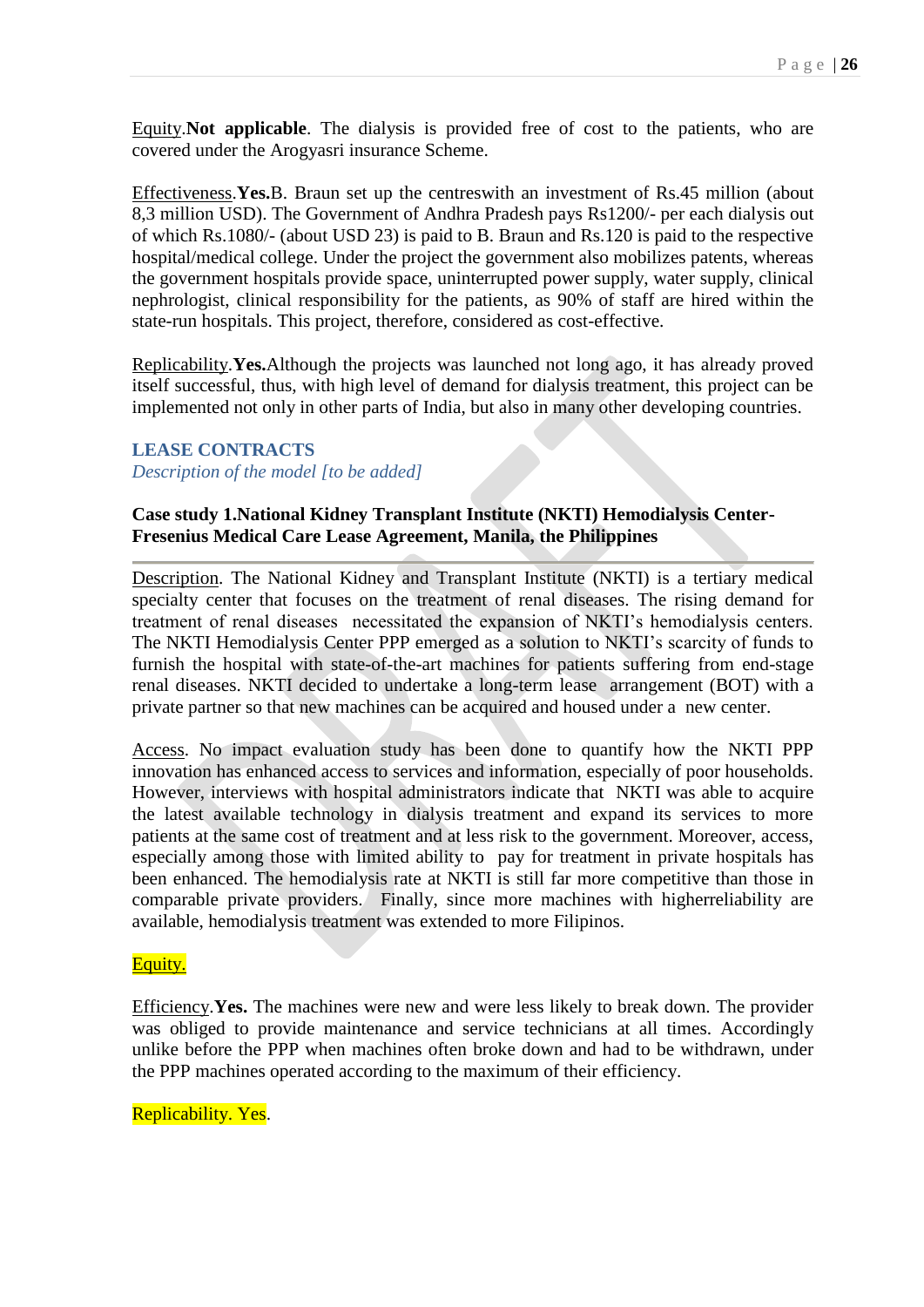#### **PPP HEALTH PROGRAMMES**

The larger scope of Health PPPs to manage and finance care delivery and infrastructure means a much larger potential market for private organizations. \$3.6 trillion is projected to be spent on health infrastructure and \$68.1 trillion will be spent on non-infrastructure healthcumulatively over the next decade and estimated to be more than \$7.5 trillion annually, up from \$5 trillion in 2010. However not all PPPs in this category of health programmes are successful and some of them were failures.

#### **I. RESEARCH AND DEVELOPMENT**

<span id="page-26-0"></span>There are international private partnerships usually referred as the Product Development Partnerships (PDPs). These partnerships focus on developing new productsagainst diseases emerging in developing countries (e.g. vaccines and microbicides, as well as treatments for otherwise neglected diseases). Thesepartnerships therefore are critical, as they improve access and availability of the products to those who have no or limited access to such products. The risk of this type of partnership is that *underserved poor populations in low income areas are not attractive for private sectors and the PPP approach specifically PPP-PP can be therefore critical to target these populations.*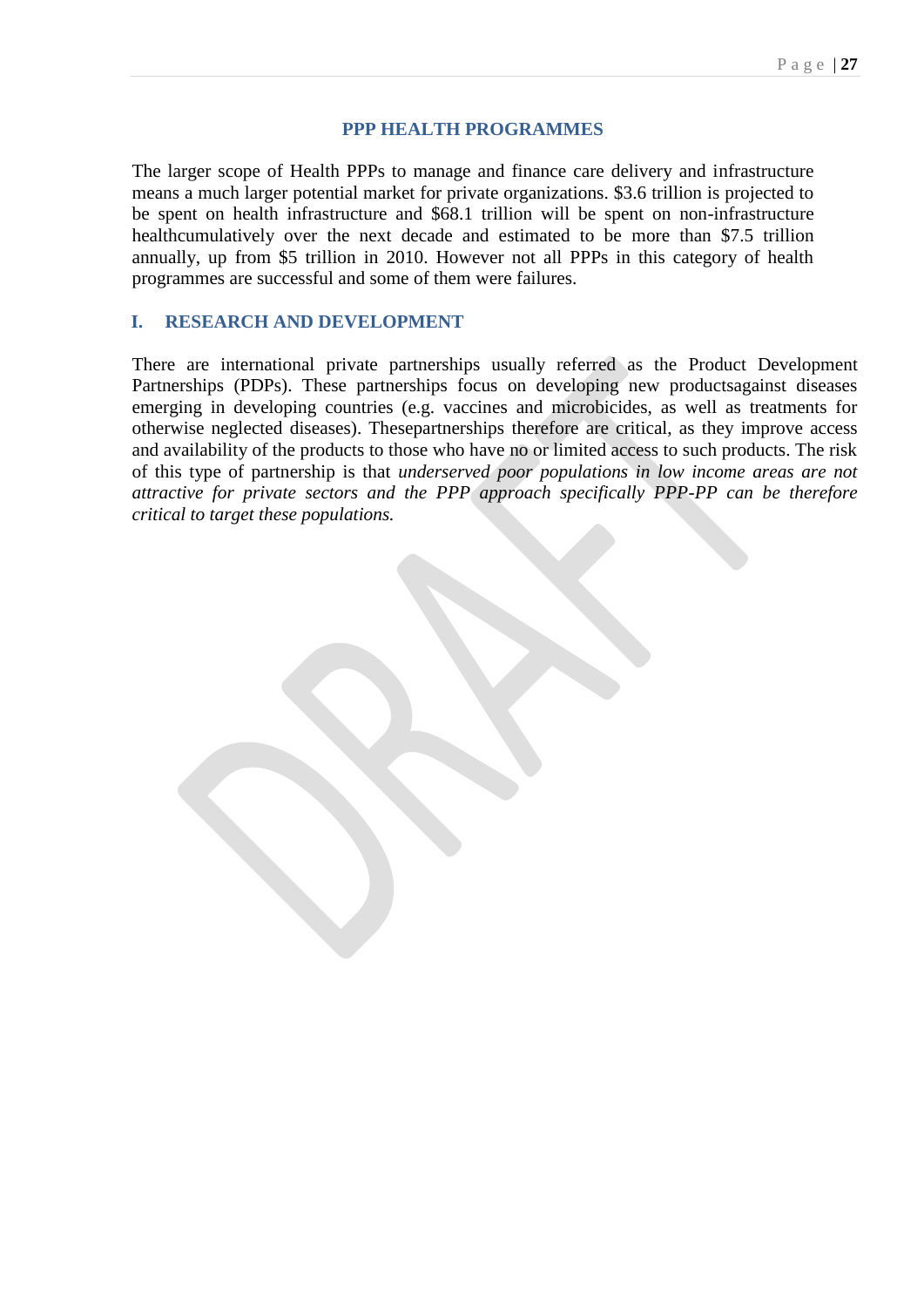#### **Case study: Mobile Health technology programme in resource-poor settings**

Description: In 2005 a coalition of several foundations and international UN  $\overline{\text{organizations}}^{20}$  was established to maximize efficiency of mobile communications and meet healthcare needsduring humanitarian crises. The project was worth USD 30 million and continued till 2010. As a result of the partnership a free mobile phone- and web-based data collection system, called EpiSurveyor, was created. This system allowed to access high quality assessment and evaluation of interventions for clinic supervision, vaccination coverage, or outbreak response, and public health issues including malaria, TB, HIV, measles and others problems and it is a common platform for sharing those data collection instruments that represent best practices. This system support practitioners and community health workers to improve the quality of diagnosis and their knowledge on public health issues with an easy and standardize way. Mobile telephones can help deliver affordable urban health care by providing diagnostic tools for taking pictures and by their usefulness for writing prescriptions and monitoring the condition of patients in low-income areas.

Access: **Yes.** The deployment of rapid response telecoms provided improved access to lifesaving mobile and satellite technology in natural disasters, conflicts, and famines. The frontline of communications was done without the need to create a database and the need to manually input the data. Build mobile health data systems that give local health workers rapid and reliable access to the data needed to stock medicines, track disease outbreaks. The rise of real-time data is creating new opportunities in development and humanitarian work for incentives and accountability.

Equity: **Yes.** Along with real-time data transfer, there has been a growing trend toward making that data transparent, sharing it more widely, and making it increasingly accessible to ordinary people.

Efficiency: **Yes.** The technologies most likely to succeed in any development or humanitarian project are those that are already in use.

Replicability: **Yes.** In 2010, the EpiSurveyor application was successfully tested for feasibility and scalability in a pilot project in Malawi to monitor the availability of malaria medicines with mobile phones. EpiSurveyor system mobile can be applied and adapted in a variety of ways when conducting surveys. It also looks at lessons learned, many of which can apply to other initiatives.The action-oriented culture of the private sector will be essential in this type of PPPAs of April 2012, EpiSurveyor, based in Kenya, has nearly 8,000 users in more than 170 countries worldwide including the US, Kenya, Guatemala, the UK, Tanzania, India, Pakistan, Mali, the Philippines, Zambia, Malawi, Nigeria, Peru, Brazil, Indonesia, and Liberia, making it the most widely-used mHealth software. The 15 sub-Saharan African countries where it has been implemented in conjunction with the World Health Organization's African Regional Office (WHO/AFRO) are also included.

-

<sup>&</sup>lt;sup>20</sup>The World Health Organization (WHO), DataDyne, the mHealth Alliance, the World Food Program (WFP), Telecoms Sans Frontieres, and the UN Office for the Coordination of Humanitarian Affairs (OCHA)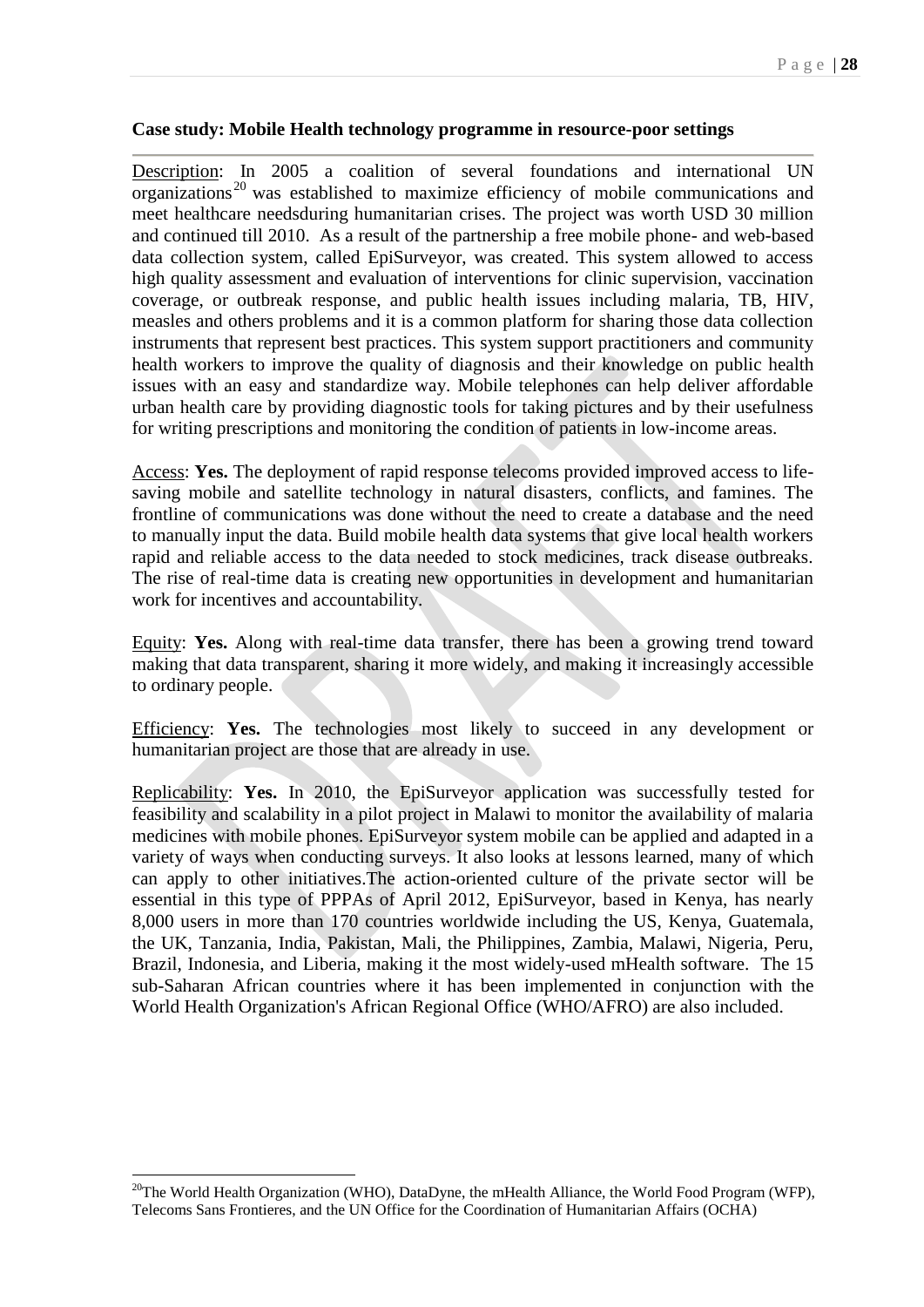## **II. IMPROVEMENT OF ACCESS TO HEALTH PRODUCTS**

<span id="page-28-0"></span>The function of the access to health products is to improve access to commodity, such as medicine, vaccines and diagnostics in developing countries through technology transfer, local production and distribution. The access to essential affordable medicines has been recognized aright to health (Hogerzeil et al., 2006; Perehudoff, 2008) and it is also an integral part of the MDGs. Availability and priceof the medicine in both public and private sectors are key indicators of measuring access to a medical treatment. Surveys on medicine prices and its availability have shown that poor medicine availability, particularly in the public sector, is a key barrier to access to medicines. For example, public-sector availability of a selection of generic medicines is less than 60% across WHO regions (WHO, 2011f). It is estimated that up to 10.5 million lifes could be saved every year by improving access to essential medicines and vaccines; 4 million in Africa and SouthEast Asia alone.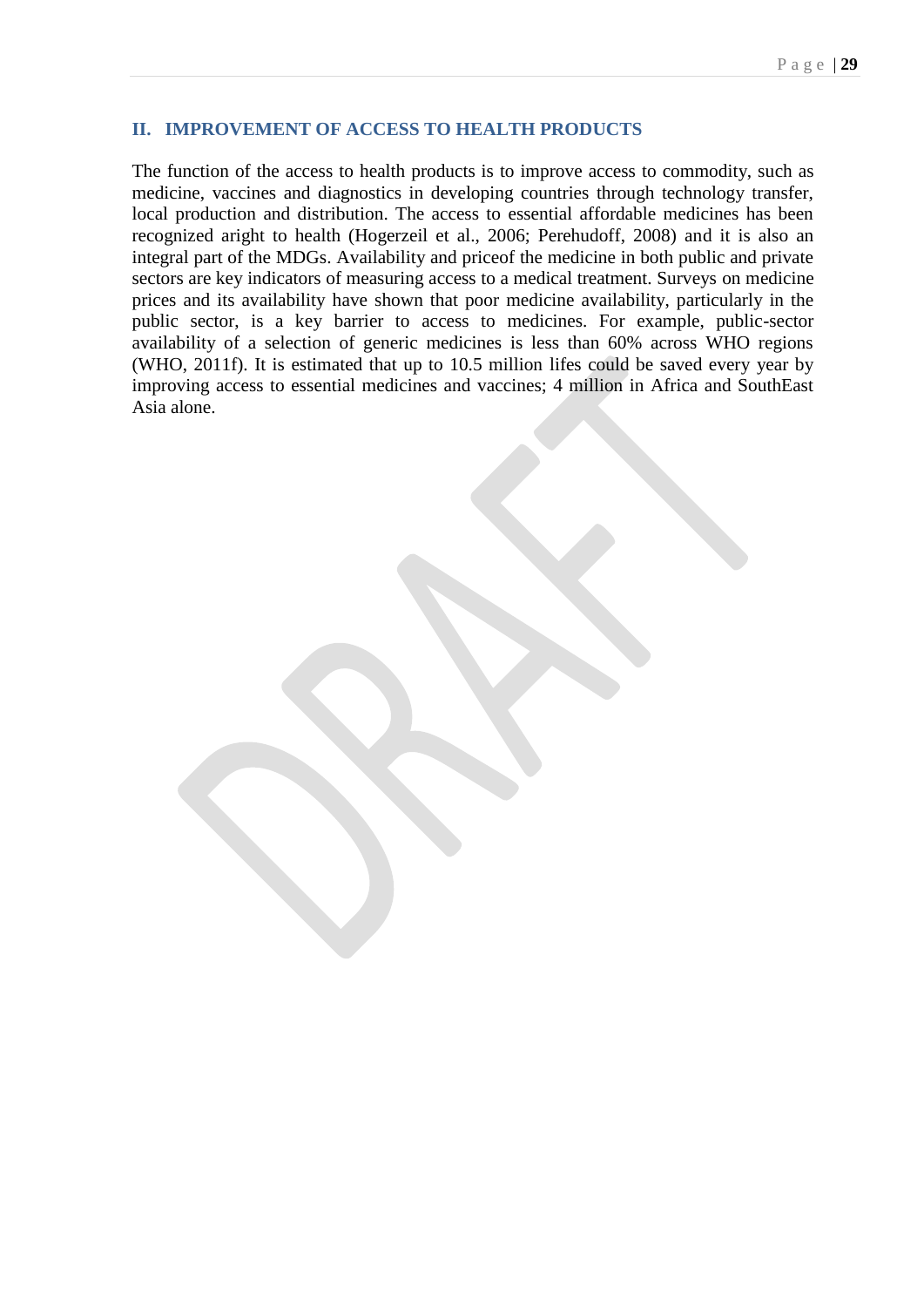### **Case study 1: Improving access to essential medicines in Sub-Saharan African region: Essential Health Products (EHPs) programme**

Description: This partnership was established in 2006 for 5 years with a focus on sub-Saharan Africa, where 30-50% of the population lack access to essential medicines, specifically to antibiotics, essential paediatrics medicine. The aim ofthis contractual relationship between a mix of public and private players including manufacturers, distributors, governments, NGOs and bilateral and multilateral institutions was to improve the distribution and access of Essential Health Products (EHPs) in remote areas of sub-Saharan Africa through the establishment or improvement of logistic and inventory management system

Access: **Yes.** Standardize data required are now used for monitoring performance of EHP distribution systems, for sharing knowledge on distribution practices, for sharing infrastructure for distribution and also to encourage research and product innovation to lower the distribution barriers for EHPs. The partnership improved efficiency in transportation and inventory management. The regional distribution method through regional hubs aggregated volume, outsourced final-mile to local SMEs and provided high quality inventory management.

Equity: **Yes.** Many essential health productsnow are being usedby a nurse or pharmacist to manage or administer them. In additiona an integrated tracking system were introduced to make sure that the distribution is done equally on the regions, including rural areas.

Efficiency: **Yes.** Fuel Africa, a medical products distribution company, has shown how changes to the logistics and inventory management system can reduce pharmaceutical costs by 15-30% for consumers. Cost savings for health system can be done through the improvement of unnecessary waste from heat damage, freeze damage or disposal of unused portions of multidose vials.

Replicability: **Yes.** The existing partnerships on EHPs to prevent malaria through "Coartem" medicine distribution, for example, and can be easily replicated.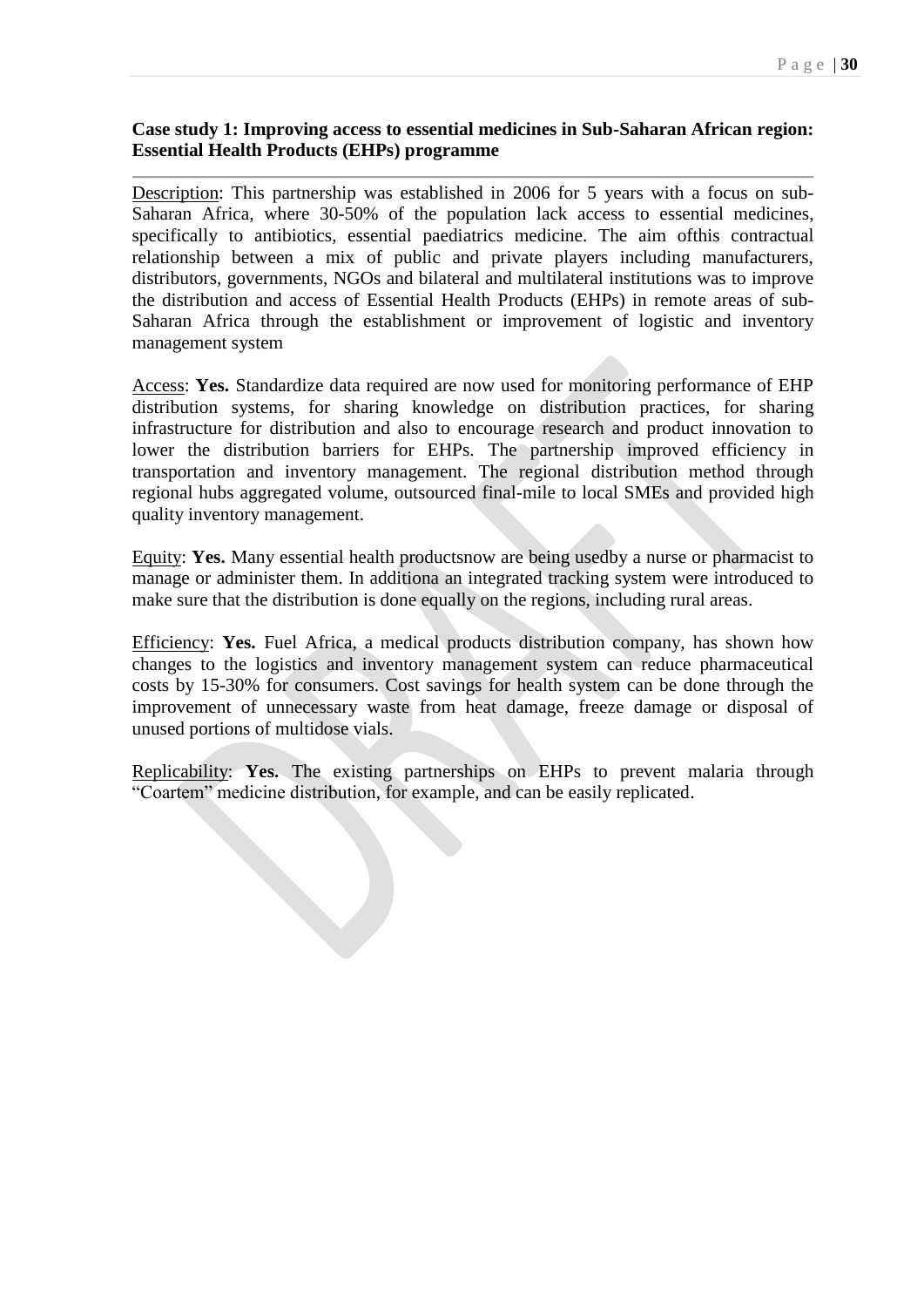#### <span id="page-30-0"></span>**Case study 2: Improving access to Family Planning in Rwanda**

Description: Currently in Rwanda, there is no private sector policy, strategy, or platform to guide PPP in the health sector. However, key representatives from government, nonprofit, and commercial sectors (individual pharmacies and drug shops)) had all expressed interest in creating a mechanism to foster joint dialogue/venture and develop, implement, and monitor a PPP strategy to support Family Planning efforts in Rwanda through contraceptives free of charge. An FP/RH strategy for PPPs helped guide the working relationship between the various sectors involved in FP service provision. This type of strategy presents the feasibility of different models and specifies the potential roles for various sectors and players—public, commercial, and NGO. The use of a joint strategy was effectiveto expand and scale up Rwanda's FP services and make them more sustainable in the long term. This PPP was established in 2009 and provided FP market segmentation analysis with information about clients, providers and products or services demanded and provided in the marketplace. Market segmentation data help to identify inequities in health coverage and thus determine where to target resources and expand service reach. In Rwanda, this type of analysis underscored the need for greater attention to the urban poor and the rural population.

Access: **Yes.** When market conditions are favourable, the private sector often has the incentives and resources for rapid scale-up and delivery of high-quality health services. Global experience shows that various types of partnerships with the private sector are effective in reaching poor and geographically hard-to-reach populations.

Equity: **Yes.** The provision of free contraceptives in both public and private sectors helped to reduce financial burden and to remove geographic barriers to FP access among clients so as to expand the reach and uptake of modern FP methods. This partnership helped to provide FP services for all.

Efficiency: **Yes.** Through these partnerships the government can make more efficient use of public resources by targeting and meeting the needs of specific populations and thus help ensure FP services and products will be available to all Rwandans in the long-term. It will be also the way for strengthening and expanding FP programs to reach the underserved. In turn, the private sector can seize opportunities for growth by developing niche FP markets.

Replicability: **Yes.** A voucher scheme is a demand-side financing mechanism that can reduce RH inequities by enabling access to services while empowering the poor to choose their own providers. Specifically, voucher schemes have proven to be an excellent means of (1) providing private sector services at deep discount rates; (2) expanding cost-effective services, despite understaffing at government facilities; (3) relieving pressure on government in certain areas; (4) enabling clients to save money; and (5) providing poor clients with services that would not be received otherwise. A voucher scheme designed already to reach the poor in two of India's poorest states helped reduce inequities in FP services.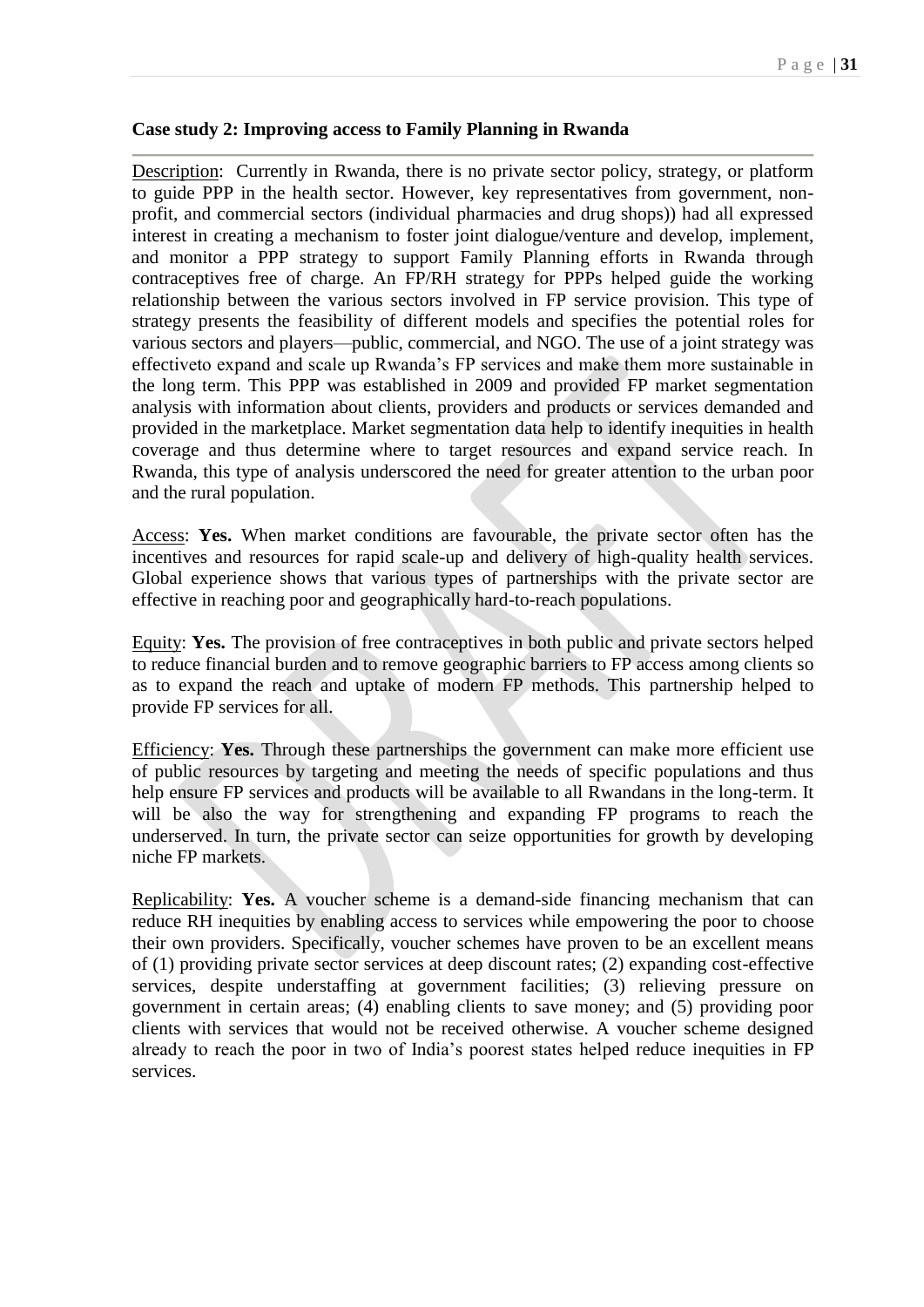## <span id="page-31-0"></span>**Case study 3: Malaria prevention programme: Increasing the use of insecticidetreated materials.**

Description: The NetMark Project started in 2003 was a 10-year cooperative agreement between the Academy for Educational Development and the US Agency for International Development but finished in 2005.NetMark was the catalyst with the ministries of health, international donors and NGOs.This PPP has launched an initiative to help African manufacturers increase the quantity, quality, and variety of nets they produce by providing technical assistance on net production and linking manufacturers with insecticide producers and net distributors to support new brands and markets and finally facilitating the transfer of LLIN technologies where feasible. The main goal was to increase equity in ITN ownership by subsidizing ITNs and treatment kits for the most vulnerable populations.

**Access: No.** Identification of needs of population not established. Heavy subsidized demotivate the commercial sector. NGOs failed to deliver value and quality of product.

Equity: **No.** Unfortunately, this PPP initiative failed because the market in targeted countries was not ready and well prepared. The distribution subsidized ITNs were done without ensuring they reach the poorest people or those at high risk for malaria. (1) wasted money and limited public health impact by providing subsidies to populations who do not need them, (2) drained scarce financial and human resources by having the public health sector purchased, distributed, stocked, and sold ITNs, (3) discouraged the commercial sector from investing in the development of a viable ITN market that can deliver products to a large proportion of the population without donor support.

Efficiency:**No.** This PPP failed because the market could not be sufficiently developed and it was not enough oriented for the benefice of population and specifically for poor (no nets affordable - free or inexpensive). The PPP drove local manufacturers out of business.

Replicability: **Under certain conditions.** It is difficult because there is nopersonal risk prevention perception and adoption of protective/well-being behaviour. If the PPP is catalysed by international NGOs or donors and have only market orientation, the risk of failure become very high because it is not possible to target the most vulnerable people and to develop local production and ownerships by the country. In addition to above PPP activities were addressed to the countries of low market maturity what contributed to the failure of the project.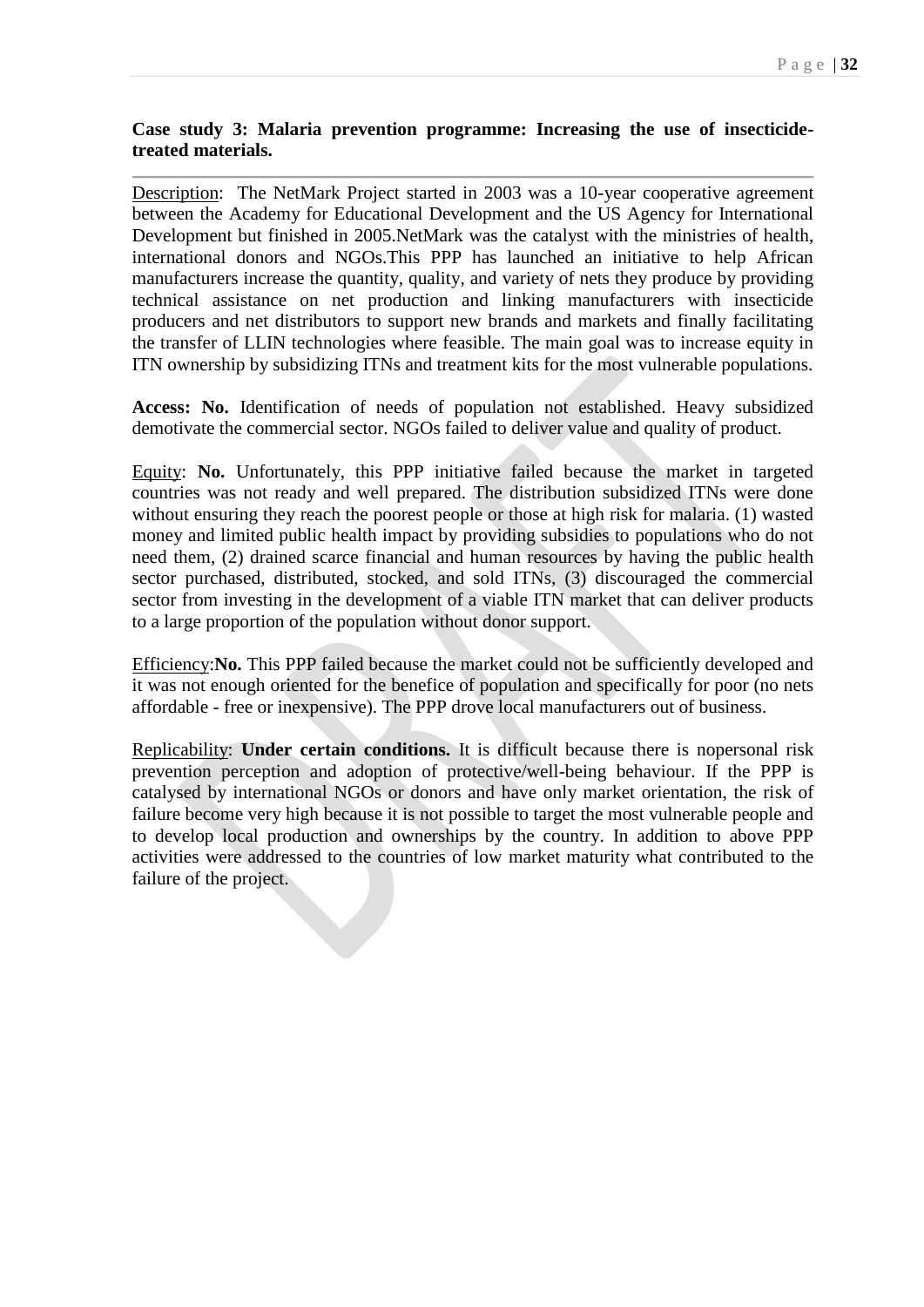## **III. PUBLIC ADVOCACY AND INCREASING AWARENESS**

Public advocacy is a crucial and effective tool for influencing policy and increasing general understanding of different health issues. The function of advancing public health advocacy is from grassroots advocacy efforts to increase awareness about critical health issues and how mitigate their prevalence related to the local context including believes (taboo and traditions), habits, perceptions, constraint of the environment, economy and political situation. The advancing public health advocacy is translated under health preventive and promotion programmes.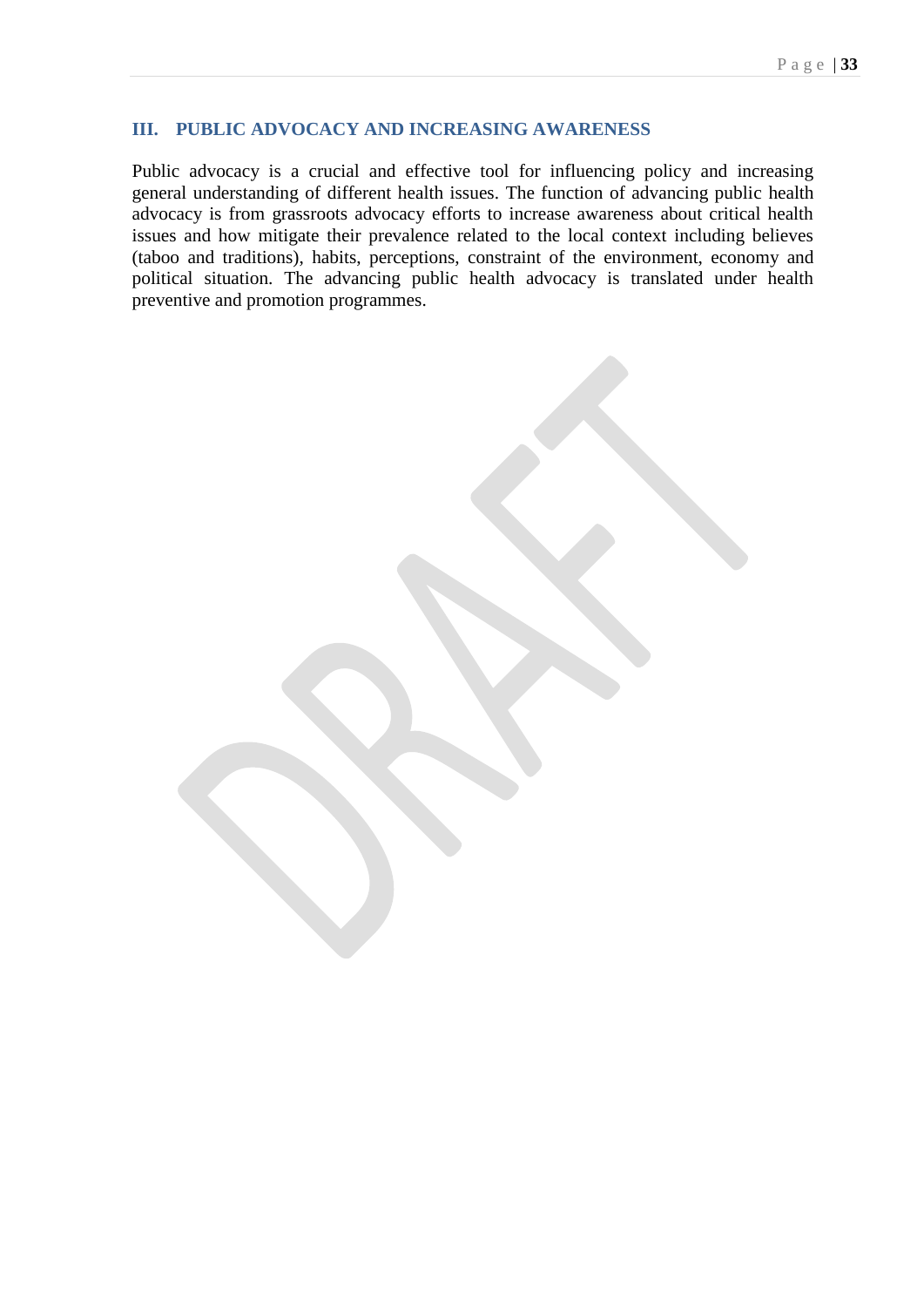## <span id="page-33-0"></span>**Case study 1: Hand washing for Diarrheal Disease Prevention programme in Central America**

Description:Hand washing promotion initiative was contractual partnership to bringtogether soap companies, government ministries, non-governmental organizations, and the media in three Central American countries (Costa Rica, Guatemala and El Salvador) to prevent diarrheal disease.This PPP was established in 1996 to 1999 and focus on hand washing campaign based on radio and television advertisements, posters and flyers distributed by sales personnel and through mobile units to communities; school, municipal, and health center programs; distribution of soap samples; promotional events; and print advertisements.Hand washing promotion initiative improved hand washing behaviour associated with reductions in diarrheal disease, leveraging of significant additional resources for public health, and sustained involvement of private sector partners in public health promotion.

Access: **Yes.** Adhering to the communication strategy ensures that clear, consistent messages are conveyed to consumers. Based on information from the market survey about media usage, radio was identified as the primary medium for reaching the target audience. Two radio programmes were developed one for mothers and one for children. Television was the secondary medium. Again, two spots were created. Both were short and upbeat, using actors and contexts the target population could identify with to portray good health, and featuring the same popular tunes as the radio spots. Posters were created to support and reinforce the radio and television campaign. They were to be displayed in public places such as schools, health centres, stores, and pharmacies.

Equity: **Yes.** In Guatemala, about 25 percent of the total population recalled campaign messages on the radio—a key element of the strategy for reaching rural indigenous populations via Mayan-language radio stations.

Efficiency: **Yes.** Well-conducted market survey was done to develop a profile of the potential customers and to create a baseline for measuring the impact of the intervention on behaviours. Technical backstopping on the training of survey personnel was provided to ensure a uniform approach and high-quality results. The diversity of implementation methods underlines the importance of flexibility to be an efficient catalyst in the process. Internal issues of the soap producers and competitive stresses among them can have a significant impact on the implementation of a regional advertising campaign.

Replicability: **Yes.** These materials could be used as they were for promoting hand washing with no brand identification (a generic campaign). The Hand washing Initiative was to launch a two-pronged campaign in each country: a generic campaign on radio and television, followed or accompanied by the individual company's brand advertising through mass media, educational activities, and point-of sale promotion. This PPP is good illustration how to reach several countries in the same time and to foster the scale-up of health intervention. In Costa Rica set aside approximately \$114,900 to spend on media for the Hand washing Initiative (about \$82,400 on television and \$26,000 on radio). For the generic campaign, television spots were run on Channel 7, and printed materials and tapes of the radio spots or the poster were distributed to NGOs with direct reach to communities. In El Salvador, Unilever developed hand washing materials to be used in schools, health centres, prisons, and markets. The school program, which reached 3,500 schools, consisted of educational modules on hand washing for school children and distribution of "Gold Pro" soap samples, educational posters, banners, and leaflets.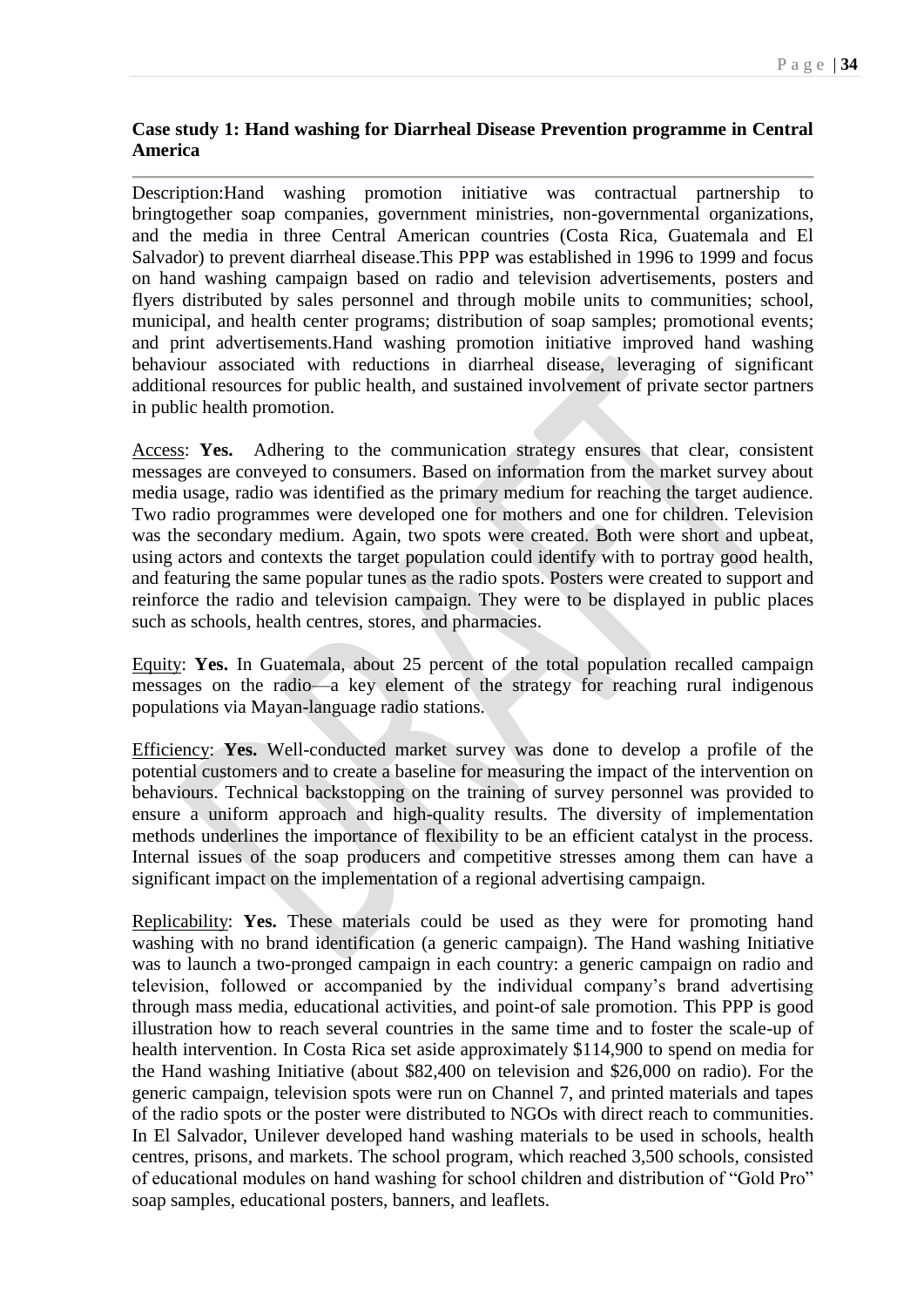## <span id="page-34-0"></span>**Case study 2: Health promotion programme in Uganda<sup>21</sup>**

Description: AFFORD is a public-private partnership aimed at growing the market for a wide variety of health-related products and services, including malaria treatment and longlasting insecticide treated nets (LLINs) in Uganda. This PPP began as a five-year (2005- 2010) health marketing initiative in contractual partnership with Futures Group International, the Malaria Consortium, Pulse Communication, Aclaim Africa and Communication for Development Foundation of Uganda and funded by USAID. With a three year extension (2011-2013), AFFORD will be led by Centre for Communication Programs (CCP) in partnership with Uganda Health Marketing Group (UHMG) to continue to integrate health communication and social marketing techniques to address a variety of health issues and behaviours in Uganda.

Access: **Yes.** Supports and improve the distribution of long-lasting insecticide treated nets (LLINs) through campaign style distribution, antenatal clinics, LLIN subsidies, and the NGO/LLIN facility. Malaria programming has expanded to include orientation of private health providers and IEC materials to complement net distribution.

Equity: **Yes.** AFFORD exceeded its targets for regular insecticide treated nets (ITNs) and LLINs distributed free to pregnant women and children under five.

Efficiency: **Yes.** Through targeted product promotion, demand creation, market research, and an innovative distribution system, AFFORD met or exceeded its targets for market share, couple years of protection, and percentage of married women of reproductive age using one of its family planning methods in 2006 and 2007. AFFORD created the Good Life platform which promotes simple things individuals and families can do to keep healthy, healthy products and practices through activities and the Good Life network clinics. AFFORD developed also the Model Village concept as an integrated approach to increase awareness of health issues, adoption of healthy behaviours and utilization of quality health services. UHMG provides training and support to community stakeholders and resource persons to conduct their own interventions within their community.

Replicability: **Yes.** The sustainable Ugandan organization dedicated to improving the lives of Ugandans, and nurtured its on-going development can be a relevant model for other LMICs. A key ingredient to AFFORD's success was the importance of evidence based programming. It appears critical to work in rural areas, upgrade the skills of private forprofit providers, and ensure that UHMG remains honest, transparent and sustainable. From 2011 to 2013, the primary goal of AFFORD will be to strengthen the capacity within UHMG to become a self-reliant organisation. As the sole implementing partner, UHMG will receive strategic guidance from CCP with the support of USAID funding.

-

<sup>&</sup>lt;sup>21</sup>References: [http://www.youtube.com/watch?v=b0\\_tL7PBULc](http://www.youtube.com/watch?v=b0_tL7PBULc)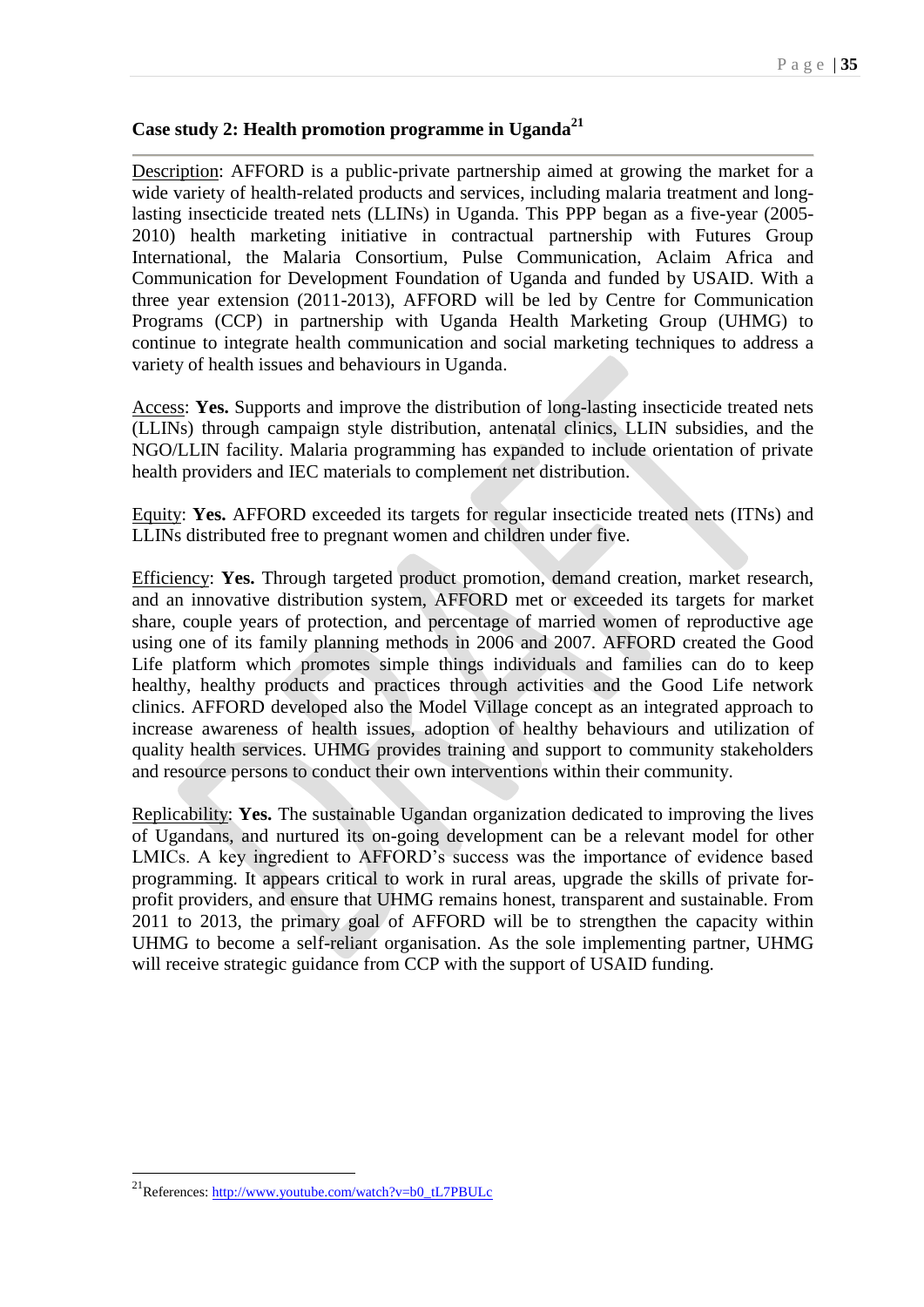## **IV. REGULATION AND QUALITY ASSURANCE**

The focus in Medicines Regulation and Quality Assurance Systems is on establishing and strengthening national medicine regulatory authorities to develop norms and standards to ensure the quality, safety and efficacy of all pharmaceutical products and to put in place necessary infrastructures and procedures for quality assurance mechanisms. Support is provided to medicine regulatory authorities to build their capacity, enforce national laws and regulations. The fight against circulation of substandard and counterfeit products is one of the priority areas.

## <span id="page-35-0"></span>**Case study 1: Quality assurance for Emergency Obstetric Care (EmOC) in India**

Description: This PPP was established in 2005 until 2010 by non-private sector, the state government of Gujarat in India, in collaboration with the Indian Institute of Management (academic institution), Sewa Rural (an NGO), and facilitated by the German bilateral aid agency GTZ, contracted with in-country private obstetricians to provide skilled birth attendant and comprehensive EmOC to the poor due to the shortage of skilled staff in the rural public health sector.

Access: **Yes.** Increase the quality of caesarean delivery. Contracts were offered to private obstetricians who had postgraduate qualification and their own equipped hospitals with access to blood for transfusions and anaesthesia among other infrastructure to provide free, skilled comprehensive EmOC when needed to poor women who carried a below-povertyline card to qualify for the services. In return, the government paid the obstetricians about US\$40 per delivery. More than 800 obstetricians joined the PPP scheme and more than 269,000 poor women delivered in private facilities in 2 years.

Efficiency: **Yes.** In one year, the percentage of institutional deliveries among poor women increased from 27% to 48% and fewer maternal and newborn deaths were reported.

Equity: **Yes.** Reduce the high expenses of private facilities and the financial burden of household.

Replicability: **Probably.** This PPP can be replicate to other countries if institution like the Indian Institute of Management exist and can improve standard of care. Guarantee of quality of care through more safe conditions of blood transfusions and anaesthesia. This PPP demonstrates acceptance by the private obstetricians to work in public hospitals, increased utilization of services by the poor and reduced mortality. This was a way to motivate the obstetricians to adopt evidence-based clinical practice and to employ qualified staff. PPP appears also relevant to improve the access to blood banks and/or ambulances for emergency care.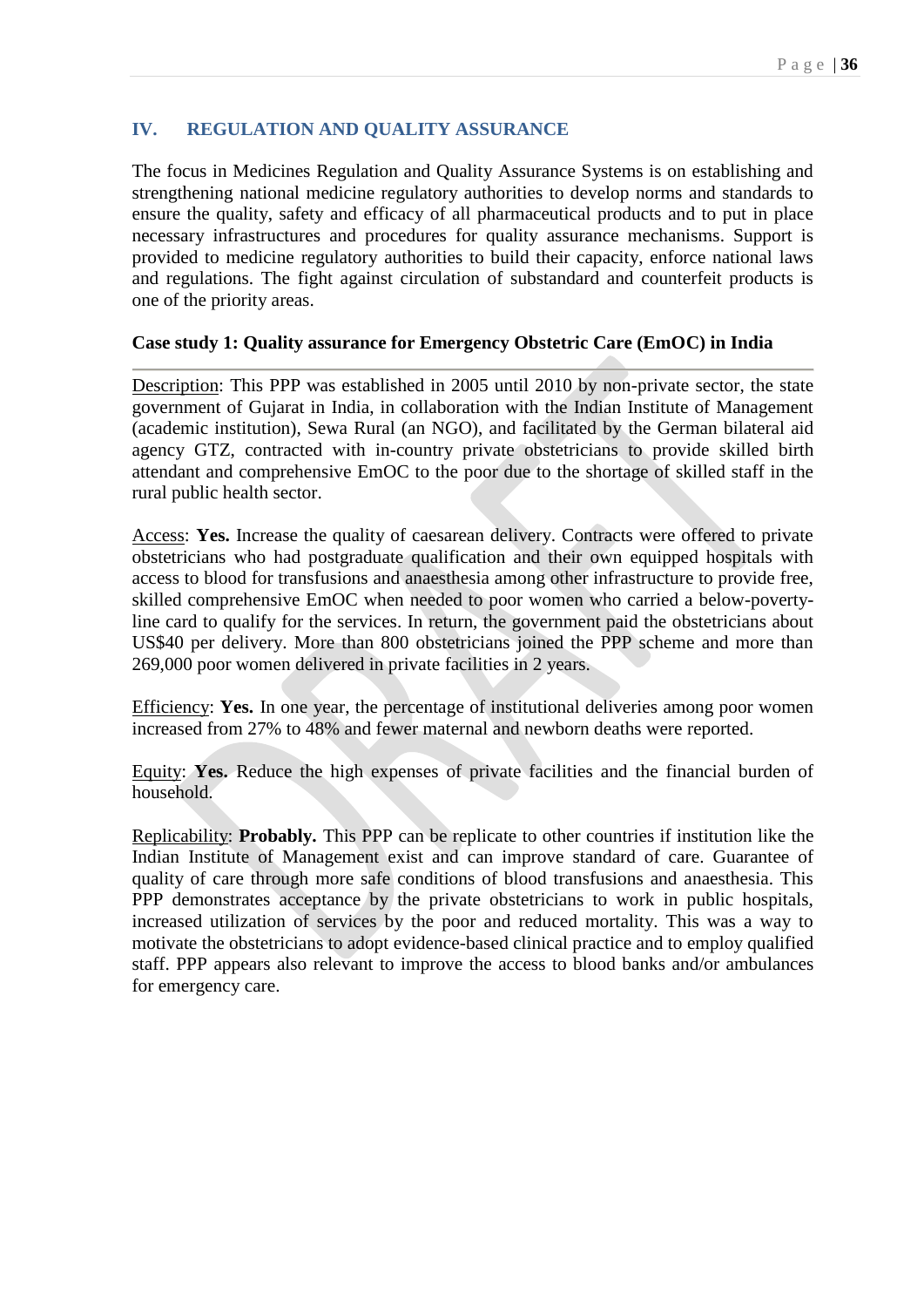#### <span id="page-36-0"></span>**Case study 2: Quality assurance for emergency medical services (EMS), Pakistan**

Description: This project was established in 2000 until 2012 and focuses oninjuries. These cause major national financial and productivity losses and are a leading cause of disability and health-related economic losses. The injuries are currently responsible for 12% of the disability-adjusted life years lost worldwide. It is predicted that over the next two decades, the injuries in many populations (especially low- and middle-income countries) will equal or exceed the burden from infectious diseases. Appropriate first aid and transport of the injured or pre-hospital systems saves many lives and reduces complications and disabilities. EMS programmes have three principal aims: to prevent premature death, to reduce pain and to prevent avoidable disability.

Access: **Yes.** Developing guidelines for medical treatment and rescue protocols. The project has not levied extra financial burdens on the government and has been sustained even with changes in leadership. A client survey also showed user satisfaction and confidence in the services. For an efficient evacuation network, a Geographic Information System (GIS) may be developed in Islamabad to enable ambulances and rescue squads to immediately transfer the patient to a nearby emergency centre under GIS guidance and save precious time.

Equity: **Yes.** The local community has also been involved with providing resources for the ambulances as well as supplying the medical doctors and paying their salaries. Furthermore, community members from both the public and private sectors are on the governing board of Rescue-15 initiative. The utilization of medical services increased with the increase in public awareness and confidence.

Efficiency: **Yes.** This PPP improve response time (the time that elapses between a call for help until an ambulance reaches an emergency site) and the quality of medical supervision and treatment. The mean response time of Rescue-15 vehicles was approximately 10 min, close to international standards.

Replicability: **Yes.** This initiative to involve the public and the private sector may provide a model for implementation of such services in other resource-poor developing countries, which may in turn facilitate realistic solutions for better pre-hospital care in developing countries. This EMS programme exemplifies the potential of public–private partnership involving the police and the private sector in project implementation and management in a developing country with scarce resources.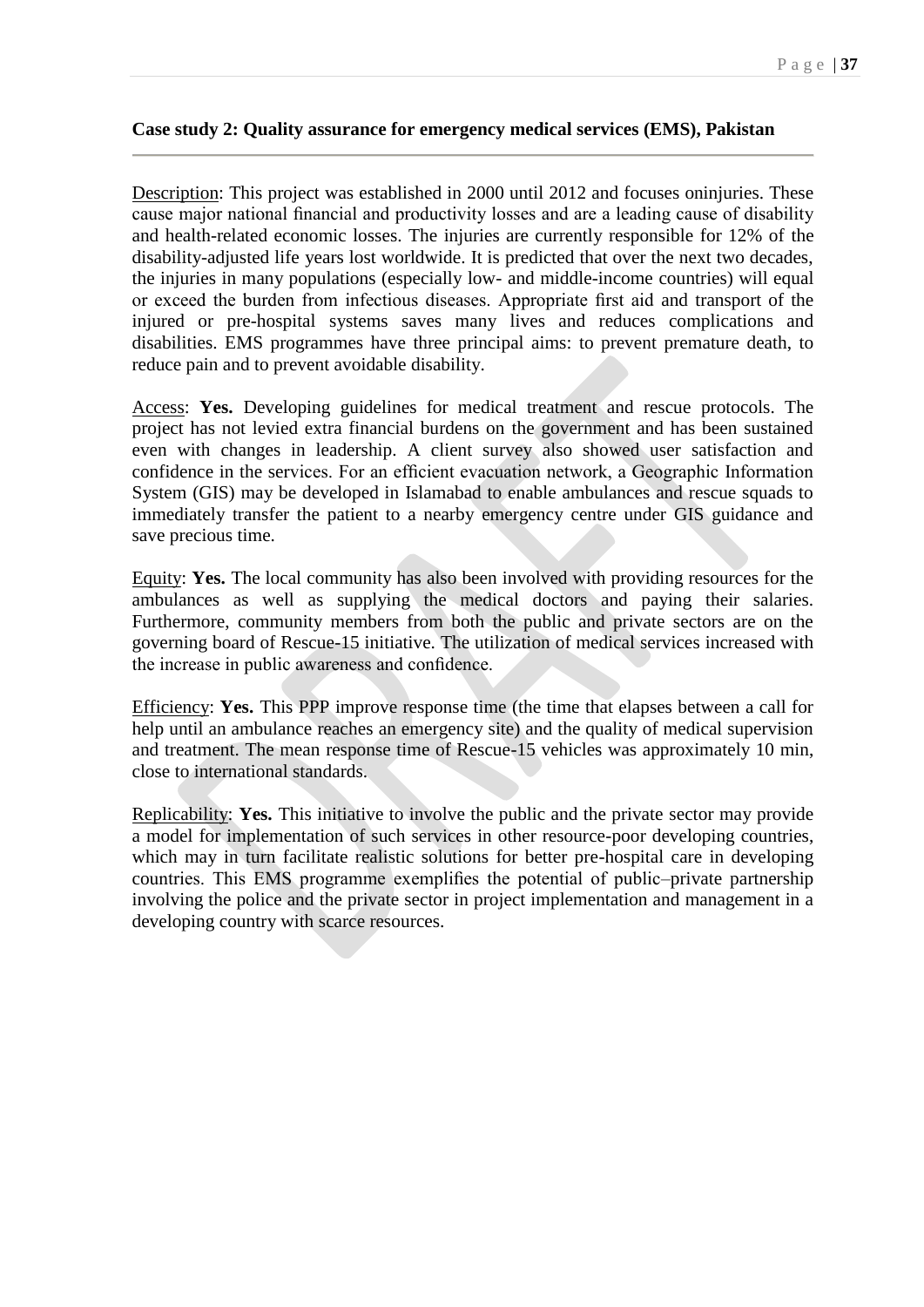#### **Case study 2: Health Insurance programme in Nigeria**

Description:The government's answer to financing health care is the National Health Insurance Scheme (NHIS) was implemented in 2005 but focusing only on public sector employees and in this framework the KwaraState Community Insurance company in Nigeria entered in 2006 into contractual relationships with public/private providers of healthcare for 5 years to improve access for the poor and the informal sector and to decrease high cost of medical treatment one of the most commonly cited constraints in accessing health services. Under this partnership the State Community Health Insurance aimed to bring high-quality healthcare to rural and urban dwellers. The annual insurance premium in Kwara for Shonga farmers is approximately \$30 per person per year. Scheme members currently pay 8% of the annual premiums themselves. The remaining 92% of the premium is subsidized by the Health Insurance Fund and the Kwara State Government. Hygeia, the local executing partner, has contracted seven healthcare providers in Kwara of which four public and three private. All the providers are subject to quality improvement process.

Access: **Yes.** Today, nearly 35,000 low-income people have enrolled in Kwara North granting them access to quality healthcare in upgraded healthcare facilities.

Equity: **Yes.** The benefits of promoting universal access to quality care felt most keenly by the most vulnerable: pregnant women and children under 5, but not unsurprisingly, there was equally high uptake from the elderly.

Efficiency: **Yes.** The Kwara State Community Health Insurance Scheme guided the Federal Government to integrate a community health services package to be rolled out within the National Health Information System (NHIS).

Replicability: **Yes.** Kwara Community Health Insurance Scheme will be adopted and replicated in other communities. Uptake by patients of the scheme has been excellent. NHIS have technical assistance from the private sector (PharmaAccess and SafeCare) to expand health insurance to more than 100 communities in Nigeria based on the results achieved in Kwara State.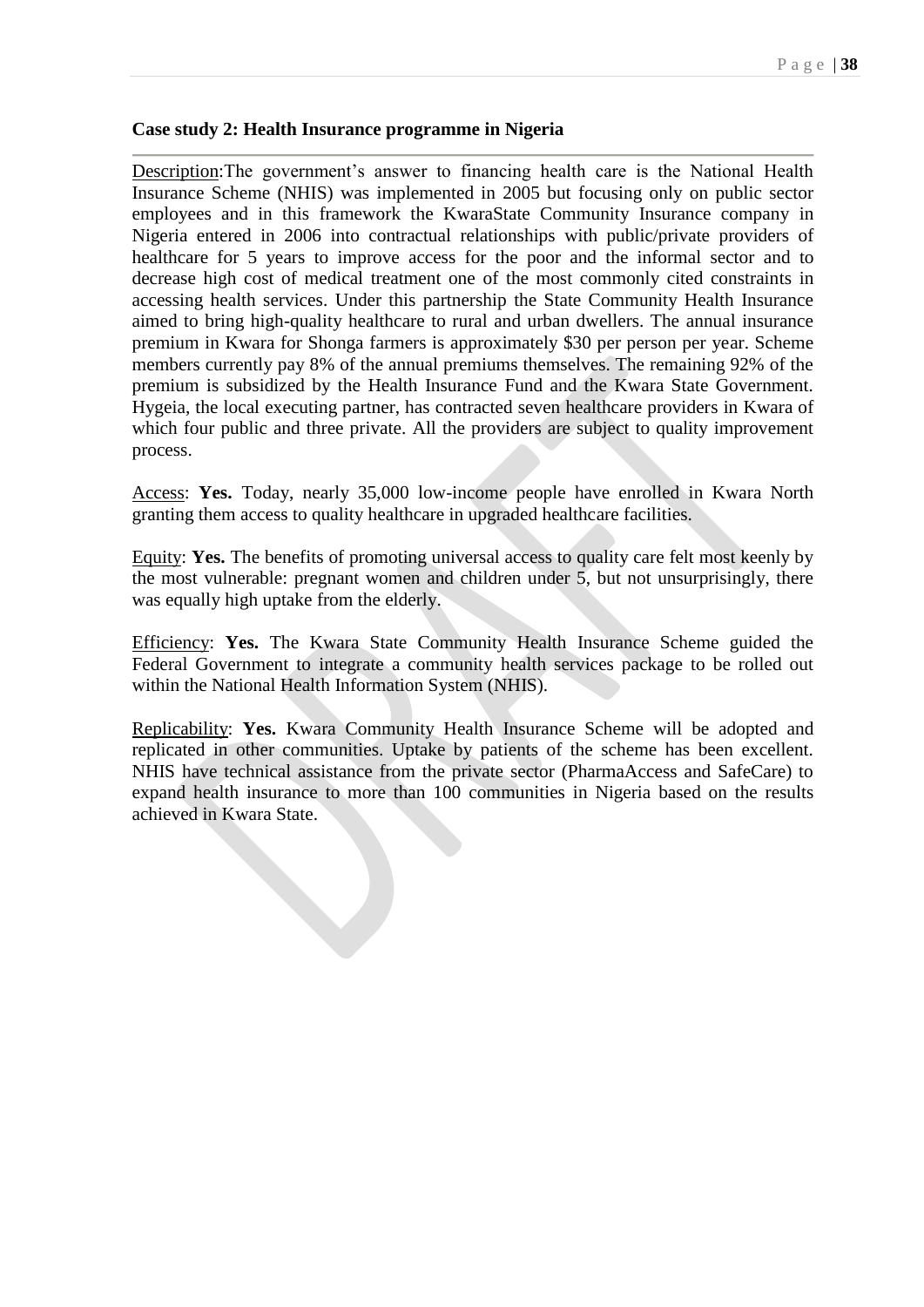## **V. TRAINING AND EDUCATION**

There is a critical need to increase and enhance mental and behavioural health workforce education and training because Health Education is opportunity for learning involving some form of communication designed to improve health literacy, including improving knowledge, and developing life skills which are conducive to individual and community health. Well-trained public health professionals are critical to address the changing context of global health challenges, including complex and persistent health problems, increasing health inequities, new and emerging diseases, necessity for greater collaboration within cross-sectoral approach and incorporation of social models and determinants of health.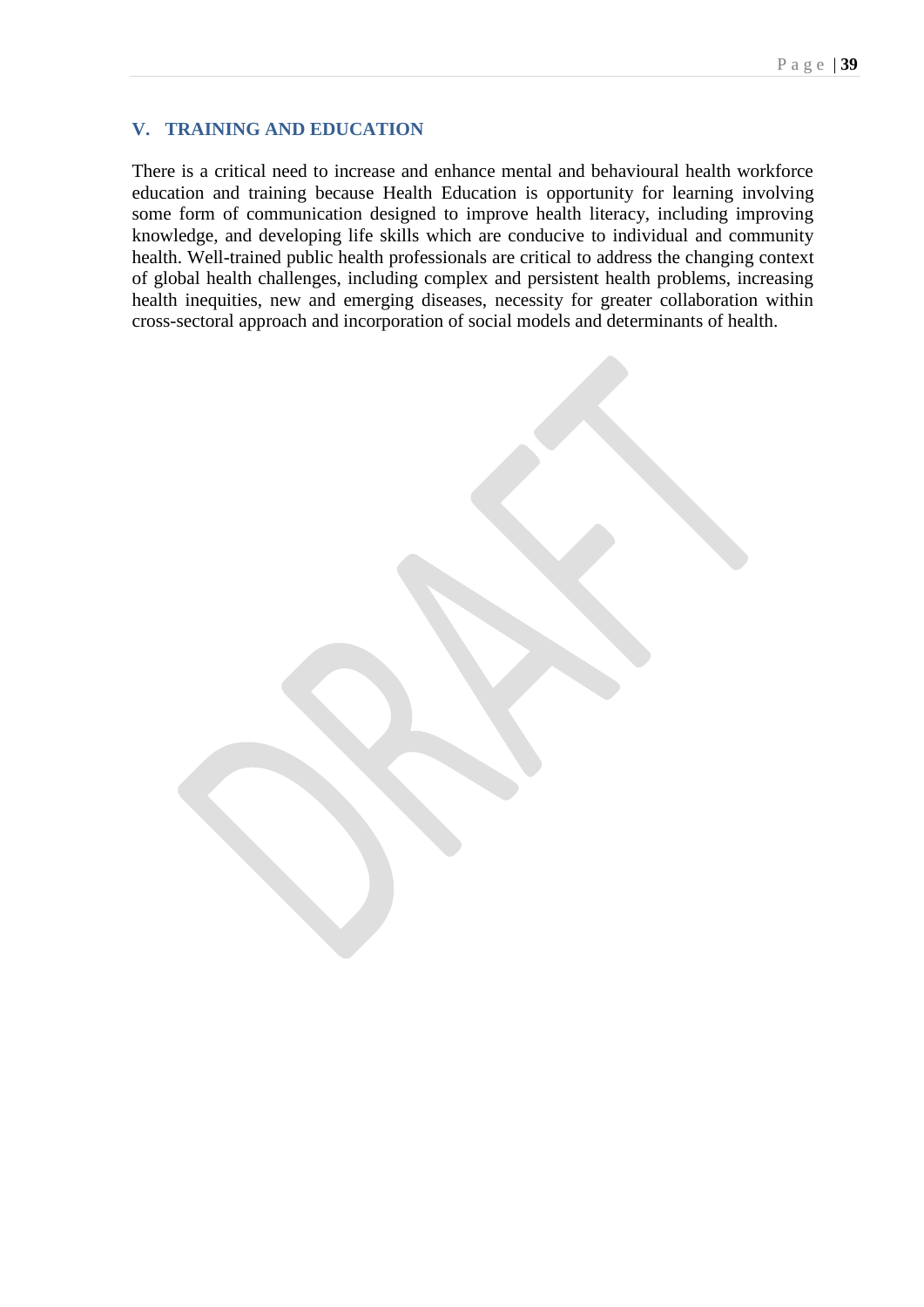#### <span id="page-39-0"></span>**Case study 1: Residency programs and continuing medical education in Eritrea**

Description: In 2004, there were only 215 physicians in Eritrea, or 4.5 physicians per 100 000 people. Eritrea had 5 formally trained general surgeons, 3 otolaryngologists, and 2 orthopaedists, all of whom had obtained their higher degrees from medical schools in Ethiopia or Europe. The PPP in 2008 until 2012, in Asmara, Eritrea was developed to train native Eritrean surgeons and postgraduate residencies in different fields of medicine, including surgery for Eritrea and address the lack of access to advanced medical education also contributed to brain drain. This partnership was based on humanitarian contributions. The George Washington University Medical Centre provided academic support and administration, Physicians for Peace (a private NGO) provided financial support, and the Eritrean Ministry of Health provided in-country coordination.

Access:**Yes.** Number of operations has increased by about 20% at the residency hospitals. Improvements in the consultation process, especially between surgery and paediatrics departments, because a concomitant paediatric residency program was initiated with inhouse residents on call.

Equity: **Yes.** The Partnership continues to expand an obstetrics-genecology residency program launched on July 1, 2009, with plans for residencies in anaesthesia and internal medicine. PPPcan be successfully implemented in health programmes for education and training and specifically for surgical residency program and can improve health status of patients and physicians in the same time. This PPP demonstrates positive impact on improving precarious financial and political situation of Eritrea through the development of skills and competencies of local health human professionals.

Efficiency: **Yes.** Patient length of stay has decreased by 15% by emphasizing evidence-based care and resource usage such as antibiotic use has decreased by 42%. The establishment of regular ward rounds that included examination of supply orders led to decreased use. These practices led to decreased recovery times and faster discharges. The residency program improved practice standards, which improved postoperative care, decreased complications, and expedited discharges.

Replicability: **Yes.** The program has proved this model can be used in other parts of the world specifically in other developing countries with similar needs to establish tertiary medical education.

#### **\*Points for Discussion\***

#### **Faith-based organizations need to be considered for PPP Health programmes**

Faith-based organizations can be an important gateway to services and care-giving for those living in poverty and in social exclusion. They have strong leadership roles in communities and provided job training, housing, economic development, educational support, meals and spiritual support to those in need. PPP in health with Faith-based organizations have also demonstrated sustainable and long term results (not 3-5 years but 20-30 years of existing)

**How to design relevant PPP Health programme approach between private, Faith-based and NGOs organizations for LMICs ?**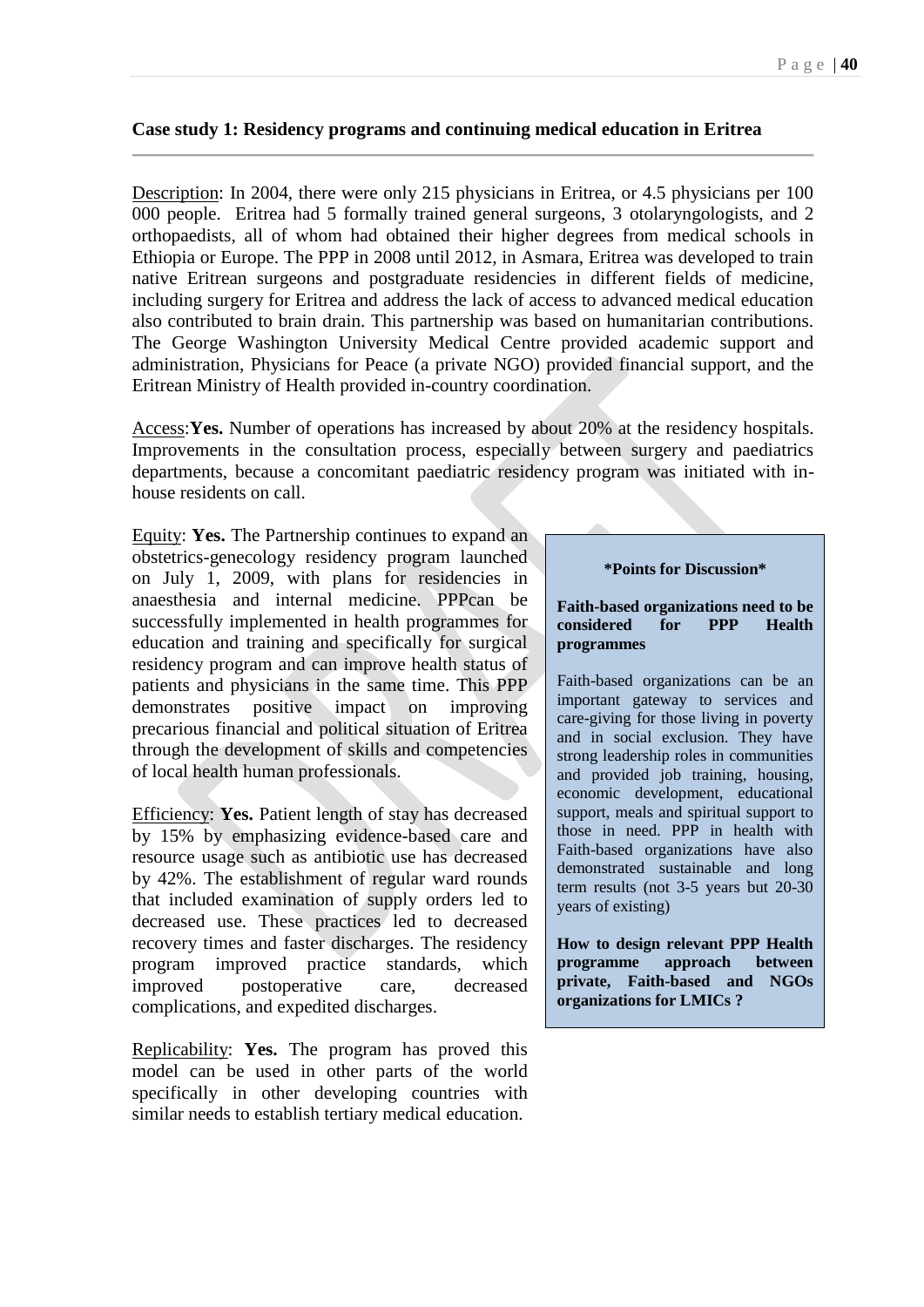## **CHAPTER 5**

# **EVALUATION: ADVANCING EXCELLENCE IN HEALTH THROUGH PPP**

- **Overview**
- What sort of PPPs should be placed on the agenda of excellence in Health?
- What models are most appropriate for emerging markets and transition economies?
- What have been the key challenges in adopting PPPs?
- What have been the key challenges in adopting PPPs?
- What do governments need to do to build on success and achieve more excellence in PPPs in health'
- Conclusion and next steps

## **Overview**

PPPs can help deliver health care. Governments everywhere, as previously stated, are facing rising costs due to a variety of factors, including economic growth (which increases demand for treatment), changing demographics and epidemiological trends (aging populations and more chronic diseases), and advances in medical technology (leading to more expensive equipment and tests). Governments worldwide are struggling to meet these demands within their limited fiscal space and simply lack the resources to provide healthcare to their citizens. They seriously must look to the private sector and explore PPP options.When done well, PPPs can:

- Help address the fiscal space;
- Improve efficiency within existing health assets, e.g. hospitals;
- Increase access and improve equity; and
- Contribute to meeting the health goals

In developing and transition economies these above mentioned health goals are multiple. In Asia there is a need for a more comprehensive universal service that replicates the scale and universal coverage of Europe. In addition, there is a lack of management and professional health care providers, doctors, nurses, technicians etc. In the latter European countries, particularly in transition economies there is a need for new investments, skills and technology and to make the existing assets more productive, through more efficient operations and maintenance.

The country review in Chapter 2 demonstrates over two decades of PPP evolution. With successful roots in the UK, the use of PPP quickly spread, if not altogether successfully. There were failures in many countries and resistance to PPP, especially from trade unions, political parties and the medical profession – doctors and nurses. Initially, PPP in health care focused on infrastructure assets (hospitals) and since 2003, the trend has been towards more effective health care delivery (clinical services).

#### **What sort of PPPs should be placed on the agenda of excellence in Health?**

In this paper we have evaluated case studies both in the hospital sector and in what we have called health programmes. PPP in health programmes are aimed especially at low income developing countries, while PPPs in hospitals target mainly advanced developed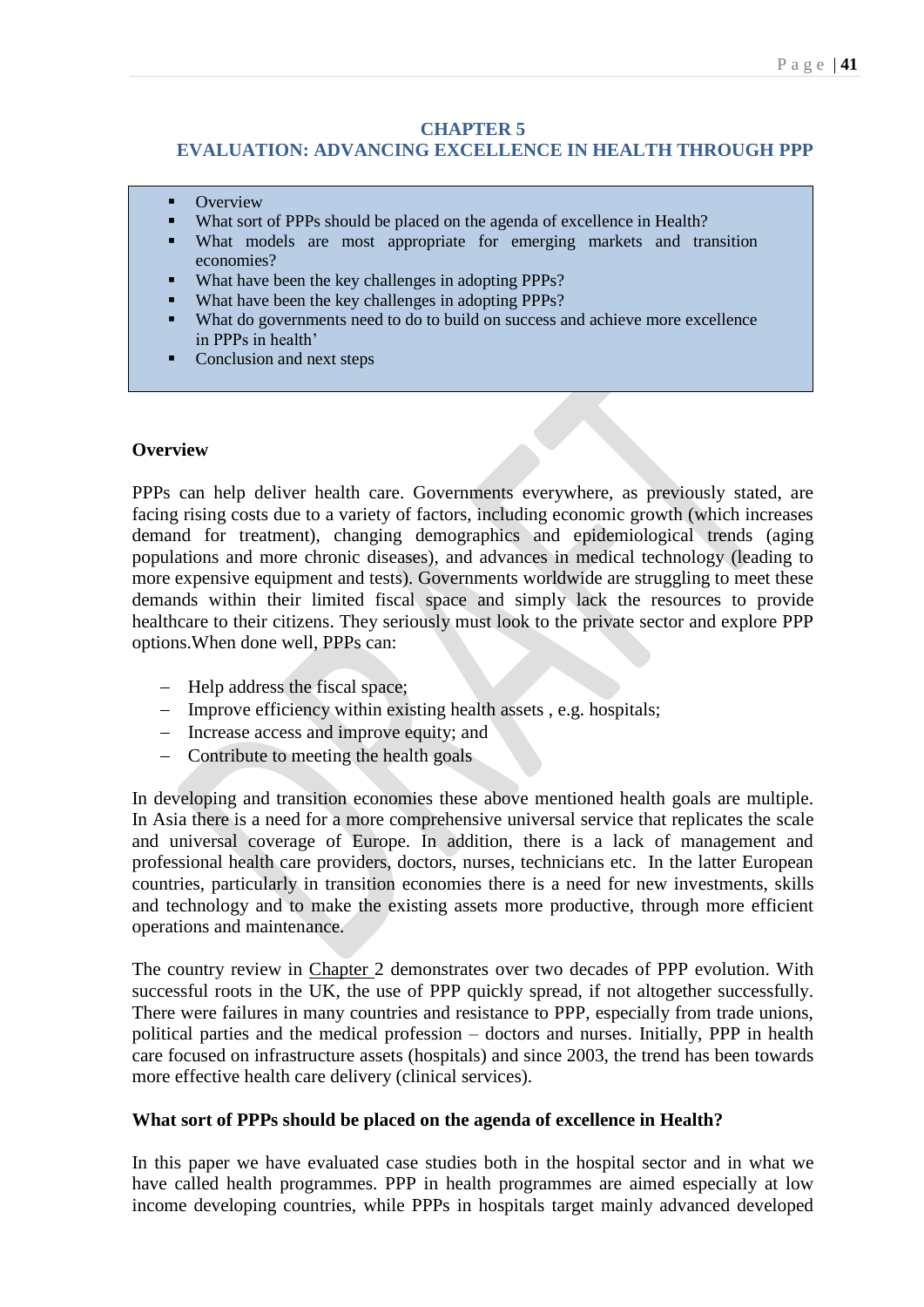countries. Based on the case study overview, it can be seen that both types of PPPs share a few characteristics (both are not privatisation where the state relinquishes control, but each has a need for the state to oversee the project, if they are to be successful) but they are more distinguished by the differences which separate them.

Hospitals PPPs are more like PPP in what might be called the most commonly defined sense of the term, that is:

- Long term contracts (management contracts, lease agreements, concessions etc.);
- Project finance where rewards and risks are allocated between the parties;
- Involve large mobilisation of capital, for example, the McGill Health Centre PPP contract was worth CAD 1.3 billion, which is the largest hospital PPP in North America.

PPPs in health programmes by contrast:

- Focus on global health and disease specific partnerships;
- Have contracts but are very short term two or three years;
- Mobilise far smaller amounts of funding;
- Concentrate on primary health care.

But making such an observation is not to state that the latter are less significant than hospital PPPs. Health care after all is more than hospitals and doctors. Hospitals and healthcare infrastructure represent only a small part of what keeps people healthy. Healthcare is just as much about prevention rather than just care; while care in the community is inherently cheaper than care in hospital. There is moreover a need to shift assets to service delivery and make them more efficient. PPPs in health programmes, although smaller than in the hospital sector, do just that for low income developing countries.

Thus, the paper takes a broader definition of PPPs than is normally accepted when applied to health care.

#### Definitions of PPPs in health

*"models of cooperation, consisting of various types, with the common objective of improving health care, combining the best the state (regulation protection of the public interest) and the private sector (creativity, technology, management and finance) have to offer and avoiding the excesses of either an exclusively state run services or a fully private one"*

#### **What models are most appropriate for emerging markets and transition economies?**

From the cases described above, we identify some proposed transactions. These can be divided in terms of (i) countries which are still starting out in this sector and (ii) countries with some experience of PPP

*(i) Countries with only limited experience in PPP*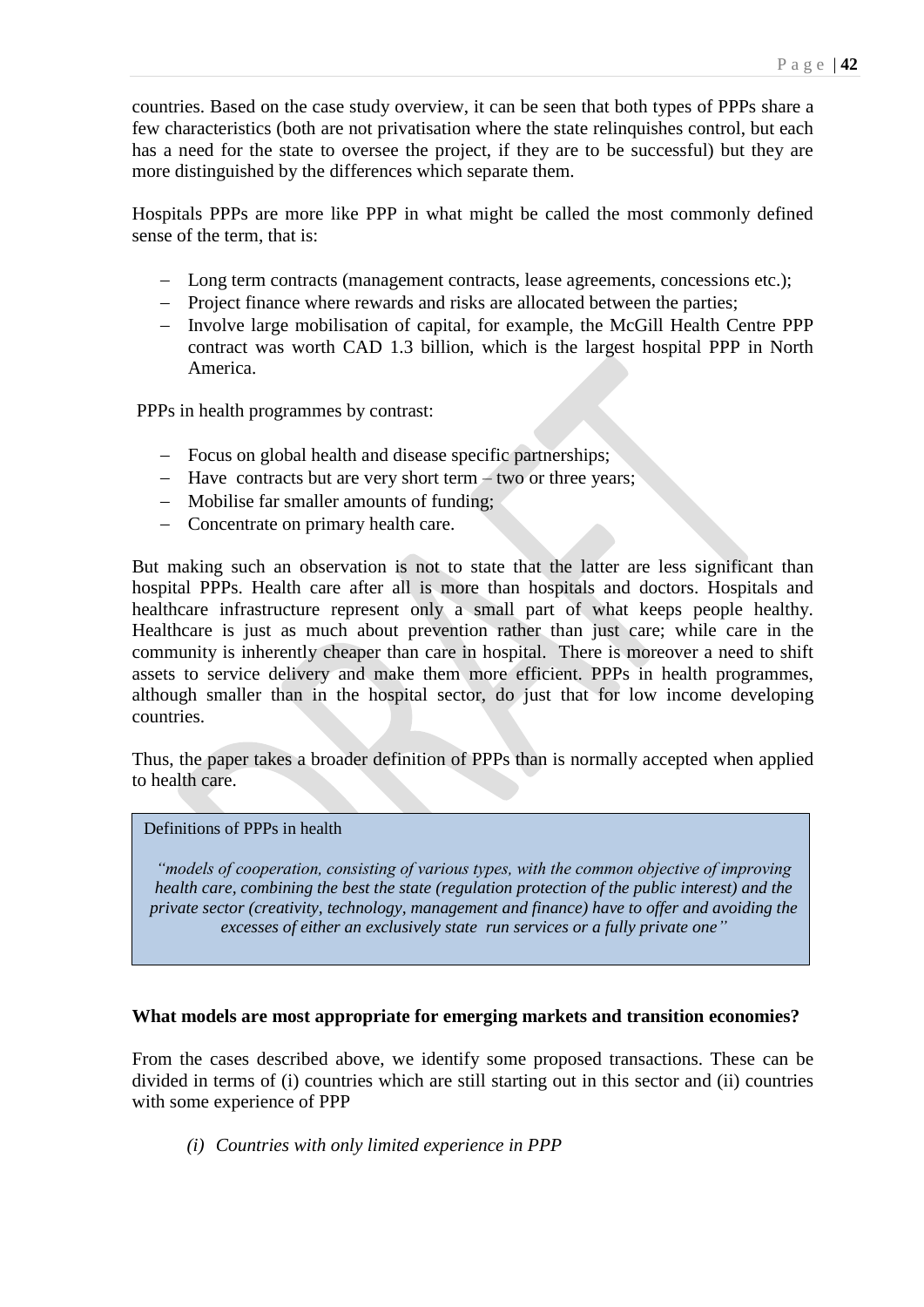**Dialysis Centresbased on NKTI model**. Traditionally governments have purchased equipment/supplies from major manufacturers, but there has been a shift to governments buying complete services. This transfers the risks and responsibility to the private sector (which is best able to manage that risks).Moreover the major dialysis companies have also shifted to become complete service providers and, thus, it would be relatively easy to start with PPPs here given the growing interest of the private sector in building and operating such Centres.

**Outsourcing clinical support services in hospitals, laboratory, and radiologyimagistics**. This would involve outsourcing the inpatient imaging services and lab analyses within hospitals. Often hospitals lack such equipment because it is too expensive. The private operator would assume responsibility for initial capital financing of equipment, maintenance/repairs. Since the private would not be paid if the equipment was not working properly, there would be sufficient incentive for keeping everything functioning properly.

#### *(ii) Countries with experience of PPPs*

**Building, equipping and managing a public hospitalby private management /consortium of.**This could involve either the more limited UK model (where hospital management and clinical services remain in the public sector) or the full integrated PPP in hospitals in which the private operator is responsible for everything. Several developed countries, Canada, UK etc. have left the core health services within the public sector. In developing and emerging markets improving management and service quality is at least as important a need as improving the physical infrastructure hence; it is recommended that countries might consider using these 'integrated' models in hospitals.

#### **Bringing clinical services under PPP**

*This approach is particularly important because in many emerging markets, the problem is not simply the lack of modern equipment or facilities; it is the lack of sufficient medical staff and hospital managers. Moreover globally health sector PPPs are deemed to have saved governments 20 to 30 per cent in the cost of providing healthcare services. Major savings are derived from clinical services, not infrastructure and facilities maintenance.*

## **What have been the key challenges in adopting PPPs?**

Based on the case studies and country reviews, while PPPs in health have appeared to be delivered on time and within budget, some challenges have been noticeable:

- Pace of change in the health sector;
- Labour resistance:

-

- Need for better monitoring and contract managemen;
- Rapid technological change and the need to introduce flexibility into the contract to  $\arccommod{ \text{atechange}^2}$ .

 $^{22}$ A major issue in hospital PPPs is the need to constantly update medical equipment to reflect advances. This creates risk for PPP operators if they are required to periodically update equipment, as they will not know thecapital or operating costs for new technology which may come into use.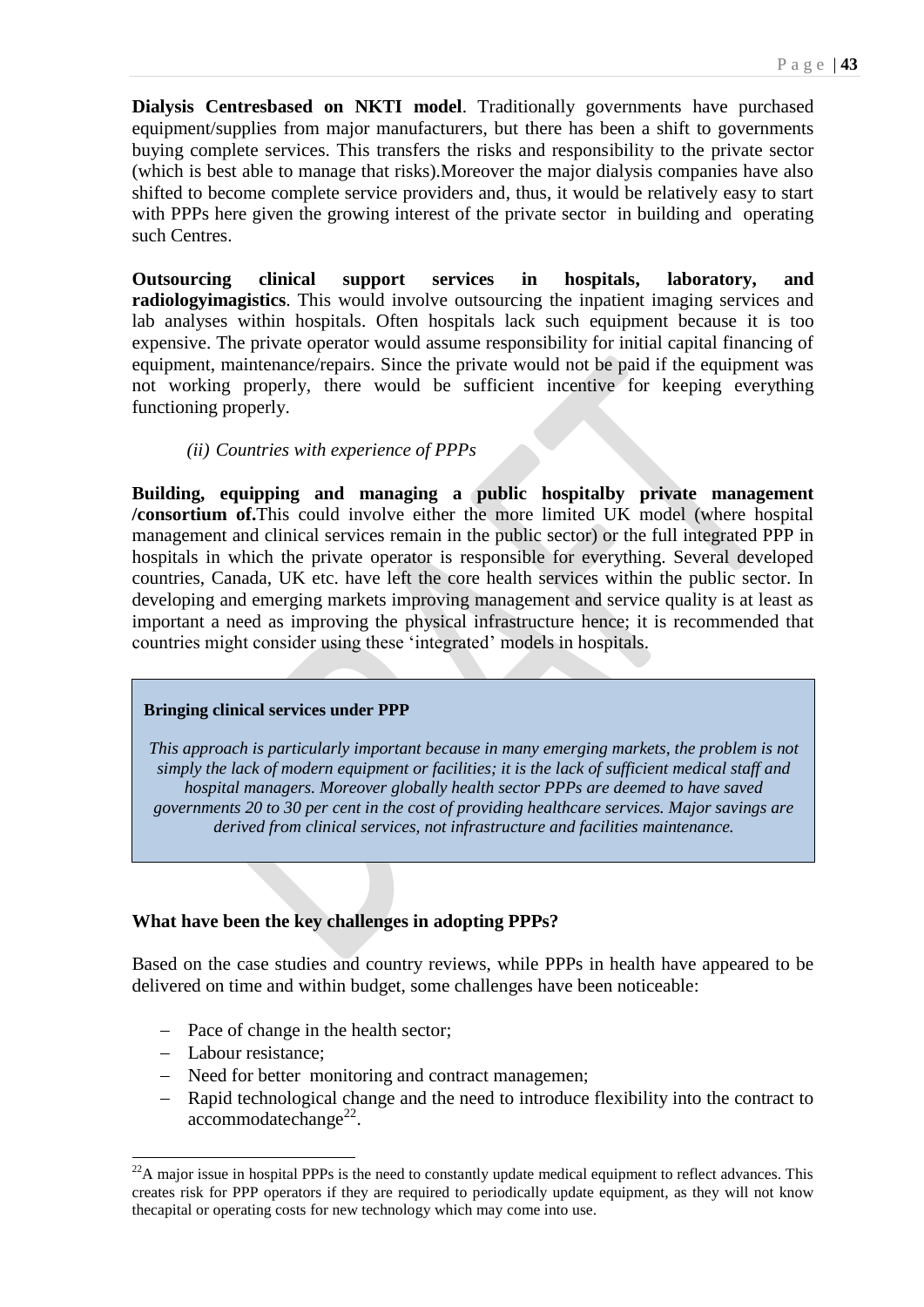In PPP health programmes the main challenges facing Global health partnerships have been

- The need to better involve the local partners in the programme;
- Undertake as much as possible 'bottom up' approaches for effective national implementation;
- Greater national preparedness /training of national partners;
- Critical to provide proper governance of Global Partnership Programmes.

## **What specific PPPs in health already advance excellence?**

A number of cases mentioned above go beyond success and can be already described as achieving excellence in health care.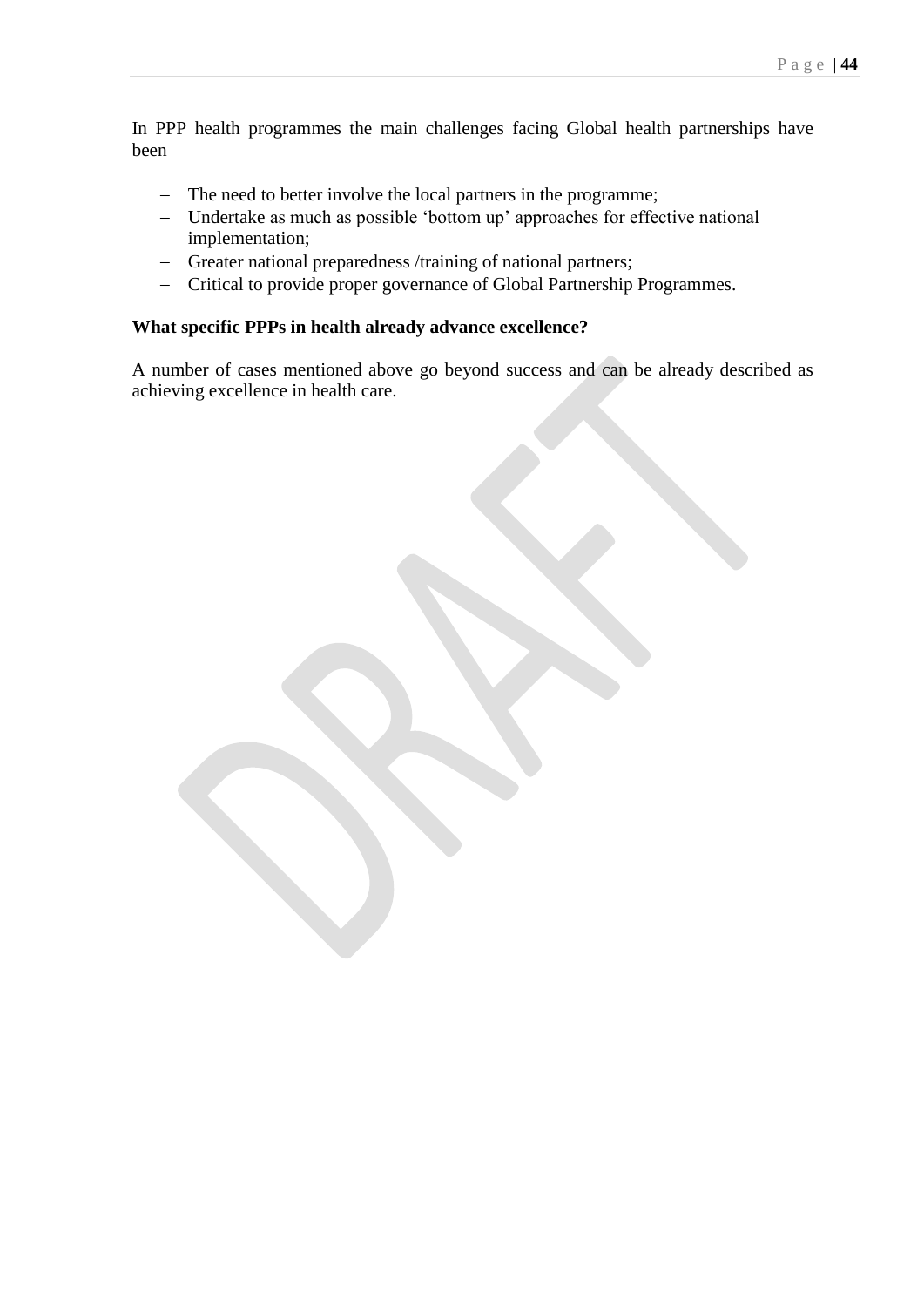#### **Lesotho**

The case demonstrates that it is a possible for a low –income country to embark on a very ambitious project that is affordable for the country and its patients, is attractive to top quality investors and has the potential to deliver high quality health services that address the MDGs and the critical shortage of health professionals. It has been remarkable in many aspects:

- (i) All too rarely have projects coming out of Africa obtained such recognition as being a source of inspiration to policy makers around the world.
- (ii) Sheer ambition of the authorities to go ahead in one of the region's poorest countries where the risks /reward ratio was decidedly unfavourable to the private sector investor.
- (iii) With exactly the same budget the authorities have vastly improved the coverage of the population .This new integrated health infrastructure will ultimately serve a total of 500,000 people in the district including vulnerable members of the population such as women and children.
- (iv) The hospital furthermore has and is continuing to make a lasting contribution to local economic development, through generating jobs, income and providing training to health professionals used by the whole country.
- (v) Furthermore the hospital made a special effort to promote women's groups both in the running of the hospital (40 per cent of the company's equity is owned by such groups) while women are employed in numerous services such as nursing, cleaning, laundry services etc.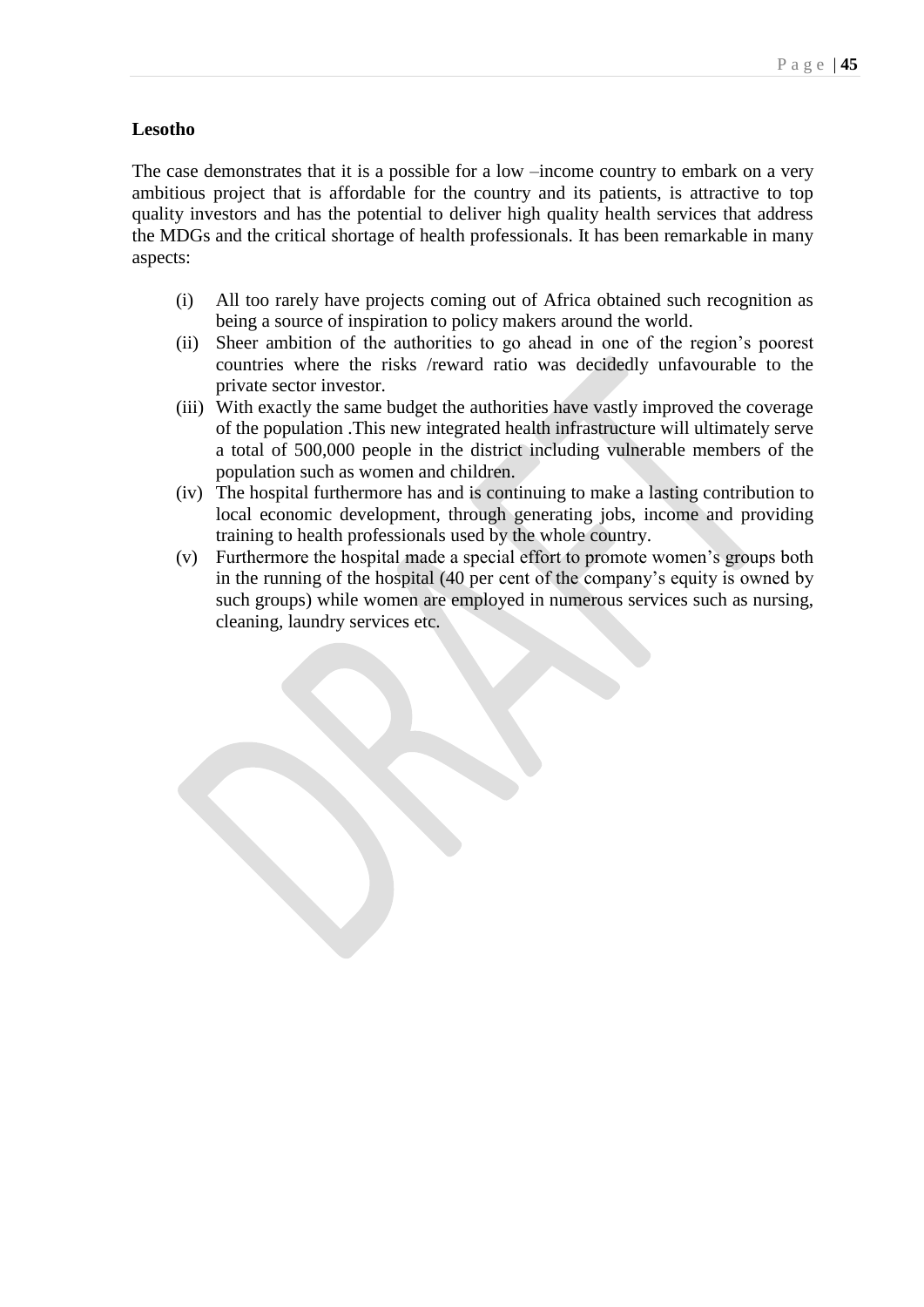## **Manila NKTI**

The PPP used in the treatment of renal failure had the effect of motivating and increasing the job satisfaction of senior management. It demonstrates that ultimately the doctors are incentivised by their capability to deliver a better level of treatment to their patients. The experience produced PPP 'coverts' and it is the way if resistance from health professionals to PPP in envisaged.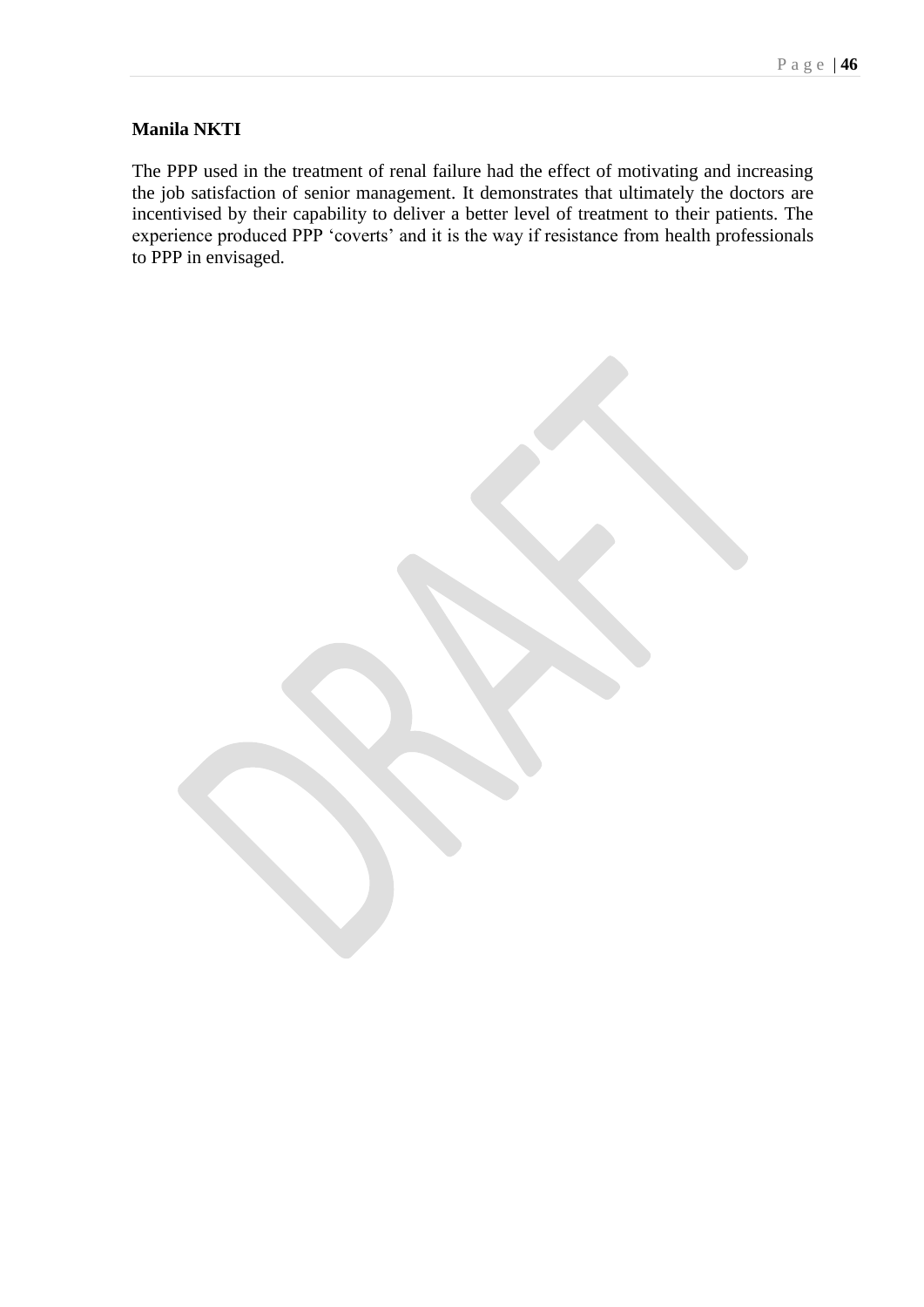## **What do Governments need to do to build on success and achieve more excellence in PPPs in health?**

From the case studies, there are, it would appear, several actions that Governments might consider as a priority.

*(i) Mobilise political will*

First of all for PPPs in health it is critical that there is political will from the highest level of government. Without strong backing from the Minster of Health (as there was in Lesotho) it will be enormously difficult to undertake PPPs. Political will is reflected in implementing strategic policy documents and plans, and in necessary legislation revisions and involvement of technical staff from Ministries and specifically the Ministry of Finance.<sup>23</sup>

## *(ii) Institutional requirements (PPP Unit, standard contracts, management capacity to service contracts etc.)*

Contracts are critical to the success of the PPP initiative: both for infrastructure and for service contracts. There is a critical need for adequate contract management knowledge and for institutional development so that this action can be properly delivered. (e.g. PPP unit created in the Health Ministry). The key challenges based on experience in numerous countries in Europe are the following:

- Shifting the specifications in contracts from inputs to outputs. This puts a considerable challenge on the public administration to define the KPIs and to link 'rewards' to the same.
- Establishment of long-term (20-30 years) performance based contracts and how to manage the monitoring
- The setting of and enforcing of penalties where the contract has not been complied with.
- Incompleteness of contracts: The incompleteness of contracts is unavoidable, because long-term contracts will necessarily face technological, demographic, managerial, and political changes.
- Technological change. PPP contracts accommodate the risk to the private operator by sharing it among the parties. The same principle applies to new (more costly) medical treatments. For example if the PPP operators are receiving global fixed budget, then they will wish to avoid costly treatments such as transplants. The PPP contractors should include provisions for how to address whether the operators will be required to undertake such treatments and, if so, how they will be reimbursed.
	- *(iii) Legal frameworks*

This refers to the following:

-

- New legislation, which provides for the removal of barriers to the use fop PPP (e.g. monopoly provisions for health care delivery);

<sup>&</sup>lt;sup>23</sup>In the UK PFI was so successful because of total unity from the Government. In the Minster of health Alan Milburn who described it as the only show in town to Alan Johnston, who said that PFI in health is Plan A.